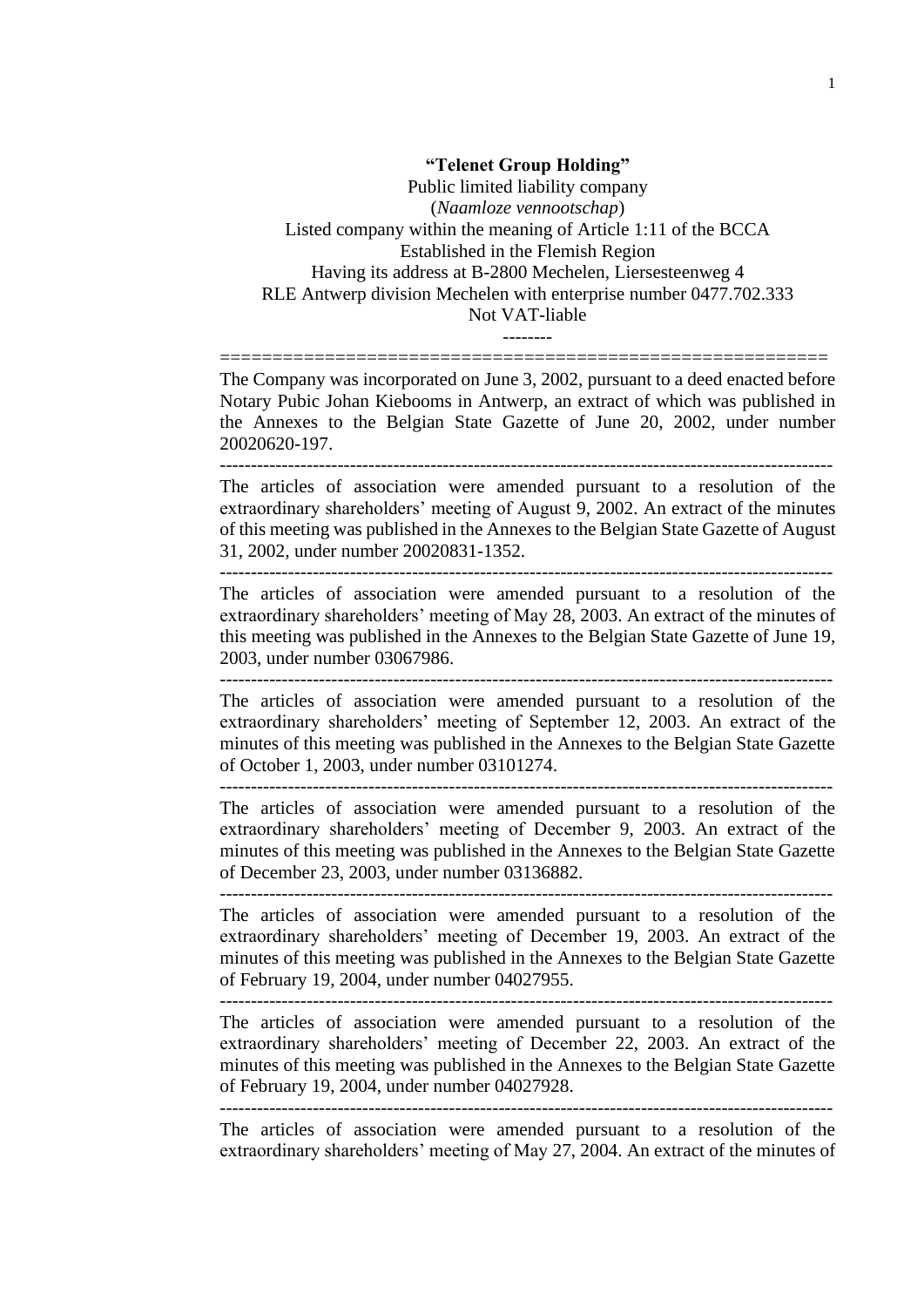this meeting was published in the Annexes to the Belgian State Gazette of June 18, 2004, under number 0409178.

The articles of association were amended pursuant to a resolution of the extraordinary shareholders' meeting of December15, 2004. An extract of the minutes of this meeting was published in the Annexes to the Belgian State Gazette of January 12, 2005, under number 05006451.

The articles of association were amended pursuant to a resolution of the extraordinary shareholders' meeting of August 24, 2005. An extract of the minutes of this meeting was published in the Annexes to the Belgian State Gazette of September 8, 2005, under number 05126960.

---------------------------------------------------------------------------------------------------

The articles of association were amended pursuant to a resolution of the extraordinary shareholders' meeting of September 20, 2005. An extract of the minutes of this meeting was published in the Annexes to the Belgian State Gazette of October 13, 2005, under number 05142394.

---------------------------------------------------------------------------------------------------

The articles of association were amended pursuant to a resolution of the board of directors of October 14, 2005. An extract of the minutes of this meeting was published in the Annexes to the Belgian State Gazette of December 20, 2005, under number 05183614.

---------------------------------------------------------------------------------------------------

The articles of association were amended pursuant to a resolution of the board of directors of November 9, 2005. An extract of the minutes of this meeting was published in the Annexes to the Belgian State Gazette of December 2, 2005, under number 05173597.

---------------------------------------------------------------------------------------------------

The articles of association were amended pursuant to a resolution of the board of directors of November 30, 2005. An extract of the minutes of this meeting was published in the Annexes to the Belgian State Gazette of December 20, 2005, under number 05183615.

---------------------------------------------------------------------------------------------------

The articles of association were amended pursuant to a resolution of the board of directors of December 27, 2005. An extract of the minutes of this meeting was published in the Annexes to the Belgian State Gazette of January 19, 2006, under number 06016889.

---------------------------------------------------------------------------------------------------

The articles of association were amended pursuant to a resolution of the board of directors of May 12, 2006. An extract of the minutes of this meeting was published in the Annexes to the Belgian State Gazette of May 29, 2006, under number 06089412.

---------------------------------------------------------------------------------------------------

The articles of association were amended pursuant to a resolution of the board of directors of May 29, 2006. An extract of the minutes of this meeting was published in the Annexes to the Belgian State Gazette of June 23, 2006, under number 06101985.

---------------------------------------------------------------------------------------------------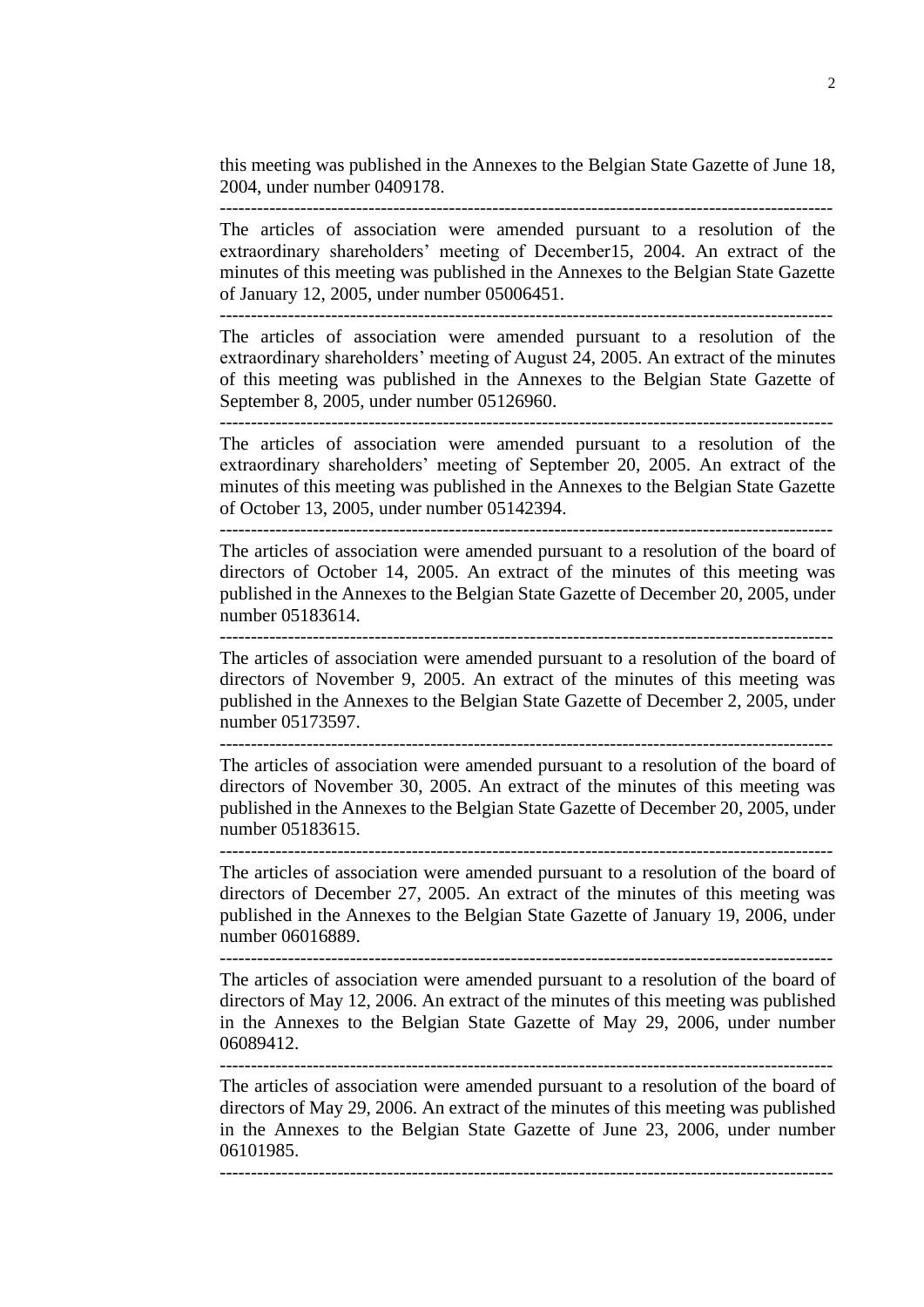The articles of association were amended pursuant to a resolution of the board of directors of October 2, 2006. An extract of the minutes of this meeting was published in the Annexes to the Belgian State Gazette of October 17, 2006, under number 06159073.

---------------------------------------------------------------------------------------------------

The articles of association were amended pursuant to a resolution of the board of directors of October 12, 2006. An extract of the minutes of this meeting was published in the Annexes to the Belgian State Gazette of November 8, 2006, under number 06169070.

--------------------------------------------------------------------------------------------------- "Reformatory deed", drawn up by Notary Public Johan Kiebooms at Antwerp on October 25, 2006, an extract of which was published in the Annexes to the Belgian

State Gazette of November 10, 2006, under number 06170294. ---------------------------------------------------------------------------------------------------

The articles of association were amended pursuant to a resolution of the board of directors of December 22, 2006. An extract of the minutes of this meeting was published in the Annexes to the Belgian State Gazette of January 22, 2007, under number 07007921.

---------------------------------------------------------------------------------------------------

The articles of association were amended pursuant to a resolution of the board of directors of December 22, 2006. An extract of the minutes of this meeting was published in the Annexes to the Belgian State Gazette of January 22, 2007, under number 07007922.

---------------------------------------------------------------------------------------------------

The articles of association were amended pursuant to a resolution of the board of directors of February 2, 2007. An extract of the minutes of this meeting was published in the Annexes to the Belgian State Gazette of February 28, 2007, under number 07033287.

---------------------------------------------------------------------------------------------------

The articles of association were amended pursuant to a resolution of the board of directors of March 14, 2007. An extract of the minutes of this meeting was published in the Annexes to the Belgian State Gazette of April 5, 2007, under number 07056365.

---------------------------------------------------------------------------------------------------

The articles of association were amended pursuant to a resolution of the board of directors of March 22, 2007. An extract of the minutes of this meeting was published in the Annexes to the Belgian State Gazette of April 16, 2007, under number 07056365.

---------------------------------------------------------------------------------------------------

The articles of association were amended pursuant to a resolution of the board of directors of May 24, 2007. An extract of the minutes of this meeting was published in the Annexes to the Belgian State Gazette of May 21, 2007, under number 07088331.

The articles of association were amended pursuant to a resolution of the extraordinary shareholders' meeting of May 31, 2007. An extract of the minutes of

---------------------------------------------------------------------------------------------------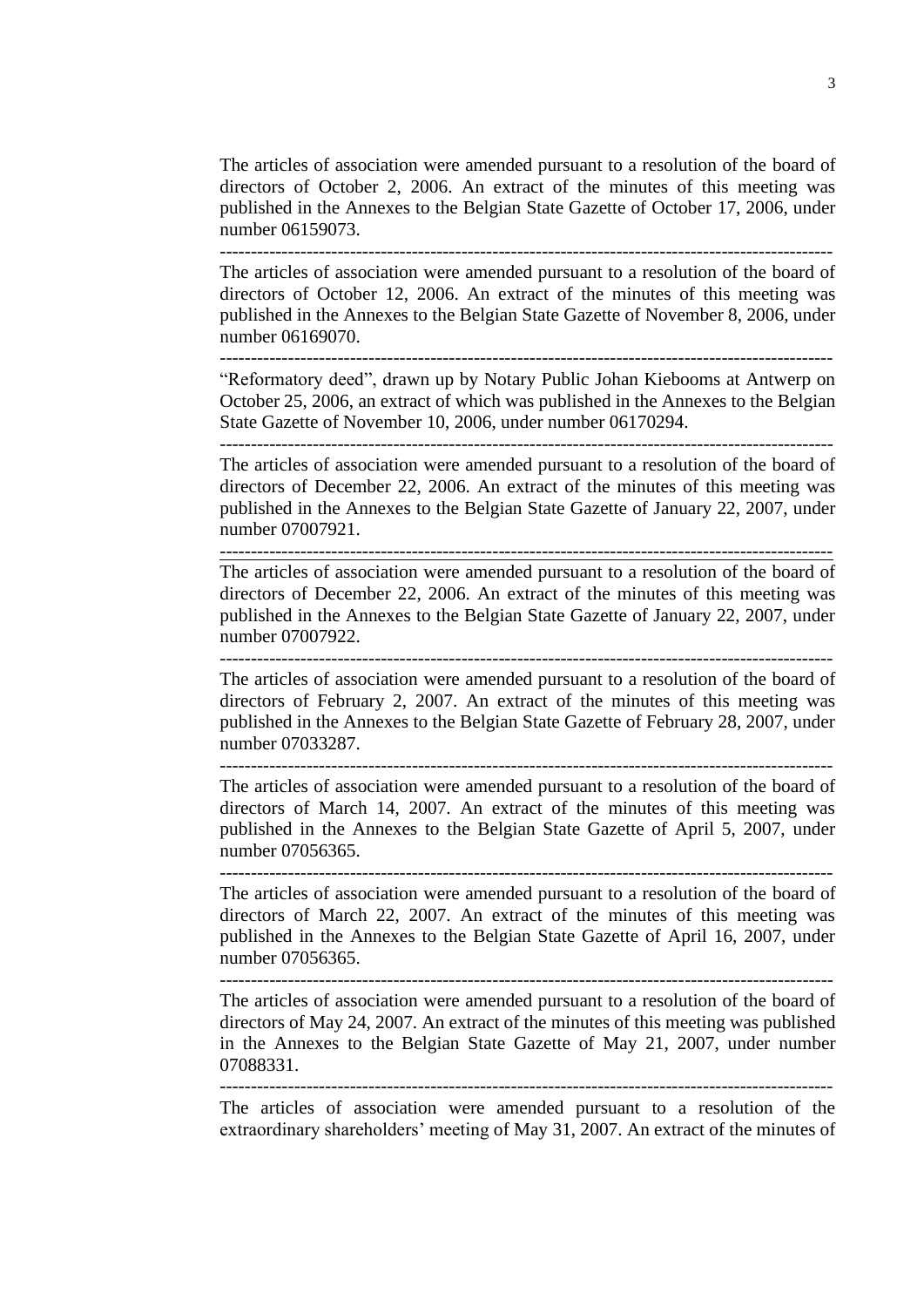this meeting was published in the Annexes to the Belgian State Gazette of June 18, 2007, under number 07086700. ---------------------------------------------------------------------------------------------------

The articles of association were amended pursuant to a resolution of the board of directors of June 15, 2007. An extract of the minutes of this meeting was published in the Annexes to the Belgian State Gazette of June 29, 2007, under number 07093591.

The articles of association were amended pursuant to a resolution of the board of directors of July 3, 2007. An extract of the minutes of this meeting was published in the Annexes to the Belgian State Gazette of July 16, 2007, under number 070104206.

---------------------------------------------------------------------------------------------------

"Reformatory deed" dated July 5, 2007, an extract of which was published in the Annexes to the Belgian State Gazette of July 19, 2007, under number 07106987. ---------------------------------------------------------------------------------------------------

The articles of association were amended pursuant to a resolution of the board of directors of August 10, 2007. An extract of the minutes of this meeting was published in the Annexes to the Belgian State Gazette of August 27, 2007, under number 07126014.

---------------------------------------------------------------------------------------------------

The articles of association were amended pursuant to a resolution of the extraordinary shareholders' meeting of August 17, 2007. An extract of the minutes of this meeting was published in the Annexes to the Belgian State Gazette of September 7, 2007, under number 07131451. ---------------------------------------------------------------------------------------------------

The articles of association were amended pursuant to a resolution of the board of directors of December 27, 2007. An extract of the minutes of this meeting was published in the Annexes to the Belgian State Gazette of January 16, 2008, under number 08009384.

The articles of association were amended pursuant to a resolution of the board of directors of April 18, 2008. An extract of the minutes of this meeting was published in the Annexes to the Belgian State Gazette of May 5, 2008, under number 08066402.

---------------------------------------------------------------------------------------------------

--------------------------------------------------------------------------------------------------- The articles of association were amended pursuant to a resolution of the extraordinary shareholders' meeting of May 29, 2008. An extract of the minutes of this meeting was published in the Annexes to the Belgian State Gazette of June 26,

---------------------------------------------------------------------------------------------------

2008, under number 08094915.

The articles of association were amended pursuant to a deed enacted before Mr. Johan KIEBOOMS, associated notary public in Antwerp, on July 17, 2008. An extract of these minutes was published in the Annexes to the Belgian State Gazette of July 31, 2008, under number 08128063.

---------------------------------------------------------------------------------------------------

The articles of association were amended pursuant to a deed enacted before Mr. Johan KIEBOOMS, associated notary public in Antwerp, on September 24, 2008.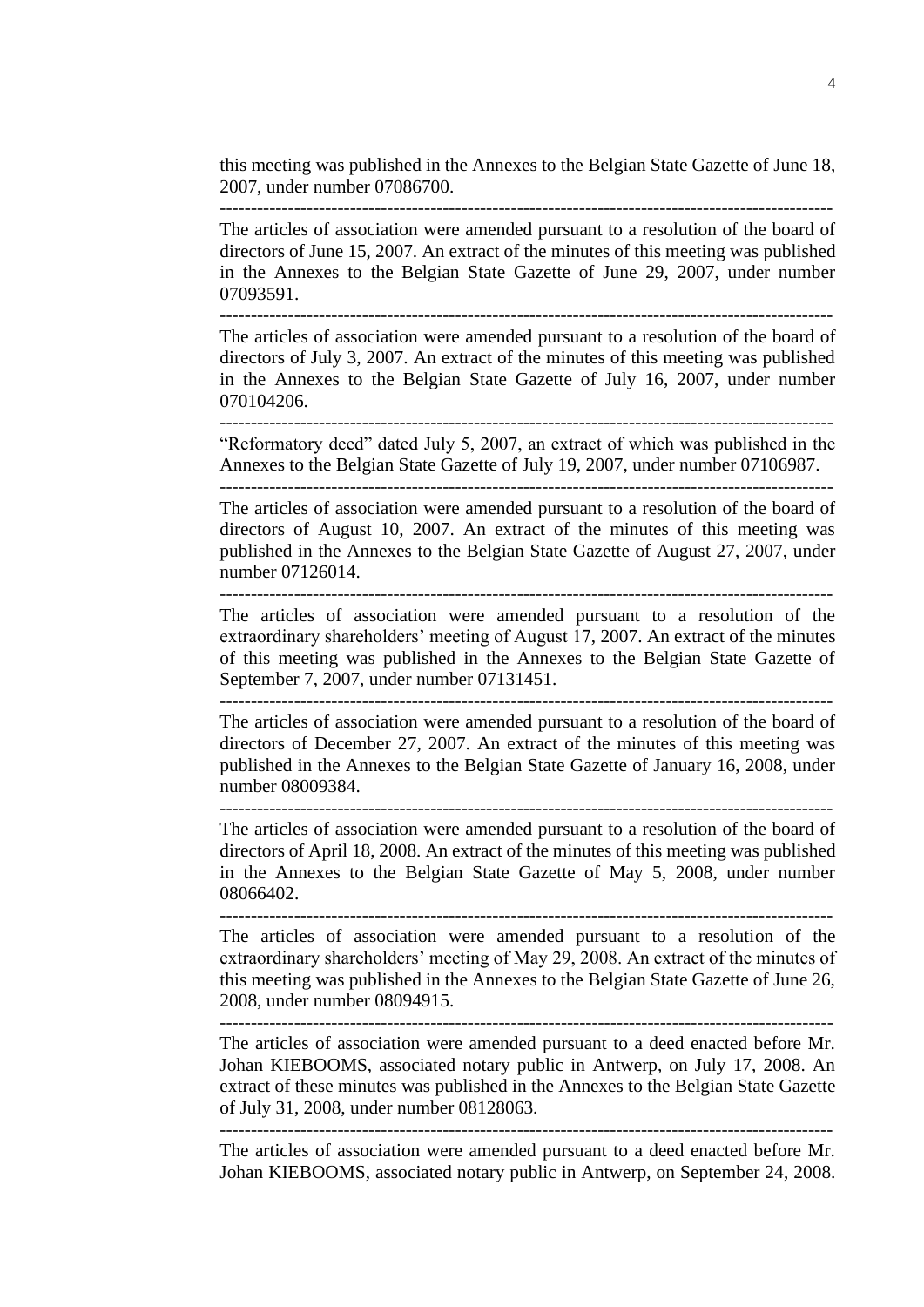An extract of these minutes was published in the Annexes to the Belgian State Gazette of October 8, 2008, under number 08159984.

The articles of association were amended pursuant to a deed enacted before Mr. Frederik VLAMINCK, associated notary public in Antwerp, on October 16, 2008. An extract of these minutes was published in the Annexes to the Belgian State Gazette of October 30, 2008, under number 08172031.

The articles of association were amended pursuant to a deed enacted before Mr. Johan KIEBOOMS, associated notary public in Antwerp, on December 17, 2008. An extract of these minutes was published in the Annexes to the Belgian State Gazette of January 2, 2009, under number 09000680.

---------------------------------------------------------------------------------------------------

The articles of association were amended pursuant to a deed enacted before Mr. Johan KIEBOOMS, associated notary public in Antwerp, on January 8, 2009. An extract of these minutes was published in the Annexes to the Belgian State Gazette of January 22, 2009, under number 09011732.

---------------------------------------------------------------------------------------------------

The articles of association were amended pursuant to a deed enacted before Mr. Frederik VLAMINCK, associated notary public in Antwerp, on April 9, 2009. An extract of these minutes was published in the Annexes to the Belgian State Gazette of January 2, 2009, under number 09057781.

---------------------------------------------------------------------------------------------------

The articles of association were amended pursuant to a deed enacted before Mr. Frederik VLAMINCK, associated notary public in Antwerp, on May 26, 2009. An extract of these minutes was published in the Annexes to the Belgian State Gazette of June 9, 2009, under number 09079998.

---------------------------------------------------------------------------------------------------

The articles of association were amended pursuant to a resolution of the extraordinary shareholders' meeting of May 28, 2009. An extract of the minutes of this meeting was published in the Annexes to the Belgian State Gazette of June 23, 2009, under number 09088007.

---------------------------------------------------------------------------------------------------

The articles of association were amended pursuant to a deed enacted before Mr. Frederik VLAMINCK, associated notary public in Antwerp, on October 12, 2009. An extract of these minutes was published in the Annexes to the Belgian State Gazette of October 30, 2009, under number 09153844.

The articles of association were amended pursuant to a deed enacted before Mr. Johan Kiebooms, associated notary public in Antwerp, on January 5, 2010. An extract of these minutes was published in the Annexes to the Belgian State Gazette of January 29, 2010, under number 10016189.

---------------------------------------------------------------------------------------------------

The articles of association were amended pursuant to a deed enacted before Mr. Johan KIEBOOMS, associated notary public in Antwerp, on February 23, 2010. An extract of these minutes was published in the Annexes to the Belgian State Gazette of March 9, 2010, under number 10035289.

---------------------------------------------------------------------------------------------------

5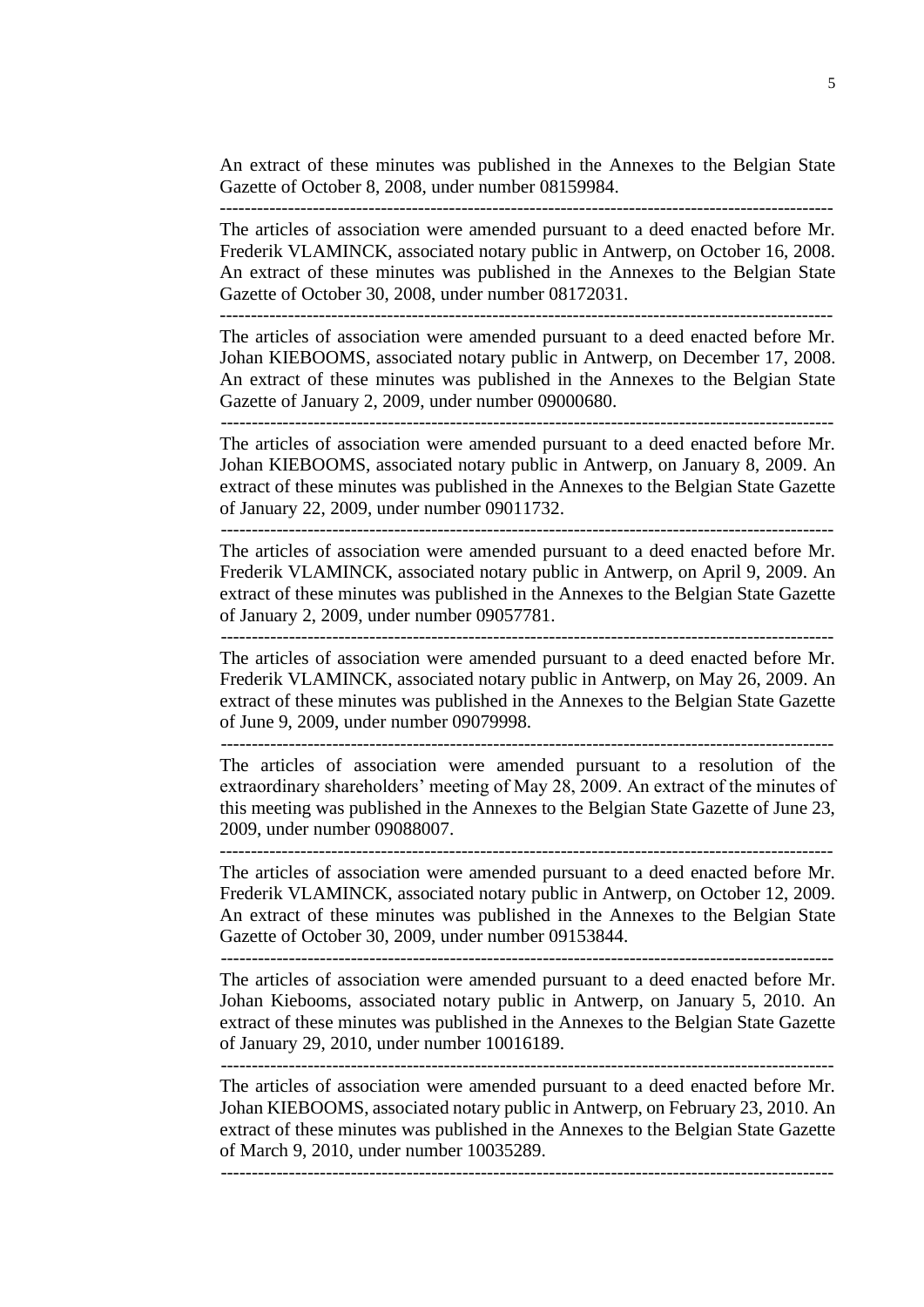The articles of association were amended pursuant to a deed enacted before Mr. Johan KIEBOOMS, associated notary public in Antwerp, on March 24, 2010. An extract of these minutes was published in the Annexes to the Belgian State Gazette of April 12, 2010, under number 10051917.

The articles of association were amended pursuant to a deed enacted before Mr. Frederik Vlaminck, associated notary public in Antwerp, on April 13, 2010. An extract of these minutes was published in the Annexes to the Belgian State Gazette of April 29, 2010, under number 10062373.

---------------------------------------------------------------------------------------------------

The articles of association were amended pursuant to a deed enacted before Mr. Johan Kiebooms, associated notary public in Antwerp, on April 22, 2010. An extract of these minutes was published in the Annexes to the Belgian State Gazette of May 11, 2010, under number 10068939

---------------------------------------------------------------------------------------------------

The articles of association were amended pursuant to a deed enacted before Ms. Rose-Marie VERBEEK, notary public in Mechelen, replacing Mr. Johan KIEBOOMS, associated notary public in Antwerp, unauthorized *ratione loci*, on April 28, 2010. An extract of these minutes was published in the Annexes to the Belgian State Gazette of May 21, 2010, under number 10073920.

The articles of association were amended pursuant to a deed enacted before Mr. Johan Kiebooms, associated notary public in Antwerp, on October 14, 2010. An extract of these minutes was published in the Annexes to the Belgian State Gazette of November 5, 2010, under number 10161645.

---------------------------------------------------------------------------------------------------

The articles of association were amended pursuant to a deed enacted before Mr. Johan Kiebooms, associated notary public in Antwerp, on April 12, 2011. An extract of these minutes was published in the Annexes to the Belgian State Gazette of April 29, 2011, under number 11065687.

---------------------------------------------------------------------------------------------------

The articles of association were amended pursuant to a deed enacted before Mr. Johan Kiebooms, associated notary public in Antwerp, on April 27, 2011. An extract of these minutes was published in the Annexes to the Belgian State Gazette of May 12, 2011, under number 11071801.

The articles of association were amended pursuant to a deed enacted before Ms. Rose-Marie VERBEEK, notary public in Mechelen, replacing Mr. Johan Kiebooms, associated notary public in Antwerp, unauthorized *ratione loci*, on April 27, 2011. An extract of these minutes was published in the Annexes to the Belgian State Gazette of May 17, 2011, under number 11074145.

---------------------------------------------------------------------------------------------------

The articles of association were amended pursuant to a deed enacted before Mr. Frederik Vlaminck, associated notary public in Antwerp, on October 12, 2011. An extract of these minutes was published in the Annexes to the Belgian State Gazette of January 17, 2012, under number 12014884.

---------------------------------------------------------------------------------------------------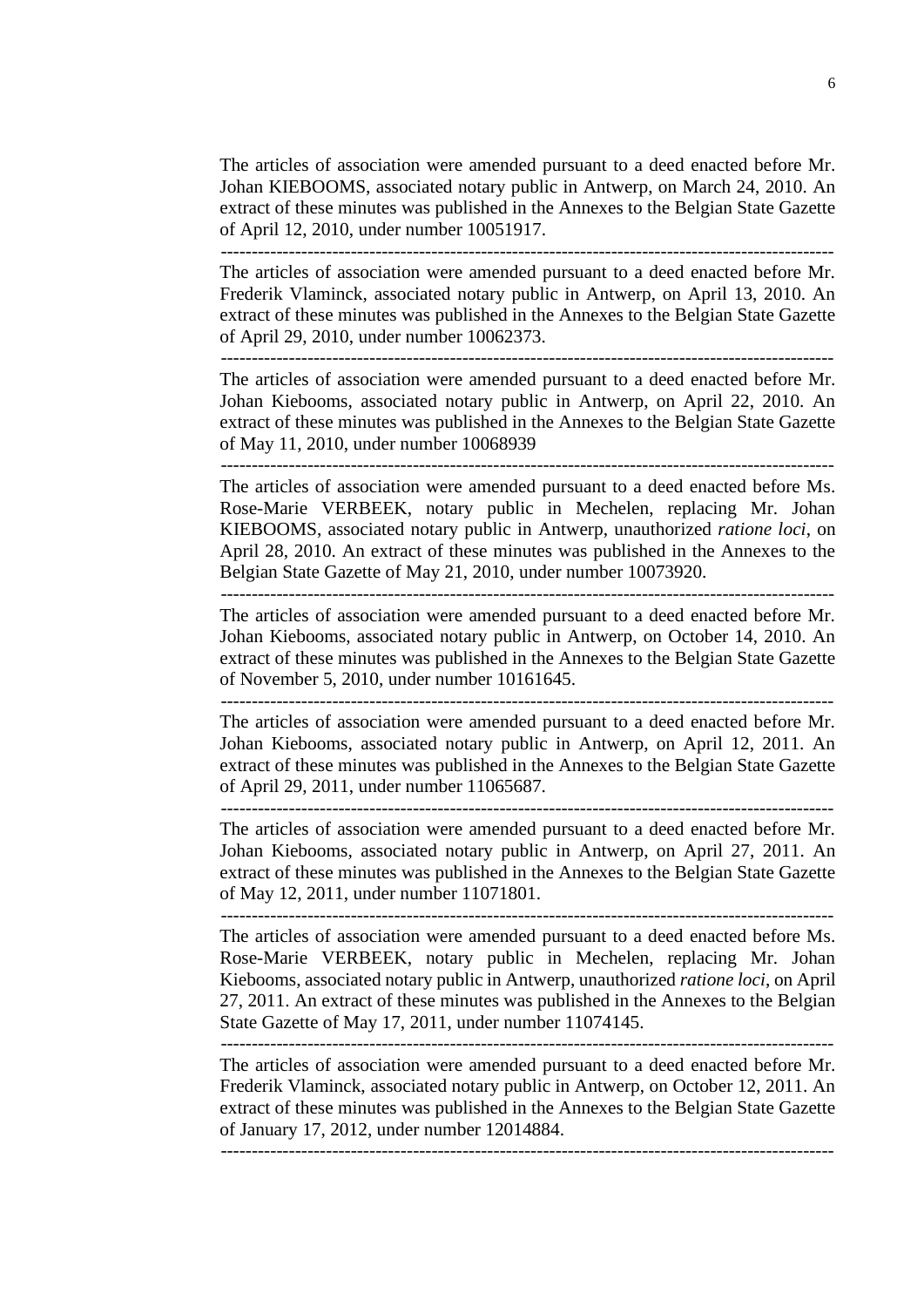The articles of association were amended pursuant to a deed enacted before Mr. Johan KIEBOOMS, associated notary public in Antwerp, on March 20, 2012. An extract of these minutes was published in the Annexes to the Belgian State Gazette of April 5, 2012, under number 12069204.

---------------------------------------------------------------------------------------------------

The articles of association were amended pursuant to a deed enacted before Ms. Rose-Marie VERBEEK, notary public in Mechelen, replacing Mr. Frederik VLAMINCK, associated notary public in Antwerp, unauthorized *ratione loci*, on April 25, 2012. An extract of these minutes was published in the Annexes to the Belgian State Gazette of May 30, 2012, under number 12097813.

---------------------------------------------------------------------------------------------------

The articles of association were amended pursuant to a deed enacted before Mr. Johan KIEBOOMS, associated notary public in Antwerp, on September 25, 2012. An extract of these minutes was published in the Annexes to the Belgian State Gazette of October 8, 2012, under number 12165786.

---------------------------------------------------------------------------------------------------

The articles of association were amended pursuant to a deed enacted before Mr. Frederik VLAMINCK, associated notary public in Antwerp, on November 13, 2012. An extract of these minutes was published in the Annexes to the Belgian State Gazette of November 28, 2012, under number 12192888. ---------------------------------------------------------------------------------------------------

The articles of association were amended pursuant to a deed enacted before Mr. Johan KIEBOOMS, associated notary public in Antwerp, on January 8, 2013. An extract of these minutes was published in the Annexes to the Belgian State Gazette of January 23, 2013, under number 13013745.

The articles of association were amended pursuant to a deed enacted before Ms. Veerle GEENS, notary public-substitute, replacing Notary Public Rose-Marie (Mieke) BAETENS, notary public in Mechelen, appointed pursuant to an order of the President of the Court of First Instance of Mechelen on February 20, 2013, replacing Mr. Johan KIEBOOMS, associated notary public in Antwerp, unauthorized *ratione loci*, on April 24, 2013. An extract of these minutes was published in the Annexes to the Belgian State Gazette of May 14, 2013, under number 13073307.

--------------------------------------------------------------------------------------------------- The articles of association were amended pursuant to a deed enacted before Mr. Frederik VLAMINCK, associated notary public in Antwerp, on July 10, 2013. An extract of these minutes was published in the Annexes to the Belgian State Gazette of July 29, 2013, under number 13118236.

---------------------------------------------------------------------------------------------------

The articles of association were amended pursuant to a deed enacted before Mr. Frederik VLAMINCK, associated notary public in Antwerp, on October 9, 2013. An extract of these minutes was published in the Annexes to the Belgian State Gazette of October 22, 2013, under number 13160380.

The articles of association were amended pursuant to a deed enacted before Mr. Johan KIEBOOMS, associated notary public in Antwerp, on December 20, 2013.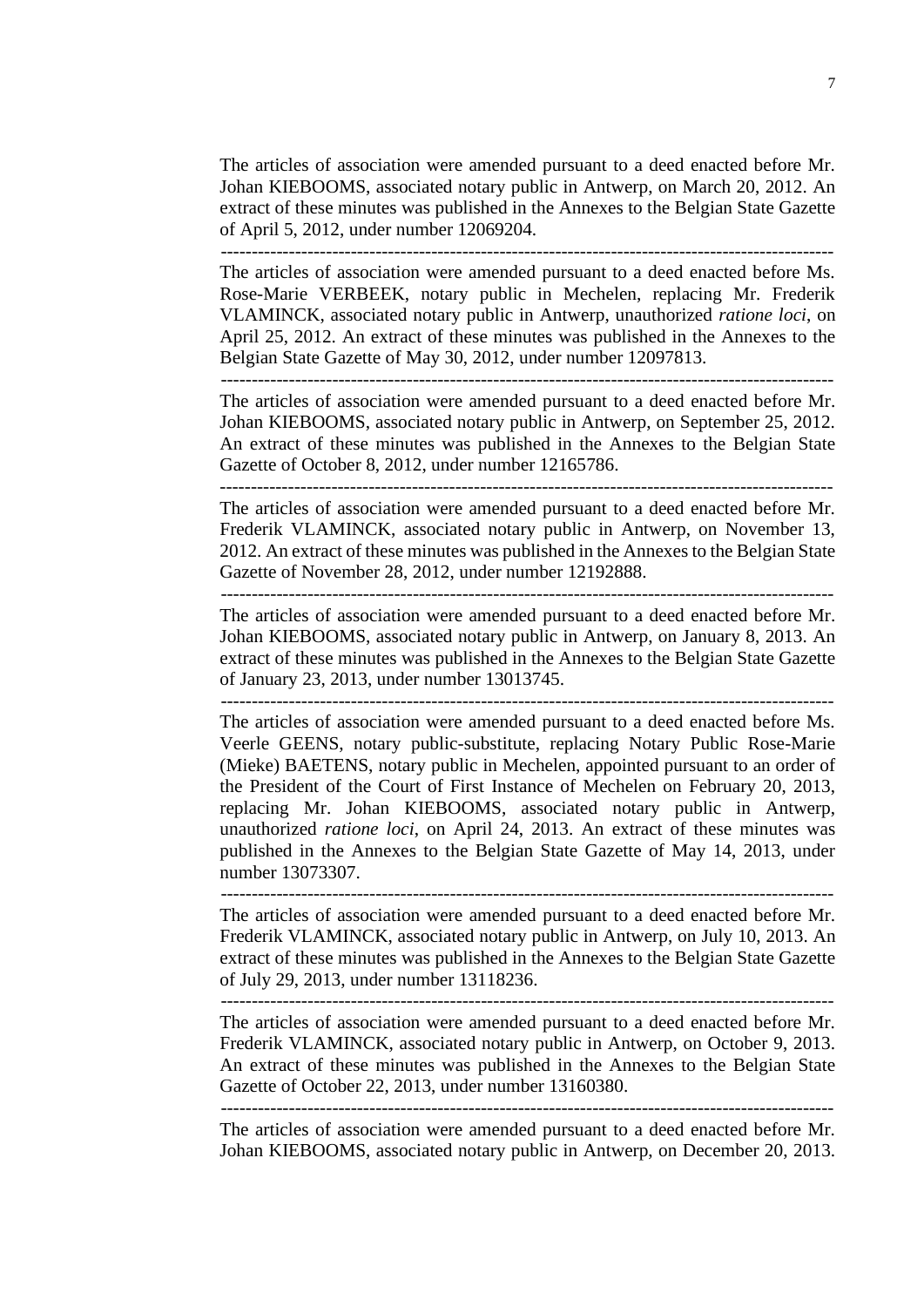An extract of these minutes was published in the Annexes to the Belgian State Gazette of January 16, 2014, under number 14017117.

The articles of association were amended pursuant to a deed enacted before Mr. Johan KIEBOOMS, associated notary public in Antwerp, on April 10, 2014. An extract of these minutes was published in the Annexes to the Belgian State Gazette of May 2, 2014, under number 14092448.

The articles of association were amended pursuant to a resolution of the extraordinary shareholders' meeting of April 30, 2014, held before notary public Veerle GEENS in Mechelen, replacing Mr. Frederik VLAMINCK, associated notary public in Antwerp, unauthorized *ratione loci*. An extract of these minutes was published in the Annexes to the Belgian State Gazette of May 16, 2014, under number 14100597.

---------------------------------------------------------------------------------------------------

The articles of association were amended pursuant to a resolution of the board of directors, applying the authorized capital, of June 13, 2014. An extract of these minutes was published in the Annexes to the Belgian State Gazette of July 1, 2014 under number 14127019.

--------------------------------------------------------------------------------------------------- The articles of association were amended pursuant to a deed enacted before Mr. Frederik VLAMINCK, associated notary public in Antwerp, on July 15, 2014. An extract of these minutes was published in the Annexes to the Belgian State Gazette of August 18, 2014, under number 14156050.

--------------------------------------------------------------------------------------------------- The articles of association were amended pursuant to a deed enacted before Mr. Johan KIEBOOMS, associated notary public in Antwerp, on October 10, 2014. An extract of these minutes was published in the Annexes to the Belgian State Gazette of November 21, 2014, under number 14211046.

--------------------------------------------------------------------------------------------------- The articles of association were amended pursuant to a deed enacted before Mr. Frederik VLAMINCK, associated notary public in Antwerp, December 19, 2014. An extract of these minutes was published in the Annexes to the Belgian State Gazette of January 28, 2015, under number 15015510.

--------------------------------------------------------------------------------------------------- The articles of association were amended pursuant to a deed enacted before Mr. Johan KIEBOOMS, associated notary public in Antwerp, on April 13, 2015. An extract of these minutes was published in the Annexes to the Belgian State Gazette of May 4, 2015, under number 15063282.

---------------------------------------------------------------------------------------------------

The articles of association were amended pursuant to a deed enacted before Mr. Frederik VLAMINCK, associated notary public in Antwerp, on July 13, 2015. An extract of these minutes was published in the Annexes to the Belgian State Gazette of July 28, 2015, under number 15108576.

---------------------------------------------------------------------------------------------------

The articles of association were amended pursuant to a deed enacted before Mr. Johan KIEBOOMS, associated notary public in Antwerp, on October 5, 2015. An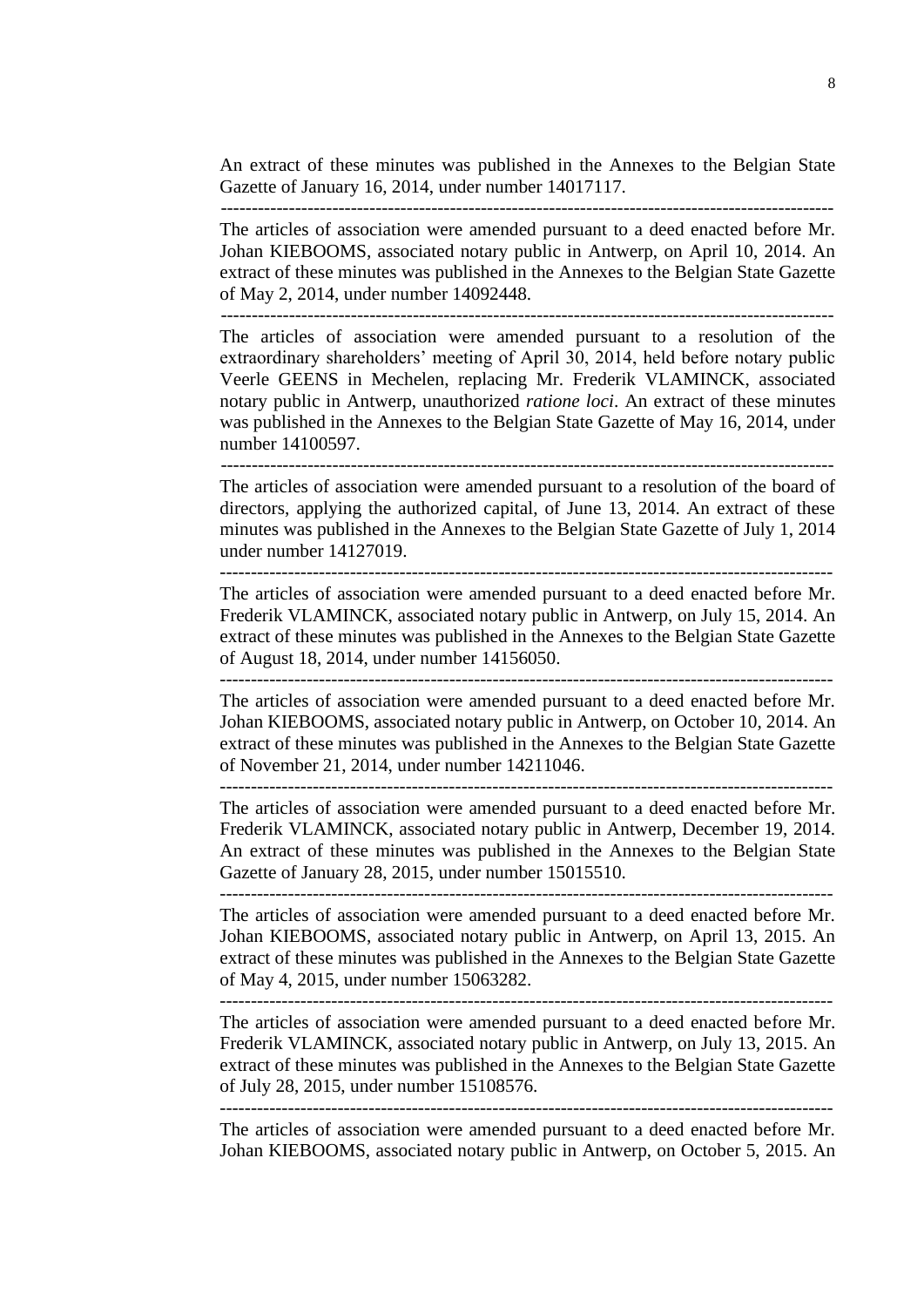extract of these minutes was published in the Annexes to the Belgian State Gazette of October 19, 2015, under number 15146941.

The articles of association were amended pursuant to a deed enacted before Mr. Johan KIEBOOMS, associated notary public in Antwerp, on December 21, 2015. An extract of these minutes was published in the Annexes to the Belgian State Gazette of January 12, 2016, under number 16005477.

The articles of association were amended pursuant to a deed enacted before Mr. Johan KIEBOOMS, associated notary public in Antwerp, on April 11, 2016. An extract of these minutes was published in the Annexes to the Belgian State Gazette of April 25, 2016, under number 16057353.

---------------------------------------------------------------------------------------------------

The articles of association were amended pursuant to a deed enacted before Mr. Frederik VLAMINCK, associated notary public in Antwerp, on July 12, 2016. An extract of these minutes was published in the Annexes to the Belgian State Gazette of July 29, 2016, under number 16107002.

---------------------------------------------------------------------------------------------------

The articles of association were amended pursuant to a deed enacted before Mr. Frederik VLAMINCK, associated notary public in Antwerp, on September 5, 2016. An extract of these minutes was published in the Annexes to the Belgian State Gazette of September 23, 2016, under number 16131460.

---------------------------------------------------------------------------------------------------

The articles of association were amended pursuant to a deed enacted before Mr. Johan KIEBOOMS, associated notary public in Antwerp, on April 26, 2017. An extract of these minutes was published in the Annexes to the Belgian State Gazette of May 12, 2017, under number 17067449.

---------------------------------------------------------------------------------------------------

The articles of association were amended pursuant to a deed acknowledging the realization of the capital increase decided upon by the board of directors of October 24, 2017 in the framework of the authorized capital, enacted before Mr. Johan KIEBOOMS, associated notary public in Antwerp, on November 30, 2017. An extract of these minutes was published in the Annexes to the Belgian State Gazette of December 27, 2017, under number 17180212.

---------------------------------------------------------------------------------------------------

The articles of association were amended pursuant to a resolution of the extraordinary shareholders' meeting enacted before Mr. Johan KIEBOOMS, associated notary public in Antwerp, on April 24, 2019. An extract of the minutes of this meeting was published in the Annexes to the Belgian State Gazette of April 29, 2019, under number 19315663.

---------------------------------------------------------------------------------------------------

The articles of association were amended pursuant to a resolution of the extraordinary shareholders' meeting held before Mr. Johan KIEBOOMS, associated notary public in Antwerp, on December 4, 2019. An extract of the minutes of this meeting was published in the Annexes to the Belgian State Gazette of December 9, 2019, under number 19347445.

---------------------------------------------------------------------------------------------------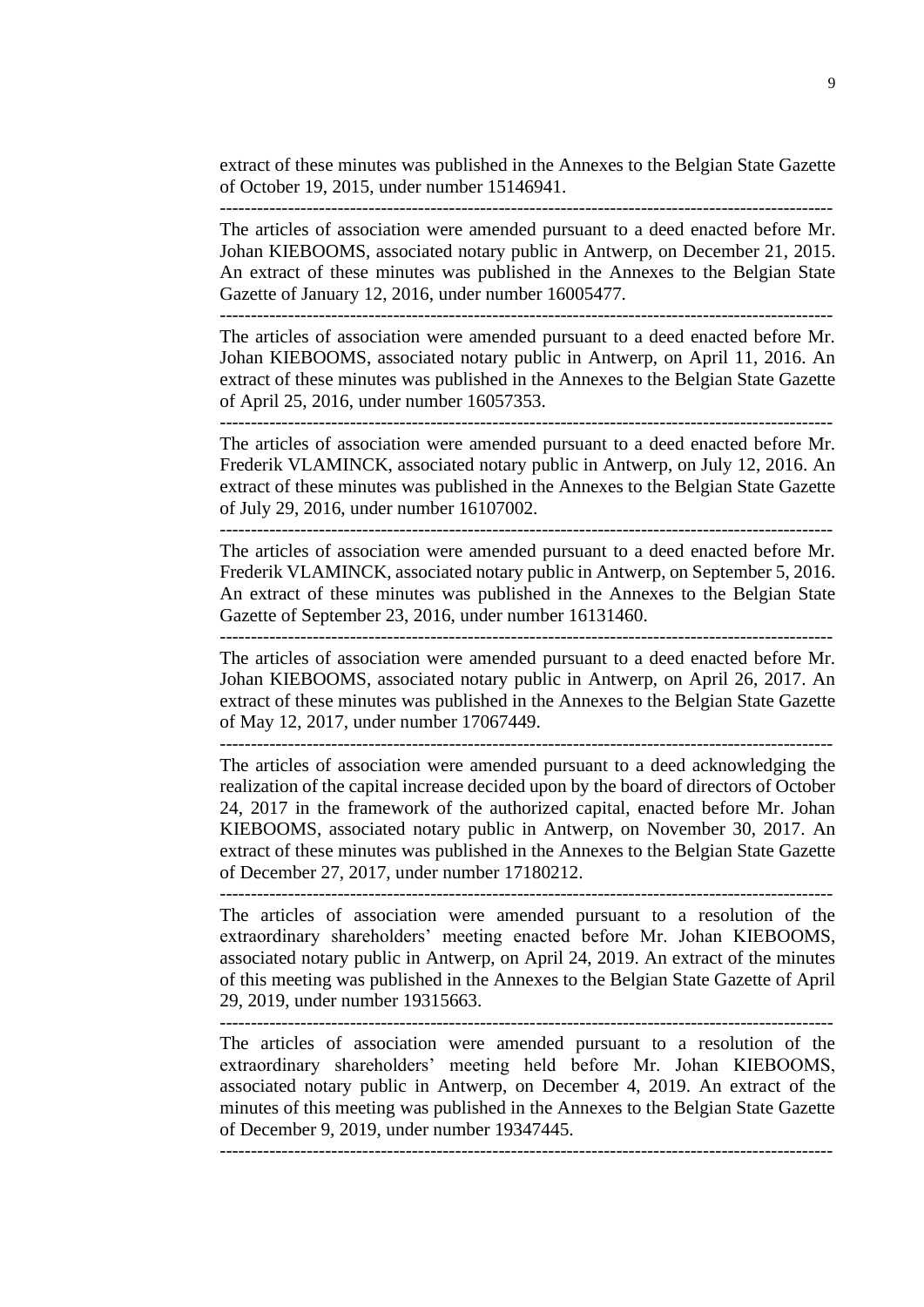Deed "Tansfer of seat – Amendments to the articles of association – Restatement of the articles of association" enacted before Mr. Johan KIEBOOMS, associated notary public in Antwerp, on April 29, 2020. An extract of the minutes of this meeting was published in the Annexes to the Belgian State Gazette of May 5, 2020, under number 20320551.

---------------------------------------------------------------------------------------------------

The articles of association were amended pursuant to a resolution of the extraordinary shareholders' meeting enacted before Mr. Nathalie MEERT, associated notary public in Antwerp, replacing Notary Peter VAN MELKEBEKE, notary in Brussel (first canton), not competent *ratione loci*, on April 27, 2022. An extract of the minutes has not yet been published in the Annexes to the Belgian State Gazette.

==========================================================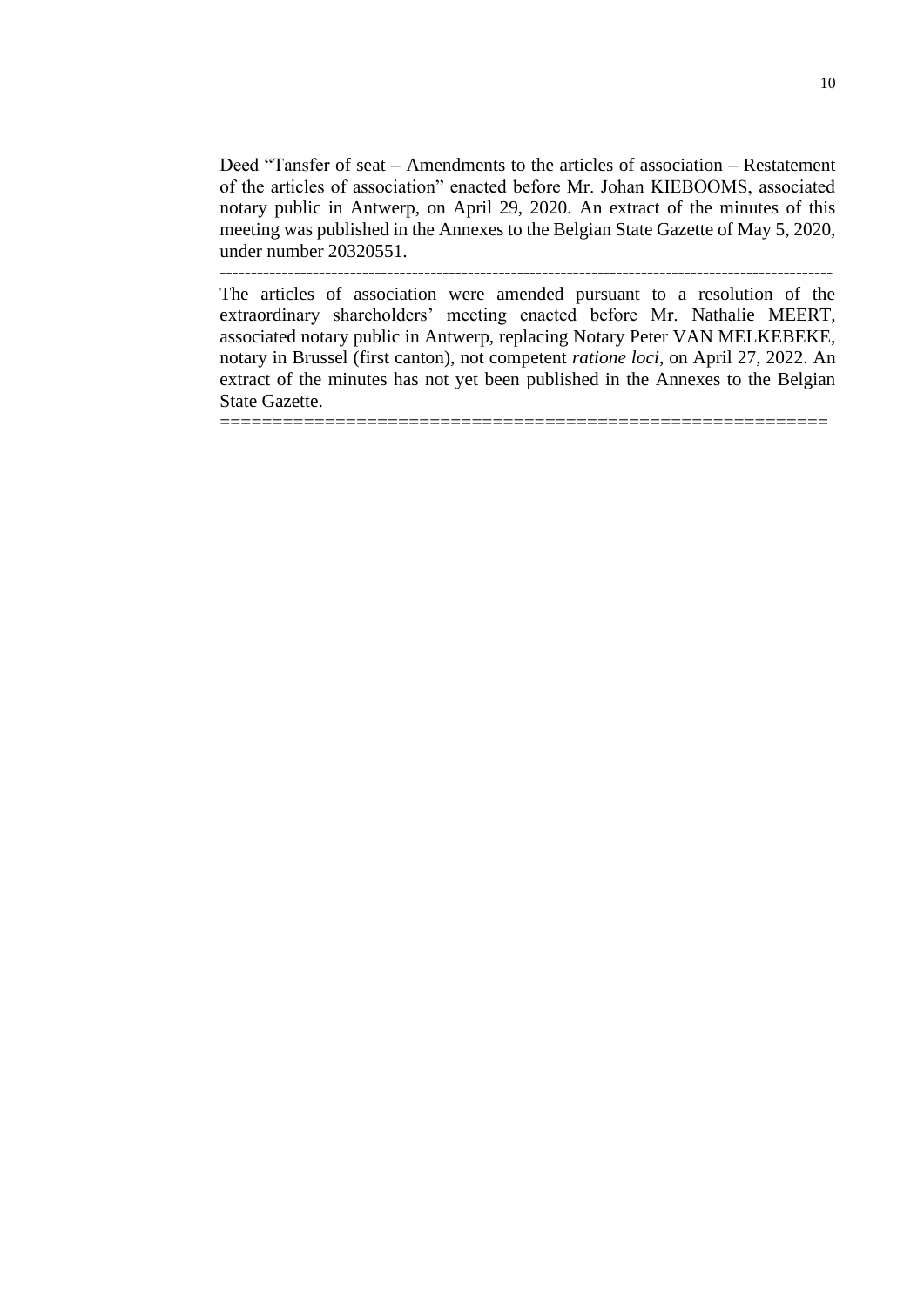## **"Telenet Group Holding"**

Public limited liability company (*Naamloze vennootschap*) Listed company within the meaning of Article 1:11 of the BCCA Established in the Flemish Region Having its address at B-2800 Mechelen, Liersesteenweg 4 RLE Antwerp division Mechelen with enterprise number 0477.702.333 Not VAT-liable --------

### ========================================================== **ARTICLES OF ASSOCIATION after the extraordinary shareholders' meeting held on April 29, 2020**

==========================================================

#### **TITLE I: DEFINITIONS**

Article 1: Definitions For the purpose of these provisions the following definitions shall apply:

| <b>Affiliate</b>                      | with respect to any Person, any other Person<br>directly or indirectly controlling, controlled |
|---------------------------------------|------------------------------------------------------------------------------------------------|
|                                       | by or under ordinary control with such                                                         |
|                                       | Person.                                                                                        |
| <b>Business Day</b>                   | any day, except a Saturday, Sunday or legal                                                    |
|                                       | holiday in Brussels, Belgium.                                                                  |
| <b>Cable Network</b>                  | has the meaning ascribed thereto in the                                                        |
|                                       | Interkabel Contribution Deed.                                                                  |
| <b>Companies</b>                      | the companies Telenet Group Holding,                                                           |
|                                       | Telenet Vlaanderen and Telenet.                                                                |
| <b>Control</b>                        | has the meaning as defined in Article 1:14                                                     |
|                                       | of the BCCA, and whereby "Joint Control"                                                       |
|                                       | has the meaning as defined in Article 1:18                                                     |
|                                       | of the BCCA.                                                                                   |
| <b>Financial Services and Markets</b> | Financial Services<br><b>Markets</b><br>the<br>and                                             |
| <b>Authority</b>                      | Authority, as defined in the Belgian Act on                                                    |
|                                       | the supervision of the financial sector and                                                    |
|                                       | on financial services of August 2, 2002, as                                                    |
|                                       | amended from time to time.                                                                     |
| <b>Golden Shares</b>                  | the ten (10) golden shares issued by Telenet                                                   |
|                                       | BidCo to the Mixed Intercommunales (and                                                        |
|                                       | swapped into ten (10) shares of Telenet                                                        |
|                                       | Communications and ultimately into ten                                                         |
|                                       | (10) shares of Telenet Group Holding that                                                      |
|                                       | upon the effectiveness of the stock split                                                      |
|                                       | decided by the extraordinary shareholders'                                                     |
|                                       | meeting of October 14, 2005 were divided                                                       |
|                                       | into thirty (30) Golden Shares) in order to                                                    |
|                                       | enable the Mixed Intercommunales<br>to                                                         |
|                                       | monitor the Public Interest Guarantees.                                                        |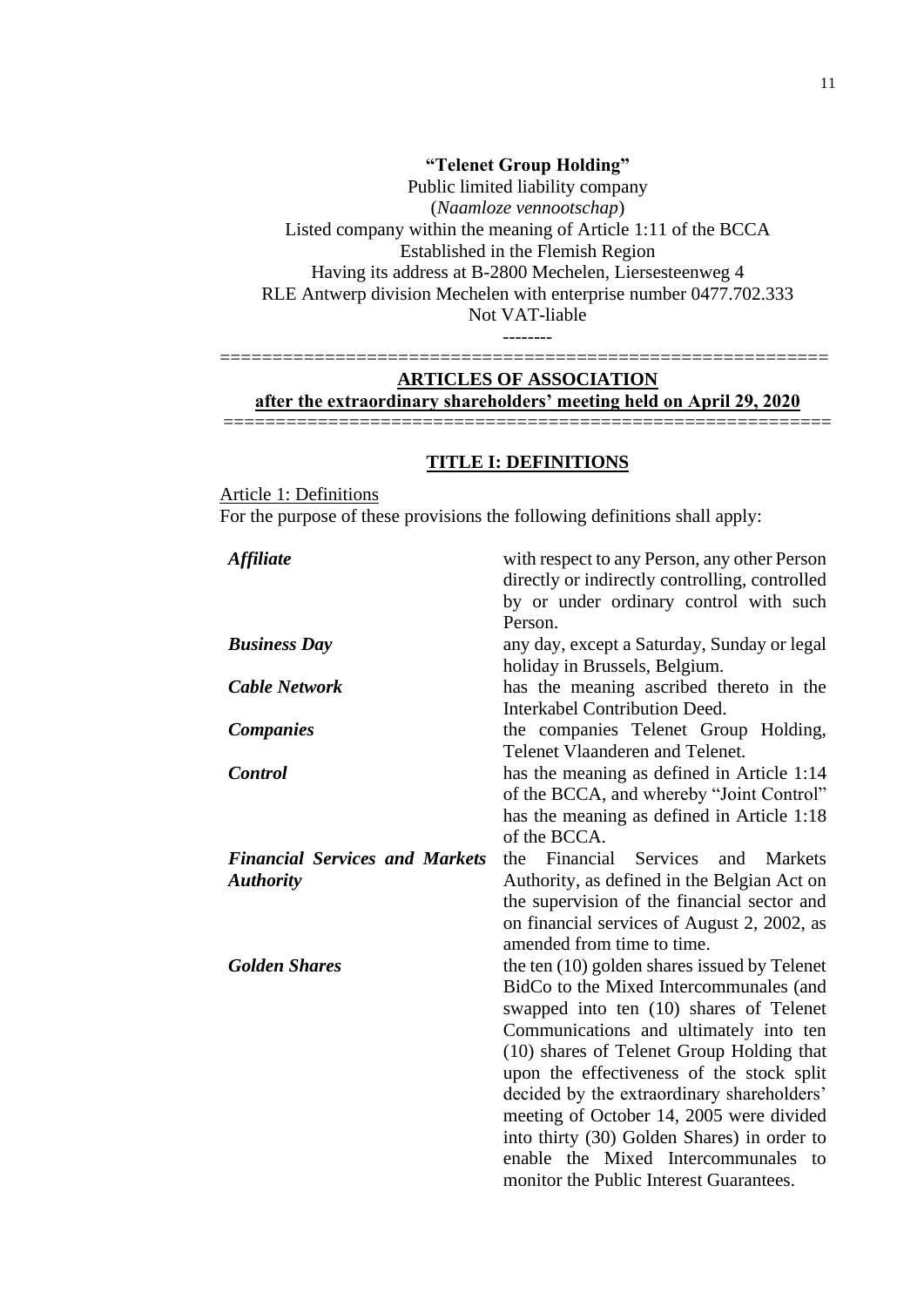| <b>Golden Share Representatives</b>     | the persons elected among the candidates<br>nominated by the majority of the holders of<br>the Golden Shares to sit on the Regulatory<br>Board.                                                                                                                                                                                                                                                                                                                                                                                                                                                                                                                                                                                                                                                                                                                                                                                                                                                                                                                                                                                                                                                            |
|-----------------------------------------|------------------------------------------------------------------------------------------------------------------------------------------------------------------------------------------------------------------------------------------------------------------------------------------------------------------------------------------------------------------------------------------------------------------------------------------------------------------------------------------------------------------------------------------------------------------------------------------------------------------------------------------------------------------------------------------------------------------------------------------------------------------------------------------------------------------------------------------------------------------------------------------------------------------------------------------------------------------------------------------------------------------------------------------------------------------------------------------------------------------------------------------------------------------------------------------------------------|
| <b>Independent Director</b>             | any one of the persons elected<br>as<br>independent director in accordance with<br>Article 18.                                                                                                                                                                                                                                                                                                                                                                                                                                                                                                                                                                                                                                                                                                                                                                                                                                                                                                                                                                                                                                                                                                             |
| <b>Intercommunale</b>                   | each of the Mixed Intercommunales and<br>each of the Pure Intercommunales.                                                                                                                                                                                                                                                                                                                                                                                                                                                                                                                                                                                                                                                                                                                                                                                                                                                                                                                                                                                                                                                                                                                                 |
| <b>Interkabel</b>                       | the cooperative company (cooperatieve<br>vennootschap) "Interkabel Vlaanderen",<br>established<br>3500<br>Hasselt,<br>at<br>Trichterheideweg 8, enterprise number<br>0458.440.014.                                                                                                                                                                                                                                                                                                                                                                                                                                                                                                                                                                                                                                                                                                                                                                                                                                                                                                                                                                                                                         |
| <b>Interkabel Contribution Deed</b>     | the deed dated September 23, 1996<br>which Interkabel<br>to<br>has<br>pursuant<br>contributed to Telenet Vlaanderen usage<br>rights, as amended from time to time.                                                                                                                                                                                                                                                                                                                                                                                                                                                                                                                                                                                                                                                                                                                                                                                                                                                                                                                                                                                                                                         |
| <b>Liquidation Dispreference Shares</b> | shall have the meaning set forth in Article<br>53.3.                                                                                                                                                                                                                                                                                                                                                                                                                                                                                                                                                                                                                                                                                                                                                                                                                                                                                                                                                                                                                                                                                                                                                       |
| <b>Mixed Intercommunales</b>            | The<br>following assignment<br>holding<br>associations<br>((opdrachthoudende<br><i>verenigingen</i> ) (intercommunales) or the<br>successors in title of these assignment<br>holding associations:<br>(i) The assignment holding association<br>(opdrachthoudende<br><i>vereniging</i> )<br>"Intercommunale Maatschappij voor Gas<br>het<br>Electriciteit<br>van<br>Westen"<br>en<br>(abbreviated to "GASELWEST"),<br>established in the Flemish Region at B-<br>8500 Kortrijk, President Kennedypark 12,<br>enterprise number 0215.266.160,<br>(ii) The assignment holding association<br>(opdrachthoudende<br><i>vereniging</i> )<br>"FLUVIUS ANTWERPEN", established in<br>the Flemish Region at B-2660 Antwerp,<br>Antwerpsesteenweg 260, with enterprise<br>number 0212.704.370, as successor in title<br>pursuant to the merger by acquisition on 30<br>December 30, 2019 of the assignment<br>holding<br>association<br>"Intercommunale"<br>Maatschappij voor Energievoorziening<br>Antwerpen", abbreviated to "I.M.E.A.",<br>with enterprise number 0204.647.234,<br>(iii) The assignment holding association<br>(opdrachthoudende<br><i>vereniging</i> )<br>"Intercommunale<br>Vereniging<br>voor |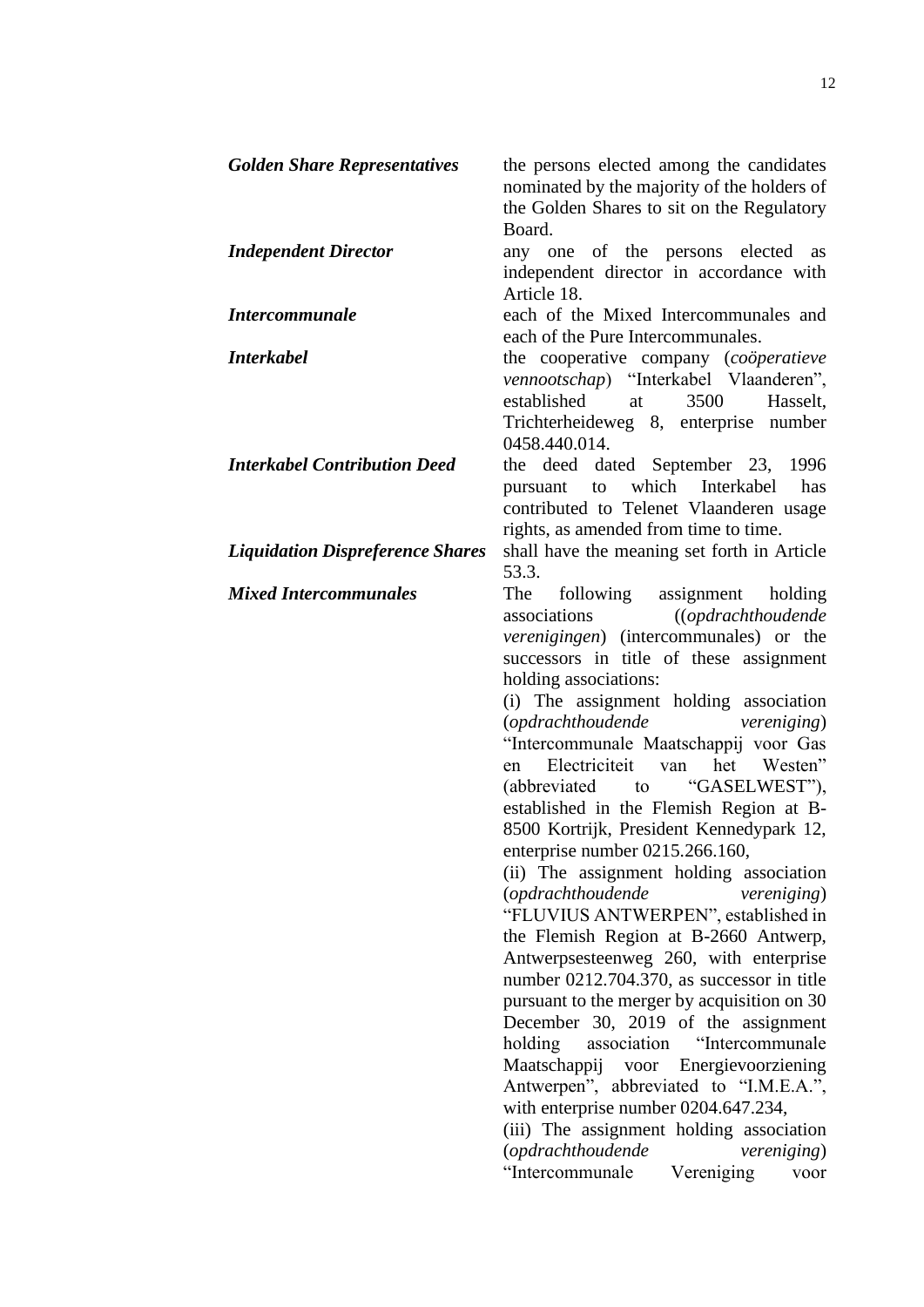Vlaanderen", abbreviated to "INTERGEM", established in the Flemish Region at B-9200 Dendermonde, Franz Courtensstraat 11, with enterprise number 0220.764.971.

(iv) The assignment holding association (*opdrachthoudende vereniging*) "Intercommunale Vereniging voor de Energiedistributie in de Kempen en het Antwerpse", abbreviated to "IVEKA", established in the Flemish Region at B-2300 Turnhout, Koningin Elisabethlei 38 with enterprise number 0222.030.426,

(v) The assignment holding association (*opdrachthoudende vereniging*) "IVERLEK", established in the Flemish Region at B-3012 Leuven (Wilsele), Aarschotsesteenweg 58, enterprise number 0222.343.301,

(vi) The successor in title of the assignment holding association (*opdrachthoudende vereniging*) "Intercommunale Maatschappij voor Televisiedistributie" abbreviated to "INTERTEVE", at the time established in the City Hall of Lier, Grote Markt 57, B-2500 Lier, enterprise number 0213.011.505

(vii) The successor in title of the assignment holding association (*opdrachthoudende vereniging*) "Intercommunale Maatschappij voor Televisiedistributie in het gebied van Kempen en Polder", abbreviated to "TELEKEMPO", at the time established at B-2180 Antwerp (Ekeren), Districtshuis Ekeren, Veltwijcklaan 27, with enterprise number 0213.011.604,

(viii) The successor in title of the assignment holding association (*opdrachthoudende vereniging*) "Intercommunale Maatschappij voor Televisiedistributie op de Linker Schelde-Oever", abbreviated to "TEVELO", at the time established at B-9120 Beveren-Waas, Municipal Hall, Stationsstraat 2, with enterprise number 0213.051.491,

(ix) The successor in title of the assignment holding association (*opdrachthoudende vereniging*) "Intercommunale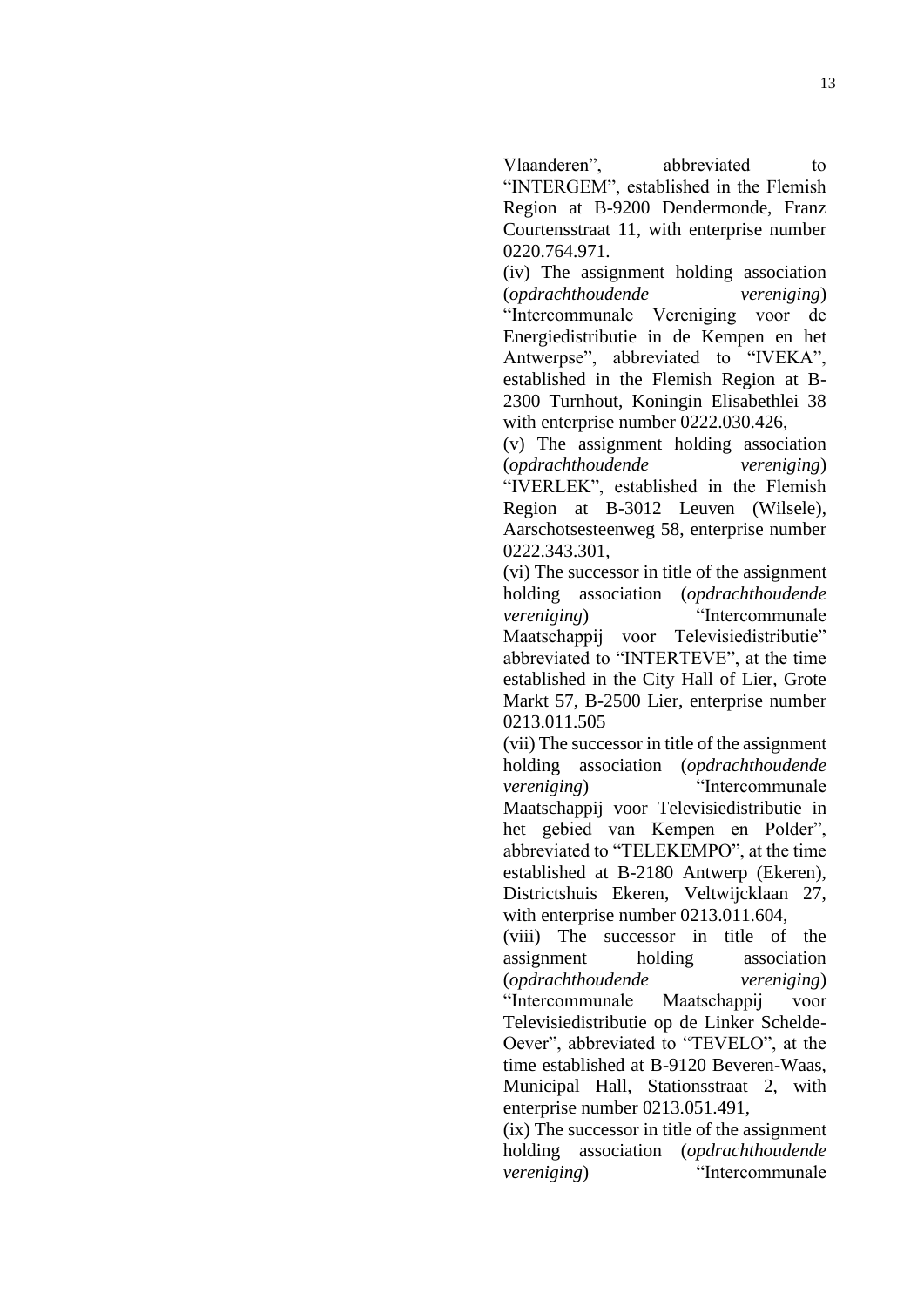Maatschappij voor Televisiedistributie in Oost-Vlaanderen", abbreviated to "TEVEOOST", at the time established at B-9160 Lokeren, City Hall, with enterprise number 0212.057.935

(x) The successor in title of the assignment holding association (*opdrachthoudende vereniging*) "Intercommunale Maatschappij voor Televisiedistributie in West-Vlaanderen", abbreviated to "TEVEWEST", at the time established at B-8000 Bruges, City Hall, Markt (without number), with enterprise number 0212.004.089,

and whereby for the successors in title of the Persons listed in (vi) until and including (x), reference is made to the publications in this respect in the Annexes to the Belgian State Gazette.

*Person* an individual, a partnership, a company, an association, a trust, a joint venture, an organization or a governmental entity (or any department, agency or political subdivision thereof).

- (i) price and content of the basic package
- (ii) roll-out obligations for the digital platform; and
- (iii) the provision of public services which utilize new technologies to local administrations at cost price

which guarantees are to protect the public interest, as specified and detailed in a document signed by the Companies and the Mixed Intercommunales dated October 14, 2005.

*Pure Intercommunales* The following Intercommunales or their successors in title:

> (i) The assignment holding association (*opdrachthoudende vereniging*) "Provinciale Brabantse Energiemaatschappij", abbreviated to "P.B.E.", at B-3210 Lubbeek (Linden) Diestsesteenweg 126, with enterprise number 0203.563.111 (ii) The assignment holding association

> (*opdrachthoudende vereniging*) "FLUVIUS" established in the Flemish

*Public Interest Guarantees* certain guarantees on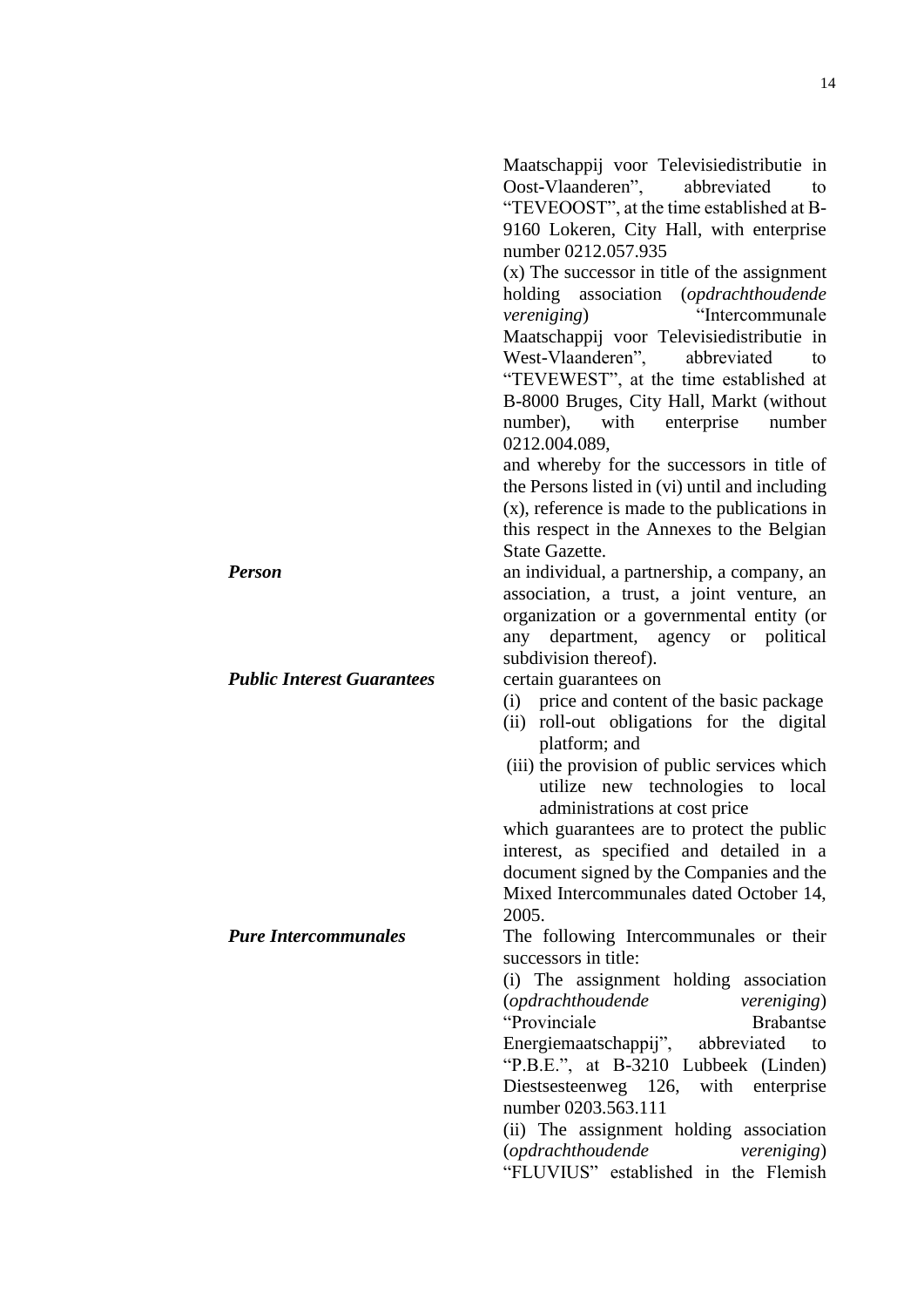0201.311.226, (iii) The assignment holding association (*opdrachthoudende vereniging*) "FLUVIUS WEST" (formerly "Infrax West") established in the Flemish Region, at B-8820 Torhout, Noordlaan 0-9, with enterprise number 0205.157.176 (iv) The assignment holding association (*opdrachthoudende vereniging*) "FLUVIUS Antwerpen" established in the Flemish Region at B-2660 Antwerp, Antwerpsesteenweg 260 with enterprise number 0212.704.370, as successor in title of "Intercommunale voor Teledistributie van het Gewest Antwerpen" abbreviated to "INTEGAN", having its registered office at Boombekelaan 14, B-2260 Hoboken. *Regulatory Board* the board of Telenet Group Holding empowered to revise the Public Interest Guarantees. **Shareholders** any Person who shall at any time be a shareholder of Telenet Group Holding. *Shares* depending on the context, the entirety or the relevant part of the shares representing the entire outstanding capital of Telenet Group Holding, including all other shares of Telenet Group Holding which will be issued afterwards. *Telenet* the private limited liability company (*besloten vennootschap*) "Telenet" (formerly known as Telenet BidCo), having its registered office at B-2800 Mechelen, Liersesteenweg 4, registered with the register of legal entities under enterprise number 0473.416.418. *Telenet Vlaanderen* the public limited liability company (*naamloze vennootschap*) "Telenet Vlaanderen", having its registered office at B-2800 Mechelen, Liersesteenweg 4, registered with the Register of Legal Entities under enterprise number 0458.840.088. *Telenet Vlaanderen Shares* depending on the context, the entirety or relevant part of the shares representing the entire outstanding capital of Telenet Vlaanderen and all other shares of Telenet

Region at B-3500 Hasselt, Trichterheideweg 8, with enterprise number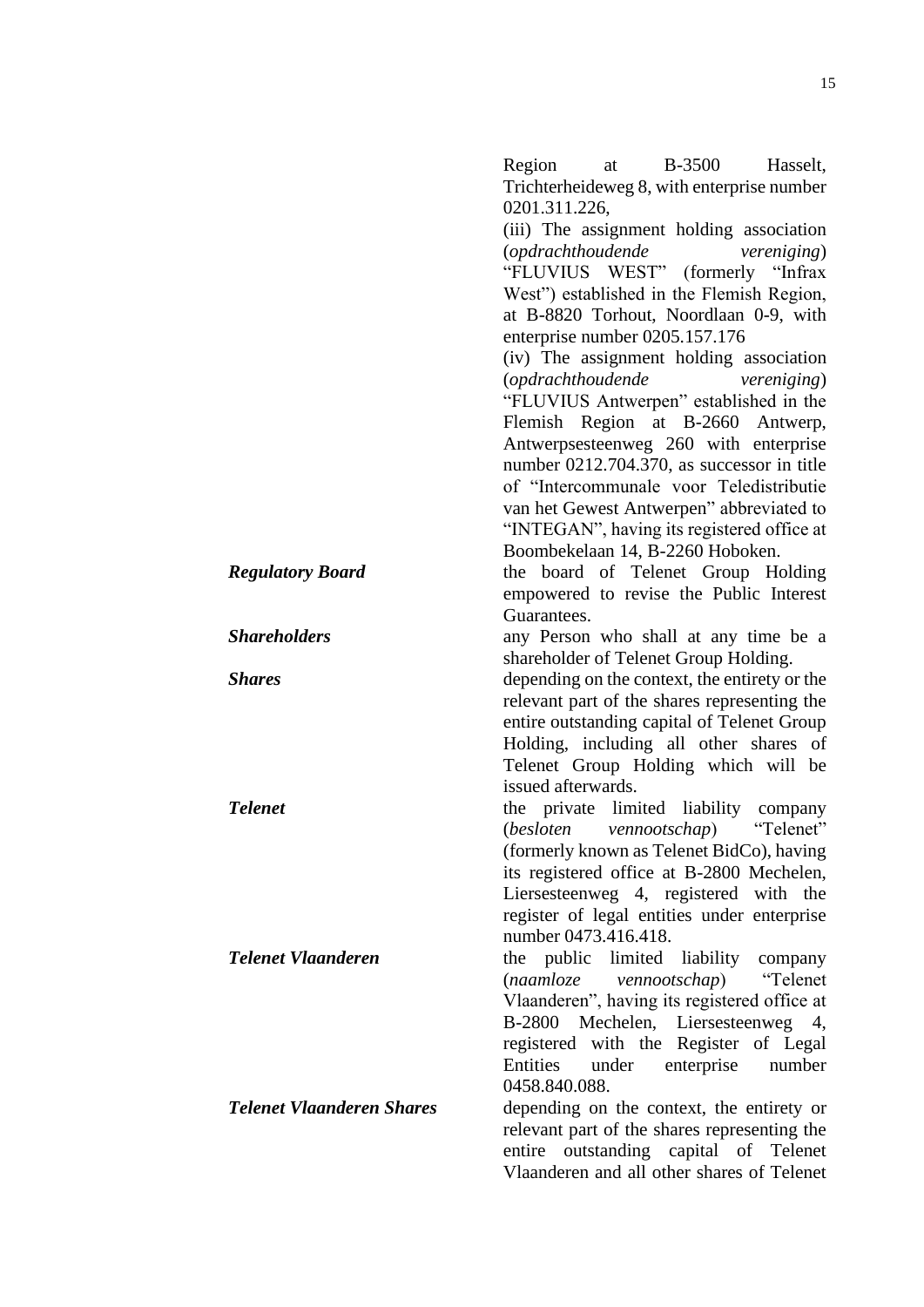Vlaanderen which will be issued afterwards.

*Transfer* to sell, assign, encumber, pledge (other than a pledge for the purpose of financing the business of the Companies or financing Binan Investments B.V., a company organized and existing under the laws of the Netherlands, having its seat at NL-1119 PE Schiphol-Rijk, Boeing Avenue 53, or its successors in title), directly or indirectly, or to grant an option to acquire or otherwise transfer Shares or assets, except that with respect to the shares and assets of Telenet Vlaanderen, it shall mean to sell, assign, encumber or pledge, directly or indirectly, or to grant an option to acquire or otherwise transfer.

## **TITLE II: LEGAL FORM - NAME - SEAT - PURPOSE - DURATION**

#### Article 2: Name

- 2.1. The company has the legal form of a public limited liability company (*naamloze vennootschap*), abbreviated as "*NV*".
- 2.2. It bears the name "**Telenet Group Holding**".
- 2.3. The company is a listed company within the meaning of Article 1:11 of the Belgian Code of Companies and Associations (hereinafter referred to in short as "BCCA").

The company is managed in accordance with the one-tier system.

2.4. All provisions of the articles of association must be construed genderneutrally.

### Article 3: Seat – Website, e-mail address and communications

- 3.1. The seat of the company is established in the Flemish Region.
- 3.2. It may be transferred to any other place in Belgium by resolution of the board of directors providing this transfer does not cause a change in the language regime applicable to the company.

Such a decision does not require an amendment to the articles of association, unless the seat is transferred to another Region.

The address of the company may be transferred within the Brussels Capital Region by resolution of the board of directors and shall be published in the Annexes to the Belgian State Gazette.

- 3.3. The company may, by resolution of the board of directors, establish additional administrative headquarters and operational headquarters, as well as offices and branches, both in Belgium and abroad.
- 3.4. The website of the company is [www.telenetgroup.be.](http://www.telenetgroup.be/)
- 3.5. The e-mail address of the company is corporategovernance@telenetgroup.be.

Without prejudice to the provisions laid down in Article 55 of these articles of association, any communication between a shareholder, a director or, as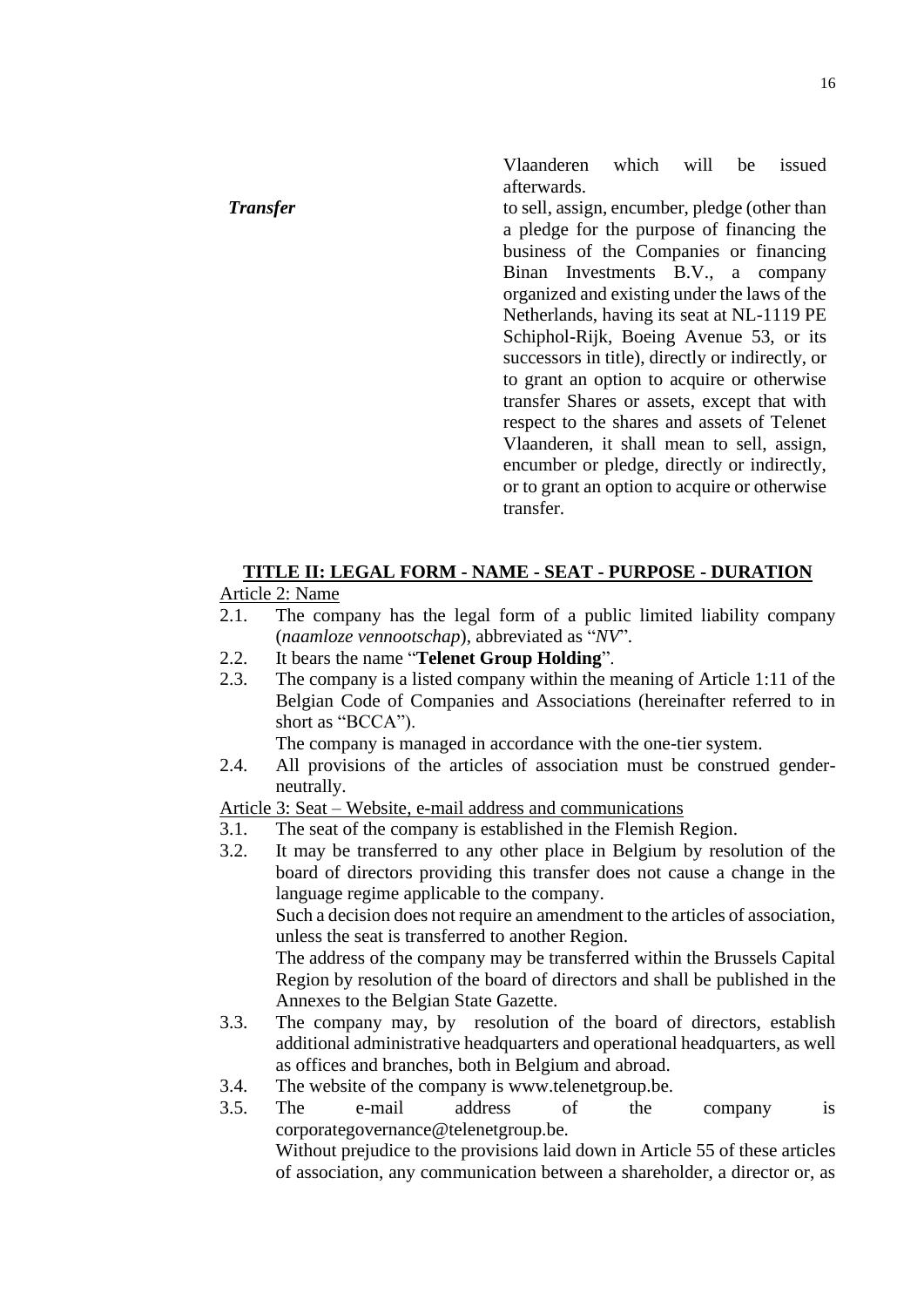the case may be, the auditor, and the company via this e-mail address shall be deemed to have been validly carried out.

#### Article 4: Object of the company

The object of the company is as well in Belgium as abroad, as well in its own name and for its own account as in the name or for the account of third parties, alone or in co-operation with third parties:

- To acquire by means of subscription, contribution, merger, co-operation, financial intervention or in any other way, an interest or a participation in all companies, businesses, enterprises and associations, whether already existing or still to be incorporated, without any distinction, both in Belgium and abroad.
- To manage, increase the value of, and liquidate such participations or interests.
- To directly or indirectly participate in the management, the administration, supervision and liquidation of the enterprises, companies, business activities or associations in which it holds a participation or an interest.
- To advise and assist, in any field of the conduct of business, the management and the direction of the enterprises, companies, business activities or associations in which it holds an interest or a participation, and in general, to undertake all actions that wholly or partially, directly or indirectly, belong to the activities of a holding company.
- To conceive, work out, establish, adapt, maintain, supply, manufacture and operate existing and new cable networks, wholly or partially. These cable networks are considered in the broadest sense of the word, including, but not limited to, the cable networks for distribution of broadcasting services.
- To conceive, work out, establish, adapt, maintain, supply, manufacture and operate existing and new telecommunication networks, wholly or partially, for both a fixed and a mobile network. These telecommunication networks are considered in the broadest sense of the word, including, but not limited to, telephony.
- To render all services on these or other networks both to intermediaries and end-users, both to private individuals, public authorities and business; both to closed user groups and to the public or to other interested users of telecommunication services.
- To develop, gather, structure, manage and exploit multimedia data and other information, be it data, text, graphics, sound or a combination thereof.
- The distribution and delivery of information and communication signals, including branching, provision and delivery of audio-visual and television signals and the exploitation of a cable television network.
- The transport of information and communication signals, including the digital, audio-visual and television signals.
- The installation, maintenance and operation of systems for two-way communication, and any applications thereof that are in accordance with the prevailing legal regulations.
- To realize all possible applications of the infrastructures (installations, main and distribution networks) that relate directly to the aforementioned activities.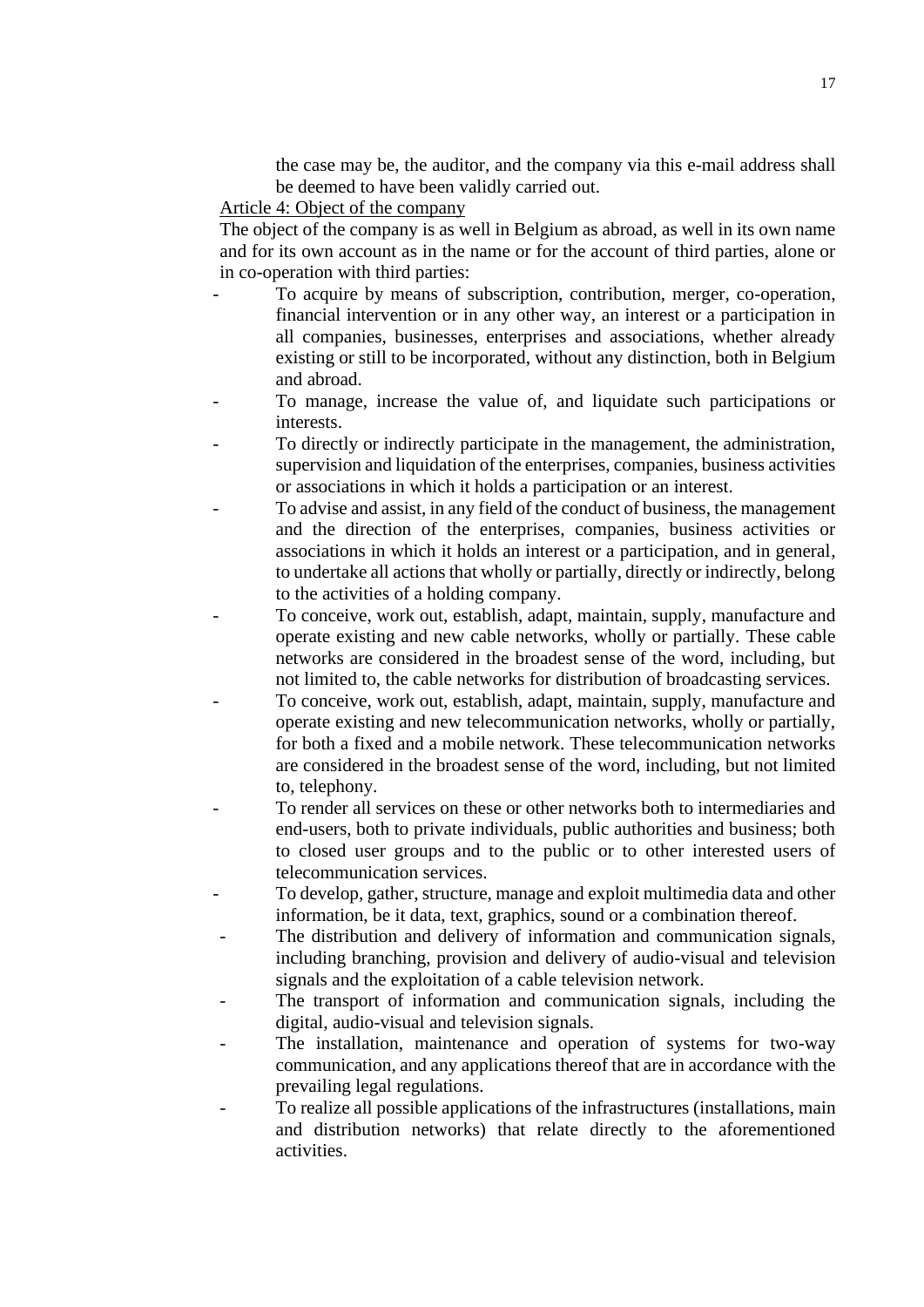The management and exploitation of, and the ensuring of all services for, the aforementioned installations, main and distribution networks.

Thereby excluding, if need may be, any regulated activities, for which the required permits or licenses are not available.

This enumeration is non-limitative and is to be interpreted in the broadest possible manner.

The company can perform all so-called technical, economic, social, intellectual, organizational, civil, commercial, industrial, financial, personal property and real estate transactions that, directly or indirectly, relate to the company's object or which may further this object.

The company can grant guarantees, act as agent or representative, grant advances, credit facilities or securities, including mortgages, to these and other, whether or not affiliated, companies, enterprises and associations.

### Article 5: Duration

The company is incorporated for an indefinite duration.

Except in the event of dissolution by court order, the company can only be dissolved by an extraordinary shareholders' meeting with due observance of the formalities for an amendment to the articles of association and of the legal requirements regarding the dissolution of companies.

# **TITLE III: CAPITAL**

Article 6: Capital - Shares

#### *6.1. Capital and shares*

The capital of the company amounts to twelve million seven hundred and ninety-nine thousand forty-nine euro forty cents ( $\epsilon$  12,799,049.40).

It is represented by one hundred twelve million seven hundred forty-one thousand eight hundred nineteen (112,741,819) shares without par value, comprising

- one hundred twelve million six hundred and forty-six thousand nine hundred and forty-six (112,646,946) Ordinary Shares;
- thirty (30) Golden Shares;
- forty-nine thousand eight hundred forty-three (94,843) Liquidation Dispreference Shares.

The capital has been fully and unconditionally subscribed for and is fully paid up.

## *6.2. Types of shares*

The company has three (3) types of shares.

All Shares are ordinary Shares except for:

- (1) the thirty (30) Golden Shares, which have the same rights and benefits as the ordinary Shares except when expressly provided otherwise in these articles of association;
- (2) the ninety-for eight hundred and forty-three thousand (94,843) Liquidation Dispreference Shares, which have the same rights and benefits as the ordinary Shares except when expressly provided otherwise in these articles of association.
- *6.3. Rights of the shares* 
	- 6.3.1. All shares have the same voting right and each share carries one (1) vote.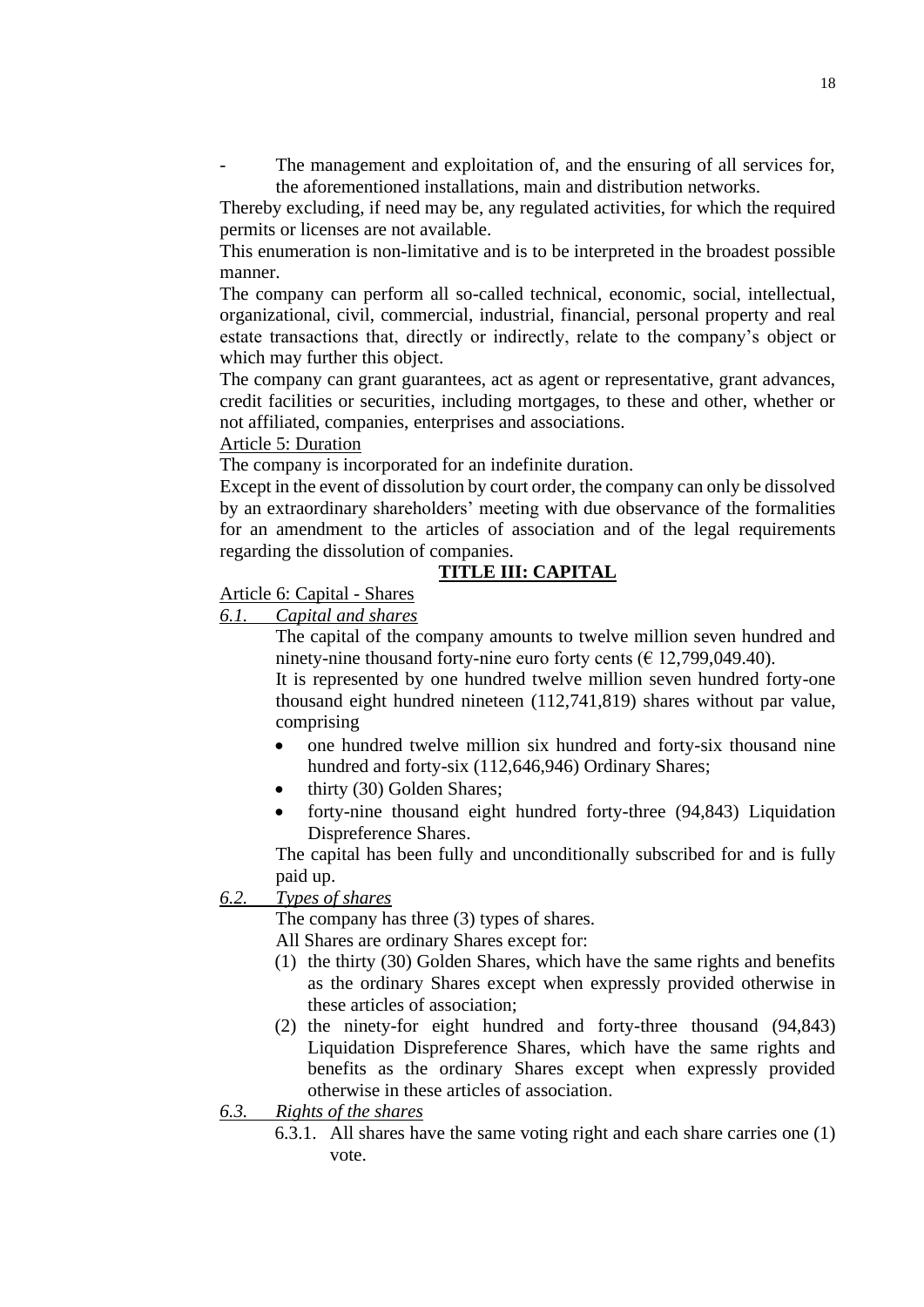- 6.3.2. Without prejudice to any provision in these articles of association, each share confers the entitlement to an equal participation in the profits and the liquidation balance proportionate to its share in the capital.
- *6.4. Historical overview of the capital*

The evolution of the registered capital since the incorporation of the company is set out in Article 58 of these articles of association.

*6.5. Disclosure of major holdings*

Any individual or legal entity that acquires or transfers financial instruments of the company conferring voting rights, representing the registered capital or otherwise, must notify the company and the Financial Services and Markets Authority (FSMA), in accordance with the Belgian Act of two May two thousand and seven *on disclosure of major holdings in issuers whose shares are admitted to trading on a regulated market*, of the number of securities he/she/it owns when the voting rights attached to these securities reach three percent (3%) or more of the total number of voting rights at the time of occurrence of the circumstances that trigger mandatory notification.

Such notification is also mandatory whenever, as a result of an acquisition, a tranche of five percent (5%) and a multiple of five percent (5%) is reached, and when the number of voting rights as a result of the transfer drops to one of the prior thresholds (including the three percent (3%) tranche).

The notification must be made within the time limit and in the manner prescribed by the applicable law.

In accordance with the aforementioned Belgian Act of two May two thousand and seven, the provisions of this Belgian Act apply to the quota of five percent (5%) and multiples of five percent (5%). Article 18 of the aforementioned Belgian Act applies to the threshold of three percent (3%).

Article 7: Authorized capital

7.1. The board of directors is authorized to increase the capital pursuant to a notarial deed on one or more occasions by a maximum amount of five million euro ( $\in$  5,000,000.00).

The board of directors may exercise this authorization during a period of five (5) years as of the date of publication in the Annexes to the Belgian State Gazette of the resolution of the extraordinary shareholders' meeting of April 27, 2022 resolving to amend the articles of association with respect to the renewal of the authorization.

This power may be renewed in accordance with the applicable legal provisions.

7.2. The board of directors may increase the capital by contributions in cash or in kind within the limits of the Belgian Code of Companies and Associations, by capitalization of reserves, whether available or unavailable for distribution, with or without the issuance of new shares (with or without voting rights). The board of directors may also use this authorization for the issuance of convertible bonds, subscription rights or bonds to which subscription rights or other securities are attached, and for the issuance of other securities.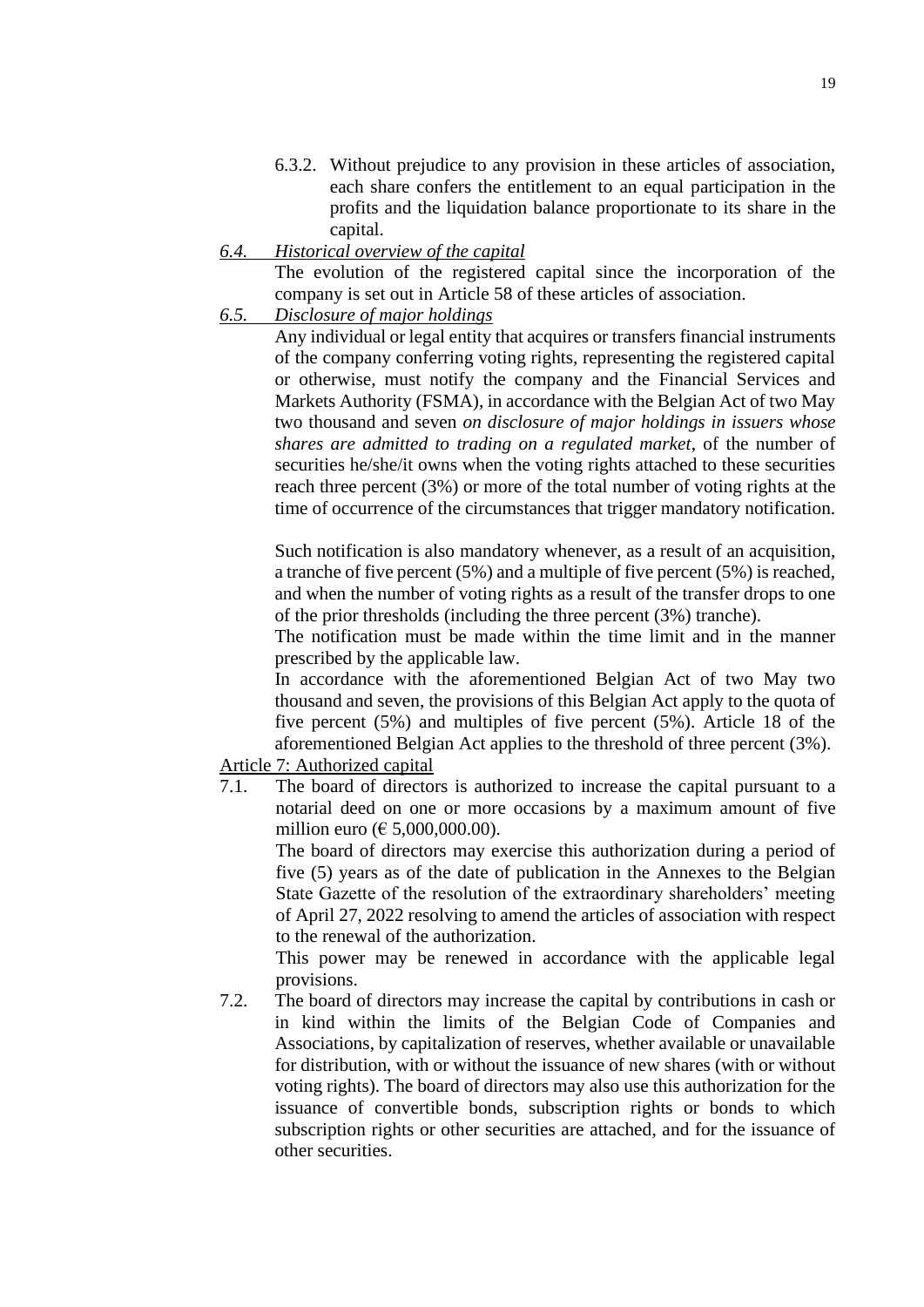- 7.3. In accordance with the applicable provisions of the articles of association and applicable law, when using its powers under the authorized capital, the board of directors may, in the interest of the company, limit or cancel the preferential subscription right, including in favor of one or more specific persons other than personnel of the company or of its subsidiaries.
- 7.4. Where, in the event of a capital increase decided pursuant to the authorized capital, an issue premium is paid, this issue premium will be automatically booked under the account "Issue premium", which shall, like the capital, serve as the guarantee for third parties, and which can, except the possibility to convert this reserve into capital, only be reduced or cancelled on the basis of a new lawful resolution of the shareholders' meeting passed in the manner required by the Belgian Code of Companies and Associations for an amendment to the company's articles of association.
- 7.5. When using its powers under the authorized capital, the board of directors is authorized, with power to substitute, to amend the company's articles of association to reflect the outstanding capital and outstanding shares.

Article 8: Increase of capital – Preferential Subscription Right

- 8.1. Provisions common to all capital increases
	- 8.1.1. Any capital increase requires an amendment to the articles of association.
	- 8.1.2. The reports referred to in Article 7:179 BCCA and Article 7:197 BCCA respectively must be drawn up by the board of directors and the auditor for each capital increase.
	- 8.1.3. In the event that new shares are issued with an issue premium, said issue premium must be fully paid-up at the time of subscription of the shares.
- 8.2. Capital increase in cash Preferential subscription right
	- 8.2.1. With each capital increase, the shares subscribed to in cash must first be offered to the shareholders proportionately to the capital represented by their shares fora period of at least fifteen (15) days from the day on which subscriptions were opened.
	- 8.2.2. With respect to exercising the preferential subscription right for shares to which various persons are entitled, reference is made to the applicable provisions in these articles of association.
	- 8.2.3. The preferential subscription right may be limited or cancelled in the interest of the company by the shareholders' meeting subject to compliance with the applicable legal provisions.
- 8.3. Capital increase in kind
	- 8.3.1. A contribution in kind may be remunerated in shares only if this contribution consists of assets that qualify for economic assessment, except for undertakings to perform work or provide services. Shares corresponding to a contribution in kind, in whole or in part, must be paid up within a period of five years following the resolution to increase the capital.
	- 8.3.2. The shareholders' meeting or, as the case may be, the board of directors within the framework of the authorized capital, may resolve to increase the capital by way of a contribution in kind subject to compliance with the provisions of Article 7:196 et seq. of the BCCA.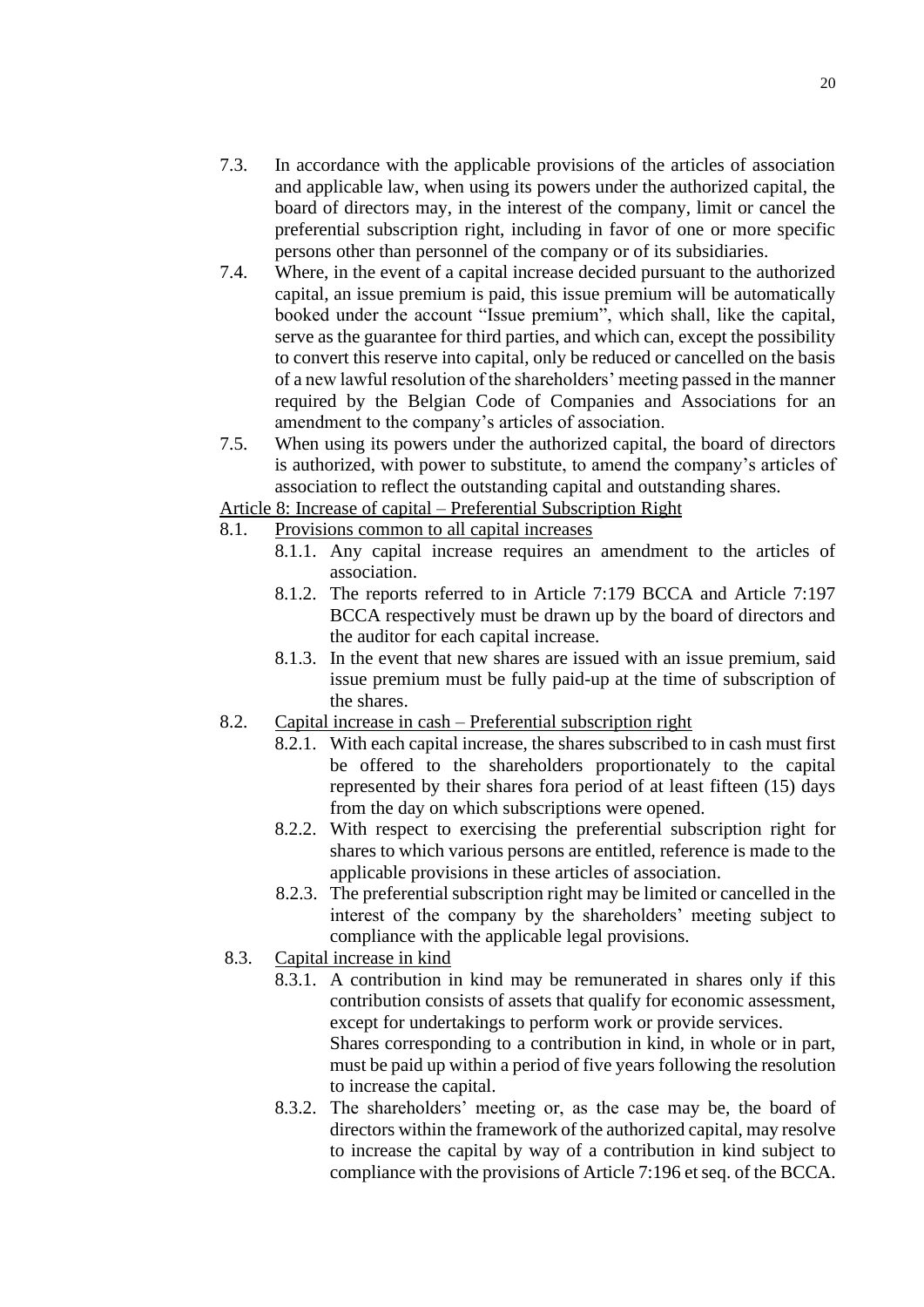8.4. Capital increase in favor of the staff

The shareholders' meeting or, as the case may be, the board of directors within the framework of the authorized capital, may resolve to increase the capital in favor of the staff subject to compliance with the provisions of Article 7:204 of the BCCA.

Article 9: Capital decrease

The capital may be decreased subject to compliance with the provisions of Article 7:208 et seq. of the BCCA.

### **TITLE IV: SECURITIES**

Article 10: Type of securities – Enforceability – Obligation to pay up shares not fully paid-up.

- 10.1. The securities are registered securities or dematerialized securities at the election of their holders. Shares shall be in registered form in the cases provided for by law.
- 10.2. The Liquidation Dispreference Shares shall remain registered until they are converted into ordinary Shares in accordance with Article 54 of the articles of association**.** Upon conversion, they may be converted into dematerialized shares as provided for in the first paragraph of this Article.
- 10.3. The Golden Shares shall remain registered until the transfer restrictions established in Article 15 expire. Upon expiry of such transfer restrictions, they may be converted into dematerialized shares.
- 10.4. Securities are recorded in a register of registered securities, which must be kept at the address of the company in accordance with the provisions of Article 7:29 BCCA and Article 7:35 BCCA.

A separate register is kept for each type of securities.

The board of directors may decide that registers of registered securities are to be kept in electronic format.

- 10.5. The obligation to pay up a Share is unconditional and indivisible.
- 10.6. Payment of any additional amount or payment in full of any unpaid share shall be requested by the board of directors at such time as it shall determine. Notice of any such request shall be given to the Shareholders by registered letter indicating the bank account to which the payment must be made by wire transfer or deposit, to the exclusion of all other payment methods. The Shareholder shall be in default as soon as the period indicated in the notice, which may not be shorter than fourteen (14) days, shall have lapsed.

Early payments on Shares cannot be made without the prior consent of the board of directors.

Each Shareholder that participates in a capital increase undertakes to make the further cash payments in respect of Shares that have not been paid-up in full at the request of the board of directors made at least fourteen (14) days beforehand.

Article 11: Indivisibility of the shares

The securities are indivisible.

Several rightful claimants to the rights on one security may exercise their rights only through an ordinary representative.

As long as no ordinary representative vis-à-vis the company has been appointed by such claimants, all rights accruing to these securities shall remain suspended.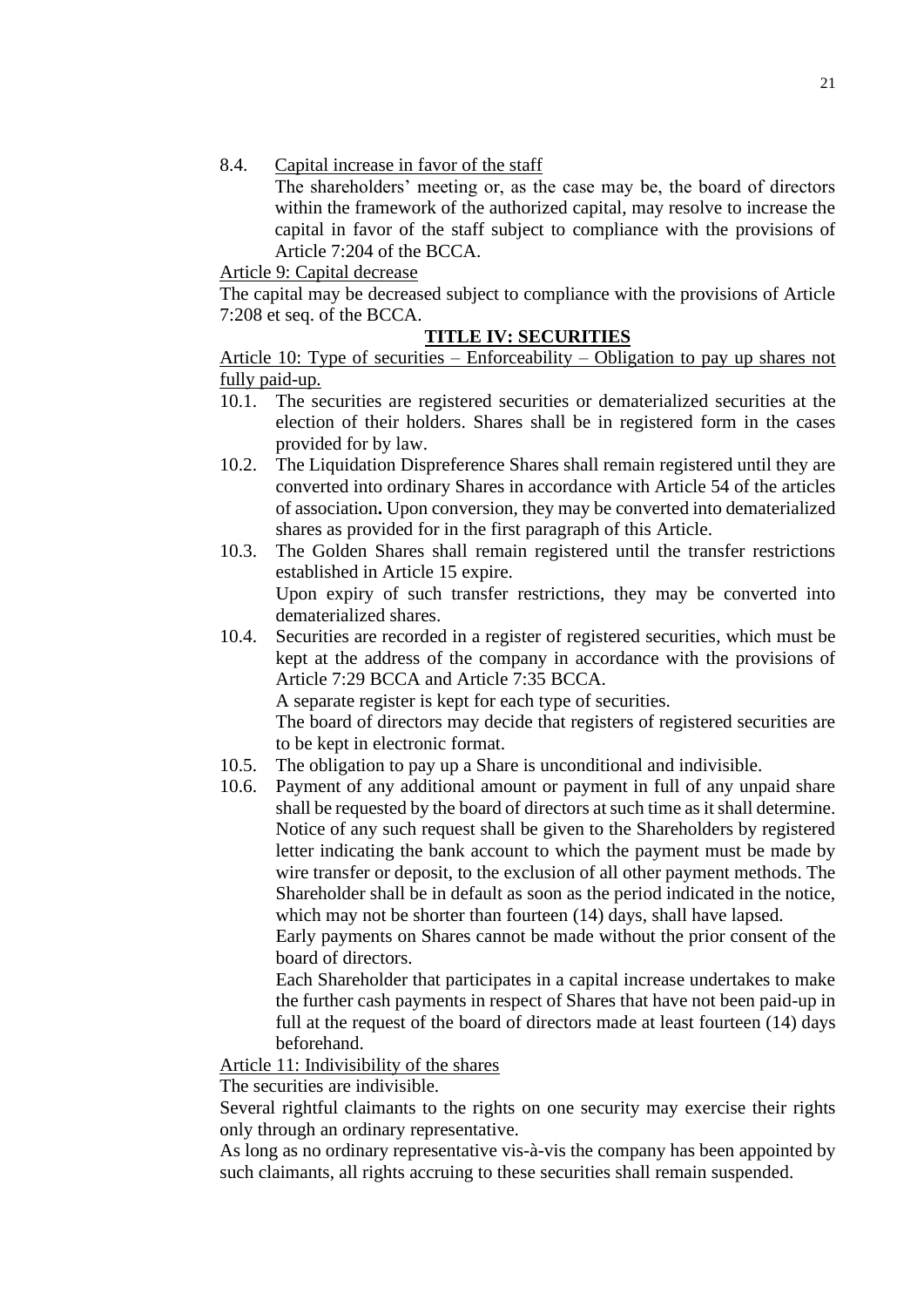All notices, writs and other notifications by the company to the several rightful claimants on one security will be validly and exclusively done to the appointed ordinary representative.

Article 12: Imposition of seals

Heirs, creditors, or other rightful claimants of a shareholder may in no event intervene in the management of the company, nor cause seals to be laid on the goods and securities of the company, nor claim the liquidation of the company and the distribution of its assets.

For the exercise of their rights they must accept the balance sheets and inventories of the company and accept the decisions of the shareholders' meeting.

Article 13: Issue of bonds

Without prejudice to Article 7:177 of the BCCA, the board of directors may proceed to issue bonds, which may or may not be secured by collateral securities.

# **TITLE IV: TRANSFER OF SECURITIES – ACQUISITION AND DISPOSAL OF OWN SECURITIES – SQUEEZE-OUT**

Article 14: General

Without prejudice to the provisions of Article 16, the Transfer of Shares is free, except for the Golden Shares to which Article 15 shall apply.

Article 15: Transfer of Golden Shares

15.1 Golden Shares shall only be transferable but always be freely transferable to other associations between communes and to communes, provinces or any other public law entities or private companies directly or indirectly controlled by public law entities ("Public Law Entities").

In case the existing holders or the transferees would no longer be Public Law Entities, these entities will Transfer the concerned Golden Shares to an entity which qualifies as Public Law Entity within four weeks as of the date on which they have legally ceased to be Public Law Entities.

- 15.2 The Golden Share regime shall follow the activities of the company in case of a transfer of the activities of the company to any other entity.
- 15.3 The Golden Shares shall be held in packages of three (3) and shall only be transferable in packages of three (3).

Article 16: Declaration of transfer

- 16.1. Each transfer of registered Shares occurs by a declaration of transfer recorded in the register of shareholders, dated and signed by the transferor and the transferee or their proxy-holder(s), or in any other manner permitted by law. Each transfer of bearer Shares or dematerialized Shares occurs in the manner provided by law.
- 16.2. Any transfer or transmission of registered securities shall only be effective in respect of the company and third parties once the declaration of transfer as referred to in Article 16.1 has been recorded in the relevant register of securities.
- 16.3. The board of directors may recognize a transfer and record it in the register provided the records show the consent of the transferor and transferee .

Article 17: Acquisition and transfer of own securities

17.1. *General*

Pursuant to a prior resolution of the shareholders' meeting, adopted in accordance with the quorum and majority requirements needed for an amendment to the articles of association, in accordance with Articles 7:215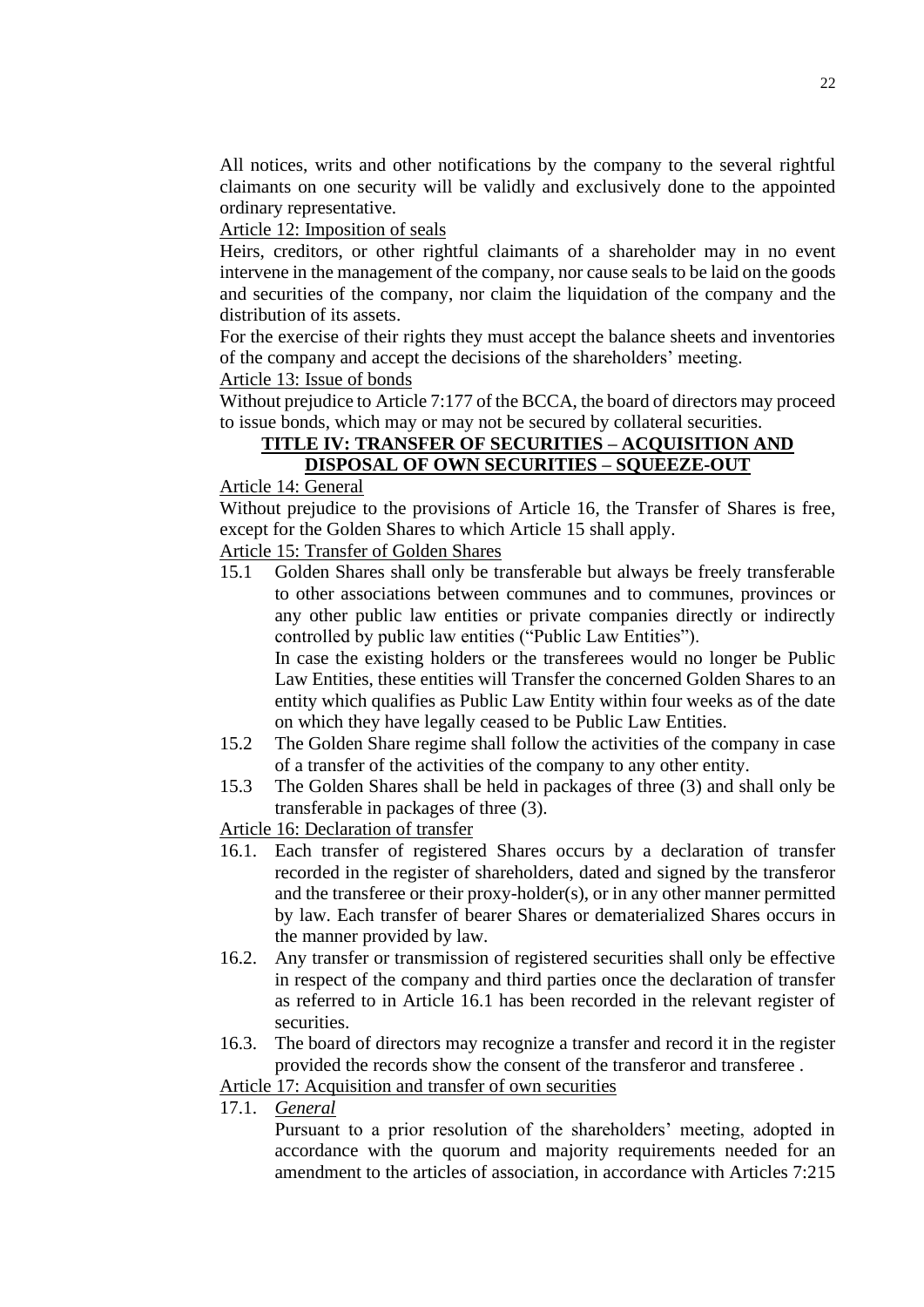et seq. of the BCCA, the board of directors may be authorized to acquire, to dispose of and/or to pledge own shares, either through the company itself or through a directly controlled subsidiary or through a person acting in his/her/its own name but on behalf of such a subsidiary, for a period of five (5) years as of publication of the authorization in the Annexes to the Belgian State Gazette.

17.2. *Offering to staff*

A resolution of the shareholders' meeting shall not be required when the company or a person acting in his/her/its own name but on behalf of the company, acquires his/her/its securities to offer these to his/her/its staff or to the staff of his/her/its affiliated companies; these securities must be transferred to the staff within a period of twelve months as of their acquisition.

17.3. *Imminent serious harm*

A resolution of the shareholders' meeting, as referred to in Article 17.1 above, shall not be required when the acquisition is necessary to prevent imminent serious harm to the company.

Such an authorization shall only be valid for a term of three (3) years as of publication of the authorization deed; the shareholders' meeting may extend it by the same term subject to compliance with the quorum and majority requirements needed for an amendment to the articles of association.

### **TITLE VI: MANAGEMENT**

Article 18: Board of directors - Appointment and dismissal of directors

18.1. The company is managed by a board of directors composed of a maximum of seventeen (17) directors, three of whom shall be Independent Directors (who also qualify as Independent Directors for the purposes of Articles 7:87, 7:97 and 7:99 of the BCCA).

All directors shall be elected by the majority of the votes present or represented at the shareholders' meeting upon nomination by the board of directors, after advice of the Nomination Committee, or by a Shareholder, except that in all events

- (i) the Independent Directors shall be elected from the candidates nominated by the majority of the Board members, after advice of the Nomination Committee.
- (ii) Any Shareholder that owns more than 50 percent of the total capital of Telenet Group Holding shall have the right to nominate the candidates for at least a majority of the members of the board of directors for election.

The shareholders' meeting shall be obligated to elect the directors for the board seats referred to under Article 18.1 (i) and (ii) from the candidates as nominated in accordance with these provisions.

- 18.2. A candidate will be eligible to be nominated as an Independent Director if such candidate:
	- respects the conditions as prescribed by Article 7:87 of the BCCA, and:
	- in the opinion of the board of directors, is a person of high repute with experience as a director in companies other than small companies, as defined in Article 1:24 para. 1 of the BCCA; and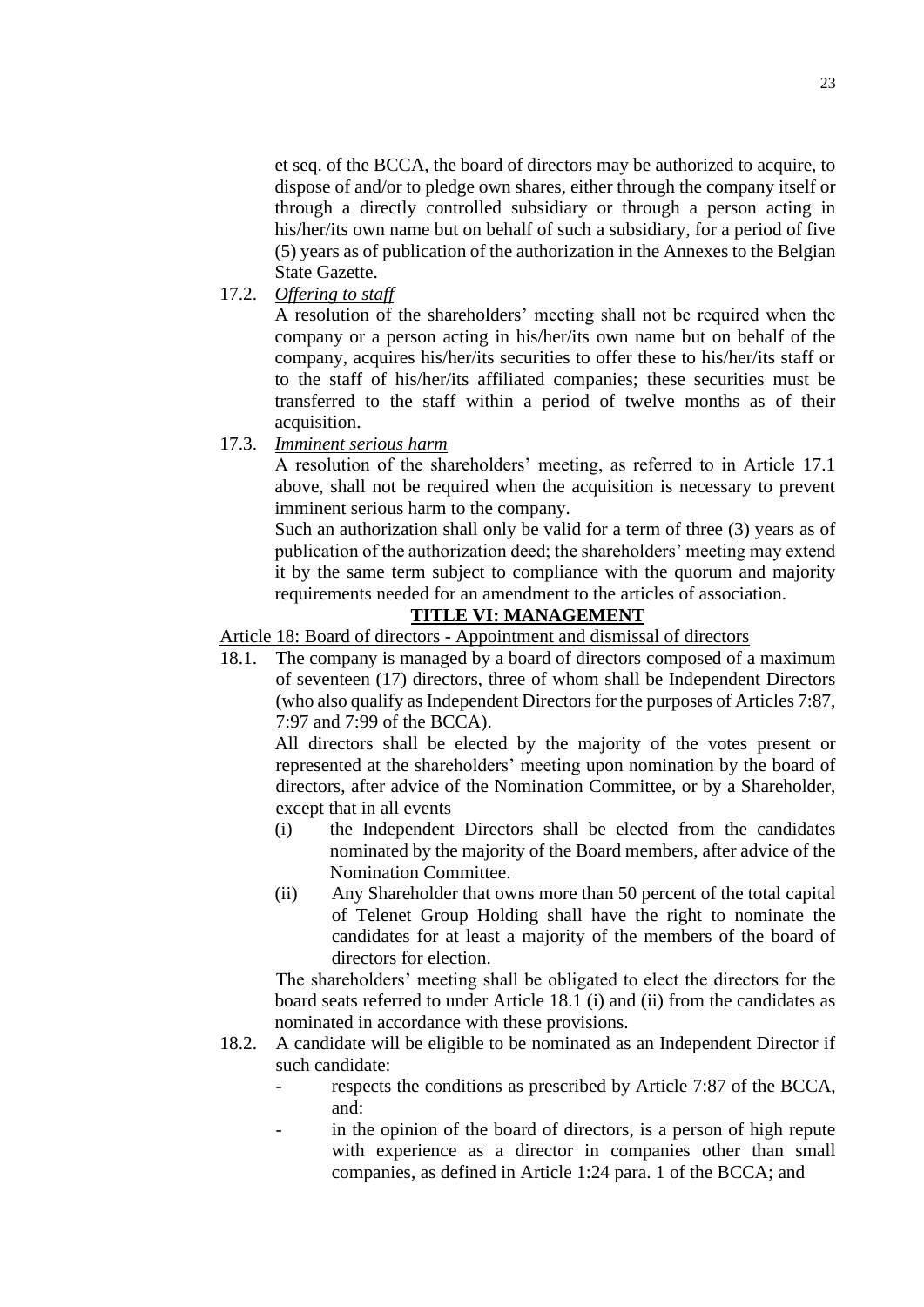is not an employee or director of a competitor, in the opinion of the board of directors.

In the selection process of the Independent Directors, it will be taken care of that the Independent Directors as group are sufficiently familiar with and have knowledge of the Belgian context in which the company operates.

- 18.3. The directors can be individuals or legal entities, who need not be shareholders.
- 18.4. When a legal entity is appointed as a member of the board of directors, it must appoint an individual as permanent representative, who shall carry out the mandate of director in the name and on behalf of such legal entity. This permanent representative must meet the same conditions as the legal entity and shall be severally liable with the legal entity as if he/she were exercising the mandate in his/her own name and on his/her own behalf. Where applicable, the rules governing conflicts of interest shall also apply

to the permanent representative. The permanent representative cannot, in his/her own name or as permanent

representative of another legal entity, serve in the relevant body. The legal entity may not revoke its permanent representative without simultaneously appointing a successor.

- 18.5. The term of a director's mandate may not exceed four (4) years. Their mandate terminates at the end of the shareholders' meeting or the meeting of the board of directors that provides for their replacement. The directors may be dismissed by the shareholders' meeting at any time. Resigning directors may be reappointed.
- 18.6. Directors cannot be linked to the company by an employment agreement in their capacity as directors.
- 18.7. When a position on the board of directors becomes vacant, the remaining directors have the right to temporarily fill the vacancy in accordance with Article 18.1.

The next shareholders' meeting shall decide on the final appointment. The newly appointed director shall complete the mandate of the director that he, she or it replaces.

Article 19: Chairmanship

The board of directors may elect a chairman from among its members.

Article 20: Conflict of interest

- 20.1. If a director has a direct or indirect financial interest that conflicts with that of the company on the occasion of a decision or a transaction that falls within the remit of the board of directors, he/she/it must act in accordance with Article 7:96 BCCA.
- 20.2. The director affected by such a conflict of interest may not participate in the deliberations of the board of directors on these transactions or decisions, or in the votes relating to them.
- 20.3. When all the directors have such a conflict of interest, the decision or the transaction shall be submitted to the shareholders' meeting; in the event that the shareholders' meeting approves the decision or the transaction, it may be executed by the board of directors.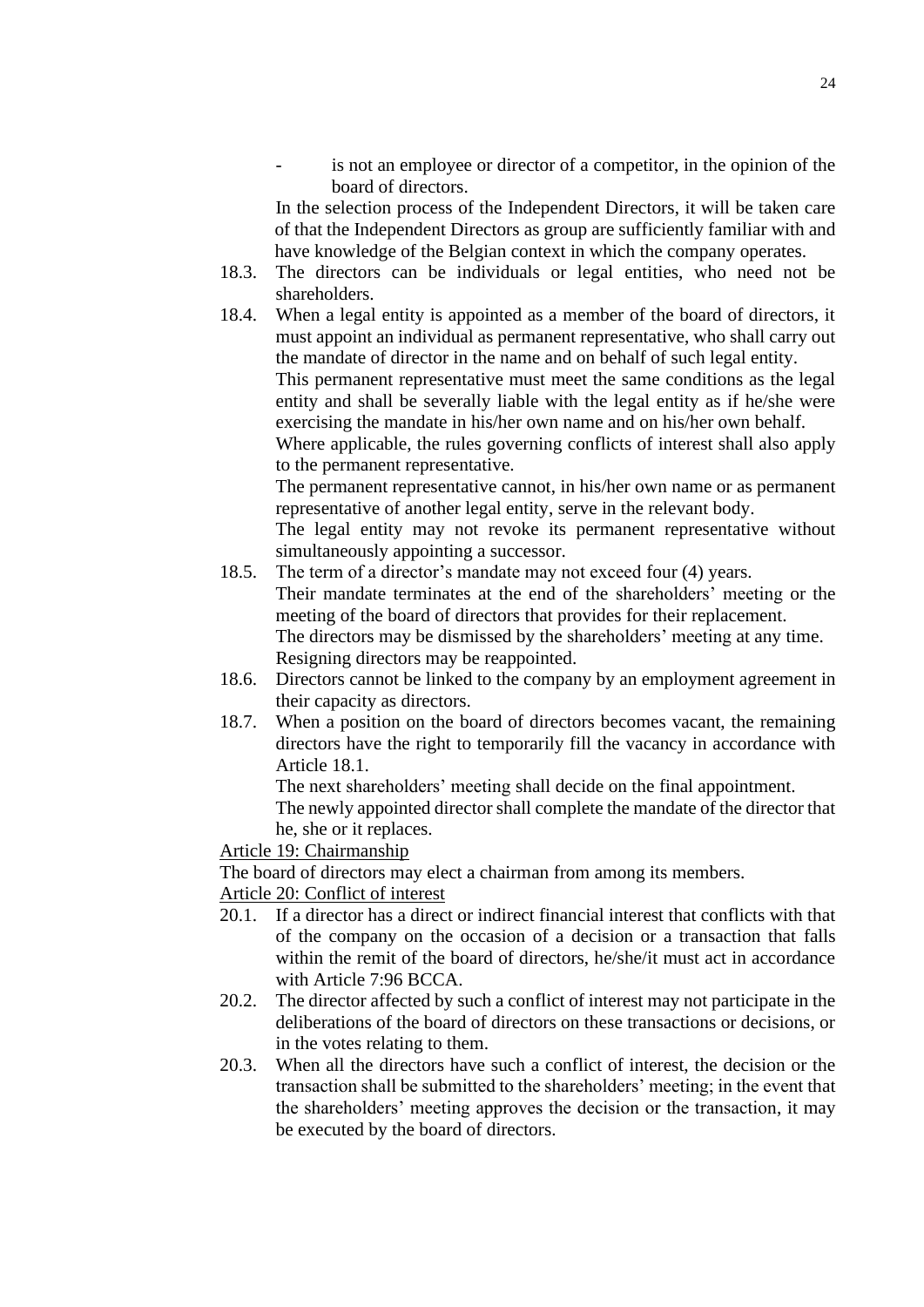### Article 21: Meeting of the board of directors

- 21.1. The board of directors shall meet upon invitation by the chairman or, in his absence, upon invitation of any director, as often as the interest of the company so requires, as well as within fourteen days of a request for a meeting by at least two directors, and with a minimum of four times per year.
- 21.2. The meeting of the board of directors shall be chaired by the chairman. The meeting shall be held at the seat of the company or at any other place indicated in the letter convening the meeting, or by way of a conference telephone or similar communications equipment by means of which all persons participating in the meeting can hear each other.
- 21.3. The letter convening the meeting shall contain the agenda and shall be sent to each director not later than eight (8) days prior to the meeting. In cases of urgency, in which such letter shall be sent not later than two (2) calendar days prior to the meeting.

## Article 22: Decision-making of the board of directors

22.1 The board of directors can only validly deliberate and resolve on matters included in the agenda and only if at least half of its members is present or represented at the meeting. If a meeting of the board of directors is adjourned because of a failure to form such quorum, the directors present or represented at the re-convened meeting may validly deliberate and resolve on any matters that were on the agenda of the original meeting, provided that at least two directors are present or duly represented.

The board of directors can only validly deliberate and resolve on matters not included in the agenda if all members of the board are present and all have agreed thereto.

This agreement is assumed to have been given when no objection is recorded in the minutes.

22.2. Each director may instruct one of his/her/its colleagues by any means of communication that may be converted into a printed document bearing his/her/its signature (including digital signatures in accordance with Article 1322, second paragraph of the Belgian Civil Code), to represent him/her/it at a specified meeting of the board of directors and to vote for him/her/it and in his/her/its place.

In cases where it concerns a notarial deed, a director may only be represented by means of an originally signed power of attorney, insofar as this is required under the applicable laws.

In these circumstances a director giving such instructions is regarded as being present.

A director may represent several of his fellow members.

22.3. Directors unable to physically attend a meeting may nevertheless participate in the deliberations and voting using means of telecommunication, such as telephones or video conference, provided that all participants in the meeting can communicate directly with all other participants.

Persons participating in the meeting through such means of communication shall be deemed to be present.

The minutes of the meeting shall clearly mention which directors have participated in such a way in the deliberations and the voting.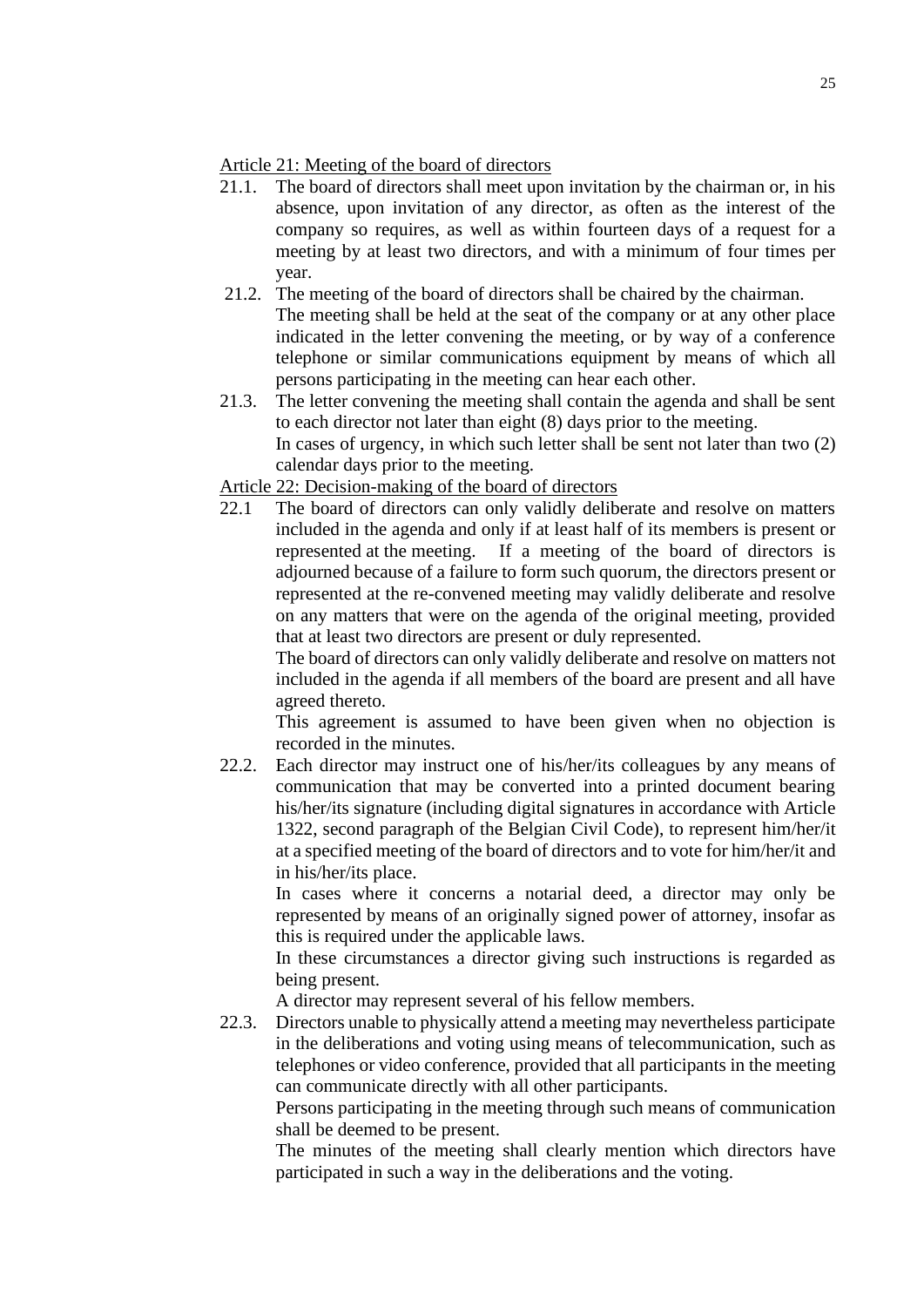### 22.4 *Unanimous written resolution*

Resolutions of the board of directors may be adopted by unanimous written resolution of all directors.

At the request of one or more directors, a document is sent to all directors using any means of communication referred to in Article 2281 of the Belgian Civil Code, in which the proposed resolutions are set out, with a request to return the document dated and signed to the address of the seat of the company within a time limit to be determined on a case-by-case basis.

The signatures of the directors (which may be a digital signature in accordance with Article 1322, second paragraph of the Belgian Civil Code) are put either on one original or on several originals of this document.

Such a written resolution shall be deemed to have been adopted on the date of the last signature or on the date mentioned therein. If the agreement of all the directors with the written resolutions has not been received within the time limit determined on a case-by-case basis after the date of the initial sending of the document, these resolutions shall be deemed not to have been adopted.

Article 23: Majorities for resolutions of the board of directors

- 23.1 Resolutions of the board of directors shall be adopted by a simple majority of the directors present or duly represented, except for the resolutions described hereinafter.
- 23.2 The following decisions require the approval of a majority of the directors present or duly represented, which majority includes all directors nominated by Interkabel:
	- (a) all decisions with respect to the Transfer of the assets of Telenet Vlaanderen (other than (x) a transfer of the rights and obligations of Telenet Vlaanderen under the Interkabel Contribution Deed to a Replacing Entity (*Instappende Entiteit*, as defined in the Interkabel Contribution Deed) in accordance with the provisions of the Interkabel Contribution Deed;
	- (b) all decisions with respect to the Transfer of the Telenet Vlaanderen Shares; and
	- (c) all decisions with respect to the split up or merger or equivalent transaction related to Telenet Vlaanderen.
- 23.3 Changes to the Public Interest Guarantees shall also require the approval of the majority of the Golden Share Representatives in the Regulatory Board.

Article 24: Powers of the board of directors

The board of directors shall have the authority to take all actions that are necessary or useful in order to achieve the object of the company, except for those actions for which - as a matter of law or these articles of association - only the shareholders' meeting is authorized.

Article 25: Committees and Delegations

25.1. The board of directors may establish such committees as it determines but shall establish at least an Audit Committee, a Remuneration Committee, and a Nomination Committee, provided however that the Remuneration Committee and the Nomination Committee can converge into one and the same committee.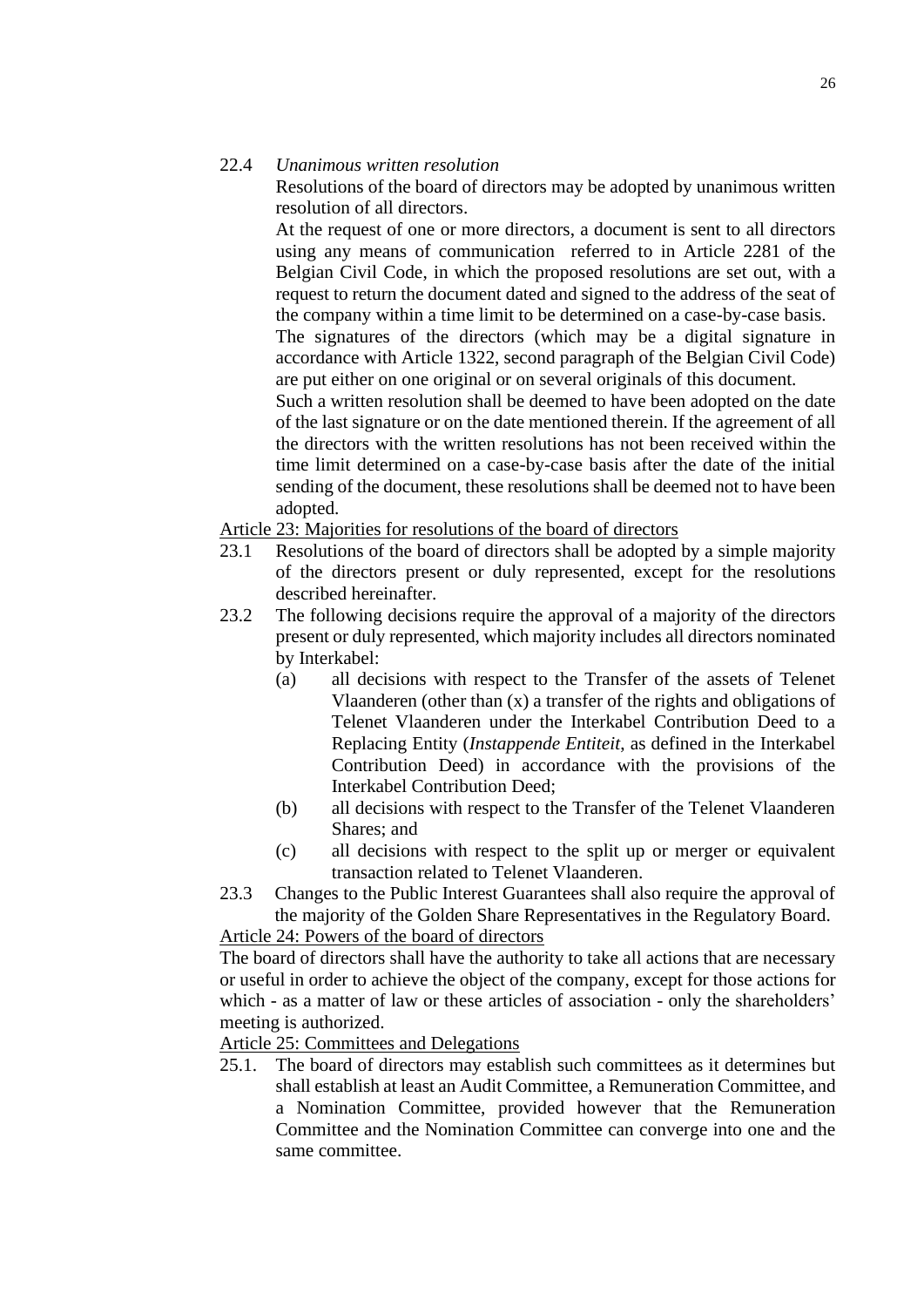- 25.2. The majority of the board of directors shall establish the composition of each committee. The committees are advisory bodies only and will not have the power to make decisions binding upon the Companies.
- 25.3. The board of directors may delegate the daily management and the representation related to the daily management to one or more persons, whether or not a director. It appoints and dismisses the persons delegated to said management, who are elected within or outside the board, and determines their powers.
- 25.4. The board of directors and the persons delegated to the daily management, the latter within the boundaries of such management, may grant special and specific proxies to one or more persons of their choice.

# 25.5. **Audit Committee**

25.5.1. The board of directors shall create from among its members an audit committee consisting of non-executive members of the board of directors, with at least one member being an independent director. The chairman of the audit committee shall be appointed by the

members of the committee.

The members of the audit committee shall have a collective expertise in the field of activities of the company.

At least one member of the audit committee shall have the necessary expertise in the field of accountancy and auditing.

25.5.2. Providing these articles of association do not validly deviate therefrom, the audit committee shall have the powers and shall operate as established in Article 7:99 of the BCCA.

# 25.6. **Remuneration Committee**

25.6.1. The board of directors shall create from among its members a remuneration committee consisting of non-executive members of the board of directors.

Each director in whom daily management powers, as referred to in Article 25.3 of these articles of association, have been vested shall be deemed to be an executive member of the board of directors.

The remuneration committee shall comprise a majority of independent directors and shall have the necessary expertise in the field of remuneration policy.

25.6.2. Provide these articles of association do not validly deviate therefrom, the remuneration committee shall have the powers and shall operate as established in Article 7:100 of the BCCA.

### Article 26: Regulatory Board

26.1. The holders of the Golden Shares shall, for so long as the Golden Shares are outstanding, be entitled to appoint all of the ten (10) Class A members ("Golden Share Representatives") on the Regulatory Board of the company, with up to ten (10) Class B members on the Regulatory Board to be appointed by the board of directors of the company, it being understood that the representatives of the holders of the Golden Shares shall include the individuals appointed upon joint nomination of the Mixed Intercommunales and Electrabel in the board of directors of the company for so long as the Mixed Intercommunales and Electrabel NV ("Electrabel") jointly nominate one or more directors. If the Mixed Intercommunales or Electrabel cease to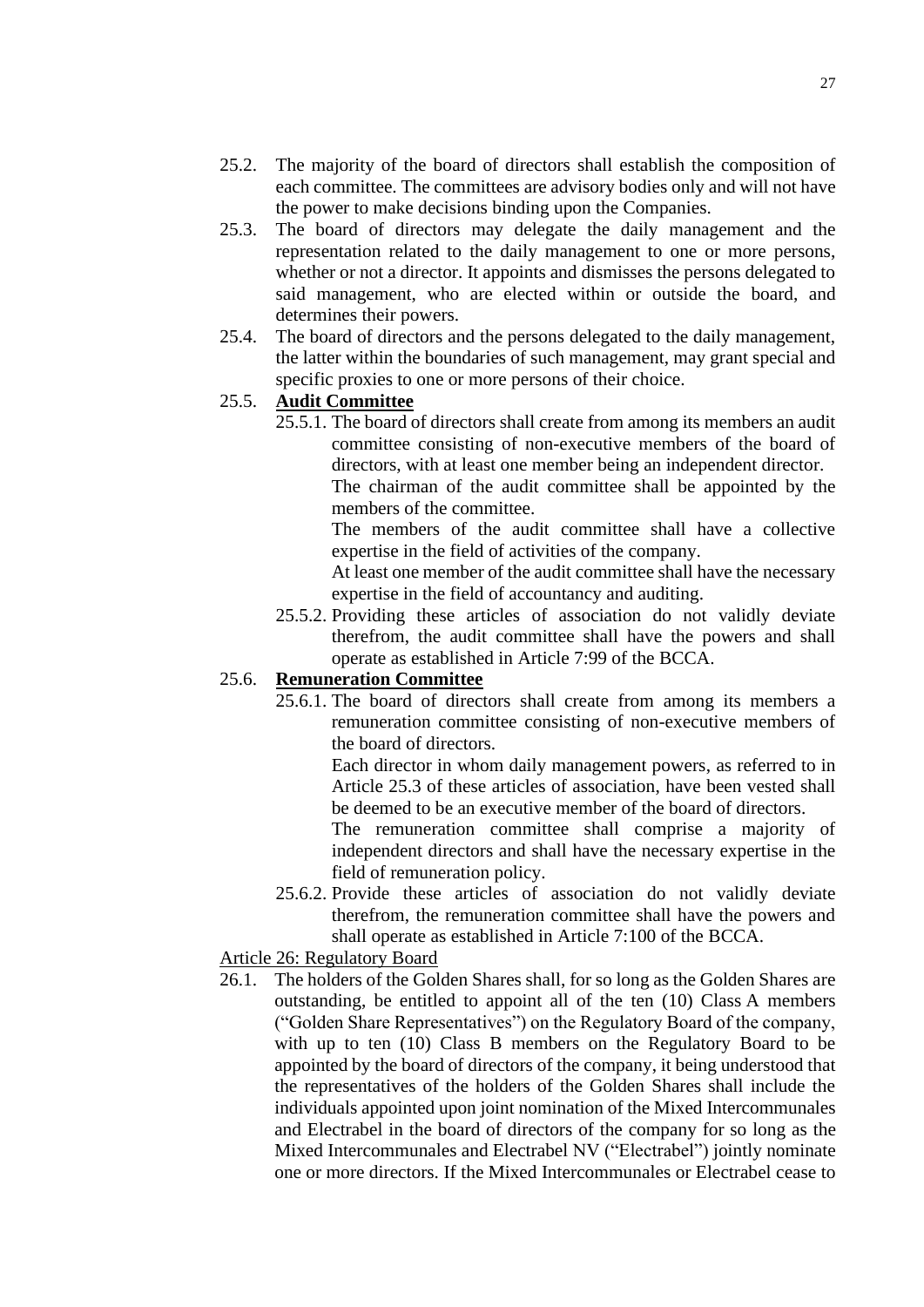be represented on the board of directors of the company, the holders of the Golden Shares shall, for so long as the Golden Shares are outstanding, be entitled to appoint 1 observer on the board of directors of the company who shall have the right to attend the meetings of the board of directors and to receive all information provided to the members of the board of directors, but who shall not be entitled to vote about matters presented to the board of directors and who shall be subject to the same confidentiality obligations as a member of the board of Directors.

If the Mixed Intercommunales and Electrabel nominate pursuant to Article 18.1 half of the board of directors, the members of the board of directors other than those directors nominated by Mixed Intercommunales and Electrabel jointly, shall appoint the ten (10) Class B directors that are appointed by the company in the Regulatory Board.

26.2. The Regulatory Board shall act on all matters within its authority upon the vote of a majority of Class A members and a majority of Class B members, each voting separately as a class.

Article 27: Minutes of the board of directors

27.1. Minutes shall be kept (for purposes of proof) of the meetings of the board of directors and any committee, stating the location and the date of the meeting, the persons attending and the items on the agenda and summarizing the deliberations and setting forth the resolutions passed by the board of directors.

The minutes shall be signed by the chairman or the deputy chairman of the board of directors or the committee, as the case may be.

A copy of the minutes shall be sent to each member of the board of directors or the committee, as the case may be.

- 27.2. Transcripts and abstracts of the minutes can be signed by two directors acting jointly or by the chairman and the secretary of the board, acting jointly.
- 27.3. In case the board of directors or a committee meets by conference call (i.e. if a majority of the members of the board of directors or the committee participate to the relevant meeting), a written resolution will be circulated as soon as possible after the meeting (by fax, e-mail or similar means) to each director or member of the relevant committee, containing the decisions taken during this conference call.

Article 28: Remuneration

The shareholders' meeting may decide on whether or not to remunerate the mandate of director by the granting of a fixed or variable remuneration.

The amount thereof shall be fixed by the shareholders' meeting and shall be part of the general expenses of the company.

Article 29: Representation of the company

- 29.1. Without prejudice to the general representative powers of the board of directors as a whole, the company shall be validly represented in and outside court by two directors acting jointly.
- 29.2. The company will also be validly represented in and outside court for purposes of daily management:
	- either by the person delegated to this management, when only one person is so delegated; or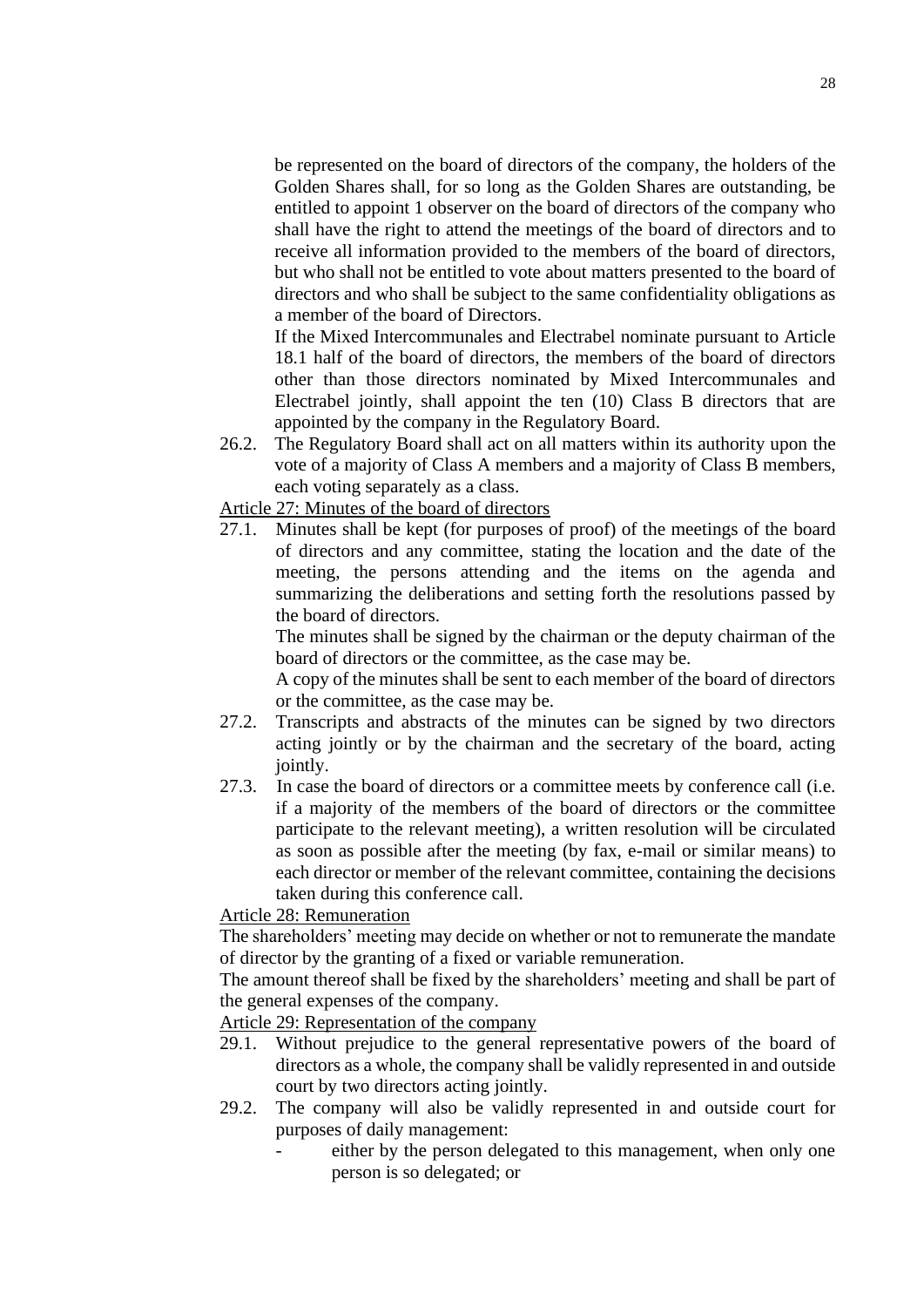- either by one or more persons delegated to this management, when more than one person is so delegated. The delegated persons act individually or jointly in execution of a decision of the board of directors.
- 29.3. The company shall be validly bound in law by special attorneys-in-fact acting within the limits of the powers of attorney granted to them.

# **TITLE VII: AUDIT**

## Article 30: Auditors

The control on the financial situation, on the annual accounts and on the regularity of the transactions to be reported in the annual accounts is entrusted to one or more auditors of international repute.

The auditors are appointed and remunerated as provided for in the BCCA.

# **TITLE VIII: SHAREHOLDERS' MEETINGS**

Article 31: Annual, special and extraordinary shareholders' meeting

31.1. The annual shareholders' meeting shall be convened on the last Wednesday of April at 10:00 a.m. If this day is a public holiday, the meeting will convene on the next Business

Day, except a Saturday.

- 31.2. A special or an extraordinary shareholders' meeting may be convened at any time in order to deliberate on any matter within its authority.
- 31.3. The company shall ensure an equal treatment of all holders of securities issued by the company placed in the same circumstances.

# Article 32: Place of the meeting

The shareholders' meetings shall be held at the seat or at any other place indicated in the letter convening the meeting.

Article 33: Convening of the shareholders' meeting.

33.1. Power

The board of directors and, as the case may be, the auditor, shall convene the shareholders' meeting and determine its agenda.

They must convene the shareholders' meeting within three weeks of a request by shareholders representing ten percent (10%) of the capital, and at least with the items on the agenda proposed by the shareholders in question. In the notice convening the shareholders' meeting, other items may be added to the agenda in addition to those included by the Shareholders.

- 33.2. Convening method Terms Notices convening the shareholders' meetings shall be issued in accordance with Article 7:128 and 7:129 of the BCCA.
- 33.3. Documents

As soon as the notice convening the annual shareholders' meeting has been published, as detailed in Article 33.2 of these articles of association, the company shall make the documents referred to in Article 7:148 available at its seat, where all holders of shares, profit certificates, convertible bonds, subscription rights and certificates issued with the cooperation of the company may consult them in accordance with Article 7:132 of the BCCA.

33.4. Additional items on the agenda One or more shareholders may, in accordance with Article 7:130 of the BCCA, request in writing to add items to the agenda of the shareholders'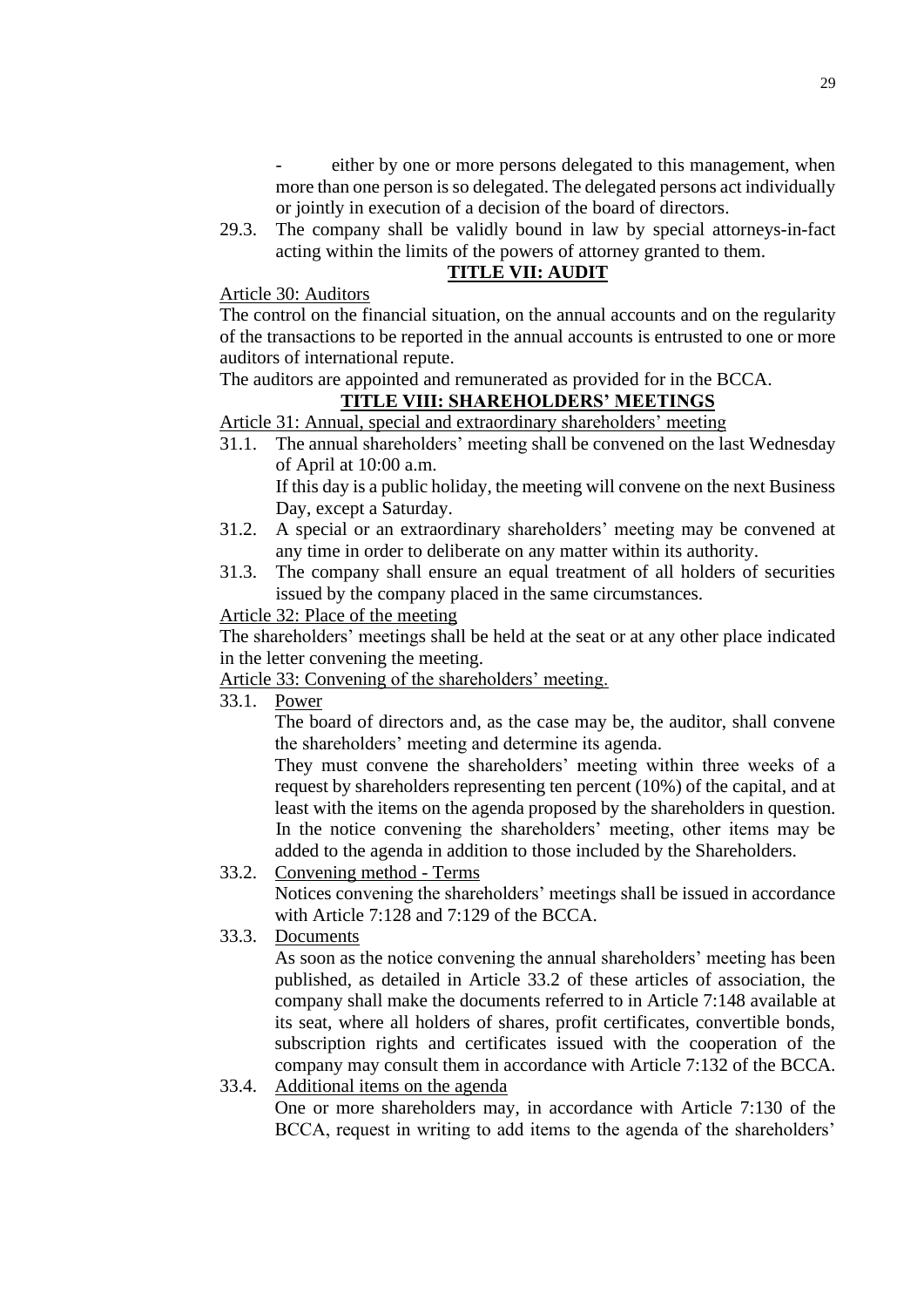meeting and may submit draft resolutions on items included or to be included on the agenda.

The right to add additional items to the agenda shall only be valid for the first meeting notice.

Article 34: Notification - Filing – Registration Date

- 34.1. The right to participate in a shareholders' meeting and to exercise the voting right at such a meeting shall only be granted if the shares are registered in the name of the shareholder on the fourteenth  $(14<sup>th</sup>)$  day before the shareholders' meeting, at midnight (12:00 a.m.) (the "registration date"), either
	- i) through their registration in the register of registered shares of the company
	- ii) through their registration in the accounts of a recognized account holder or settlement institution

The account holder or settlement institution referred to in sub ii) shall provide the shareholder with a certificate indicating the number of shares with which the shareholder, on the registration date, has indicated that it will participate in the shareholders' meeting.

34.2. At the latest on the sixth  $(6<sup>th</sup>)$  day before the meeting, the shareholder shall notify his/her/its intention to participate in the meeting either to the company or to the person appointed thereto by the company.

The recognized shareholder or settlement institution shall provide the shareholder with a certificate indicating the number of dematerialized shares with which the shareholder, on the registration date, has indicated that it will participate in the shareholders' meeting.

- 34.3. In a special register, identified by the board of directors for that purpose, the following information shall be entered for each shareholder that has made his/her/its intention known to participate in the meeting:
	- \* the name, and the address (or seat);
	- \* the number of shares he/she/it owned on the registration date and for which he/she/it has indicated their intention to participate in the shareholders' meeting;
	- \* the description of the documents showing that he/she/it owned the shares on the registration date.
- 34.4. The same formalities shall apply *mutatis mutandis* to the holders of shares without voting rights, profit certificates without voting rights, convertible bonds, subscription rights or certificates issued with the cooperation of the company, it being understood that they may participate in the shareholders' meeting in an advisory capacity only.
- 34.5. At each shareholders' meeting, an attendance list shall be kept, indicating
	- a. the identity of the shareholder;
	- b. where applicable, the identity of the attorney-in-fact; and
	- c. the number of shares they represent.
- 34.6. Subject to additional provisions in these articles of association, the holders of other securities issued by the company (including the holders of subscription rights and bonds issued by the company) who have the right to participate in the shareholders' meeting must comply *mutatis mutandis* with the same formalities.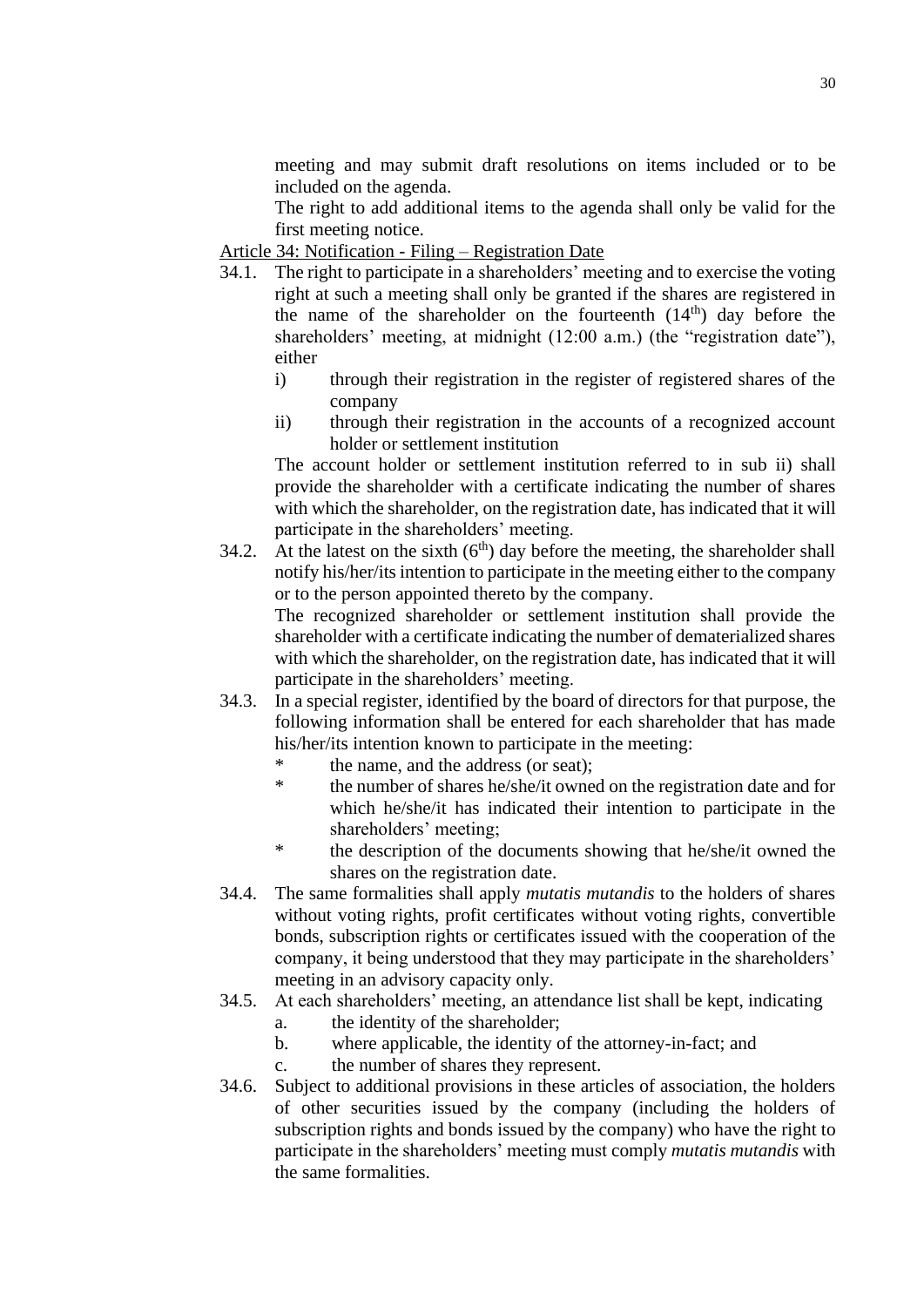### 34.7. *Holders of bonds and subscription rights*

In accordance with Article 7:135 of the BCCA, the holders of subscription rights and bonds issued by the company are entitled to attend the shareholders' meeting, but only in an advisory capacity.

In accordance with Article 7:135 of the BCCA, the holders of bonds are entitled to attend the shareholders' meeting under the same participating conditions as those applying to participation in the bondholders' meeting.

# Article 35: Representation of shareholders

35.1. Each shareholder can be represented at the meeting by a proxyholder, to whom a proxy in writing or via an electronic form referred to in Article 37 of these articles of association has been granted. Said form must at least contain the following information:

(i) the identity of the Shareholder,

(ii) the domicile or the address of the seat of the Shareholder,

(iii) the number of Shares or votes with which the Shareholder wishes to participate in the voting,

(iv) the form of the Shares held by the shareholder,

(v) the agenda of the shareholders' meeting, including the draft resolutions, (vi) the deadline within which the company must receive the proxy or the form for distance voting,

(vii) the positive or negative vote or the abstention relating to each draft resolution.

Proxy forms or forms that do not indicate a positive or negative vote, or an abstention, are void.

35.2. A shareholder can only appoint one person as its proxy holder for a given shareholders' meeting.

Nevertheless, a shareholder may appoint a separate proxy holder:

- for each type of shares he/she/it owns;
- for each of his/her/its securities accounts if he owns shares in the company in more than one securities account.
- 35.3. Collective proxies, proxies granted by substitution, or proxies granted by financial institutions, trusts, fund managers or account holders in the name and on behalf of various shareholders, must mention the above-mentioned information for each individual shareholder in whose name or on whose behalf they are participating in the shareholders' meeting.
- 35.4. The board of directors may determine the text of these proxies and require filing of the proxies at the seat of the company in the course of the sixth  $(6<sup>th</sup>)$ calendar day before the date of the meeting.
- 35.5. The proxies are signed by the shareholder.

If the proxy is signed with the handwritten signature of the shareholder, the original must be received at the seat of the company at the latest in the course of the sixth  $(6<sup>th</sup>)$  calendar day before the date of the meeting.

The proxy may also be signed electronically by the shareholder as provided for in Article 7:143 para. 2, first indent BCCA and must be received at the e-mail address of the company or at the specific e-mail address mentioned in the notice convening the shareholders' meeting, at the latest in the course of the sixth  $(6<sup>th</sup>)$  calendar day before the date of the meeting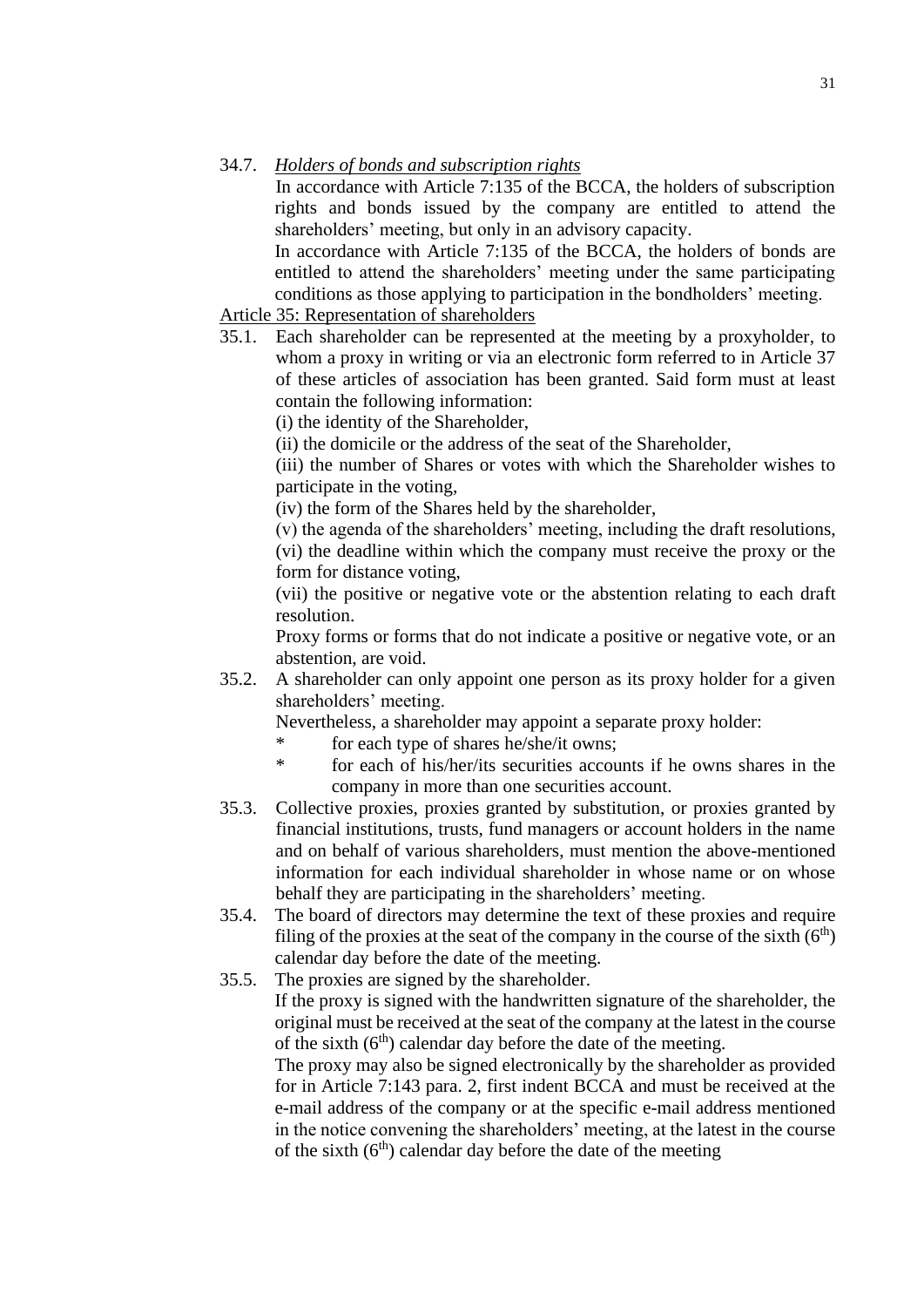35.6. Legal entities shall be represented by their body in which representation powers are vested pursuant to their articles of association, or by a person, who need not be a shareholder, to whom a proxy has been given in accordance with the provisions of this Article.

Article 36: Remote participation via with electronic means of communication

36.1. The holders of shares, profit certificates, convertible bonds, subscription rights or securities issued with the cooperation of the company may participate remotely in the shareholders' meeting via an electronic means of communication made available by the company.

The board of directors shall determine how a shareholder participates via the electronic means of communication at the shareholders' meeting and, as a result, may be deemed to be present at the meeting.

- 36.2. Shareholders participating in this manner in the shareholders' meeting shall be deemed to be present at the place where the shareholders' meeting is being held and shall be taken into account for the purpose of establishment of the attendance quorum and the calculation of the majority.
- 36.3. The electronic means of communication must at least enable the security holders referred to in Article 36.1 to directly, simultaneously and uninterruptedly follow the discussions during the meeting, without prejudice to any limit imposed by or pursuant to the law, and, as regards the shareholders, to exercise the voting right with respect to all items upon which the meeting will vote.

Moreover, the electronic means of communication must enable the security holders referred to in Article 36.1 to participate in the deliberations and to exercise their right to ask questions.

36.4. The notice convening the shareholders' meeting must provide a clear and precise description of the procedures established with respect to remote participation in the shareholders' meeting.

These procedures shall be made available to everyone on the website of the company.

36.5. The minutes of the shareholders' meeting shall mention any technical problems and incidents that prevented or disrupted electronic participation in the shareholders' meeting and/or in the voting.

The members of the bureau of the shareholders' meeting, the directors and the auditor may not participate electronically in the shareholders' meeting.

# Article 37: Remote voting

- 37.1. Each shareholder may vote remotely before the shareholders' meeting by letter or via the company's website, via a form made available by the company in accordance with the provisions of Article 7:146 of the BCCA, the content of which meets at least the requirements of Article 35.1 of these articles of association.
- 37.2. Remote voting by a shareholder who has transferred his/her/its shares on the date of the shareholders' meeting shall be deemed to be invalid.
- 37.3. Remote voting on an item on the agenda for which a new draft resolution has been submitted in accordance with Article 7:130 BCCA shall be disregarded.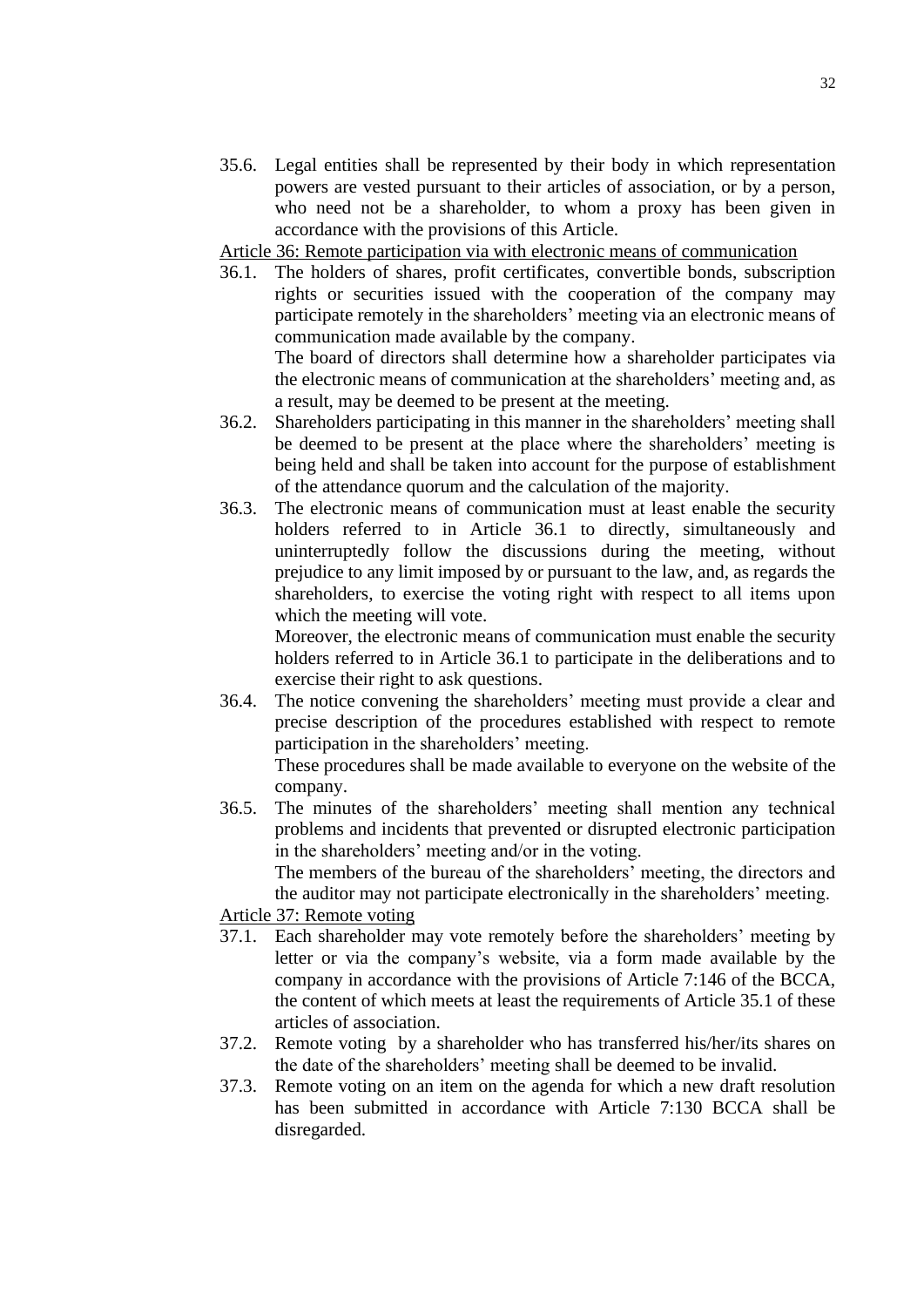37.4. A shareholder who has voted by letter or electronically may not choose any other way of participating in the meeting for the number of votes cast remotely.

Article 38: Bureau

- 38.1. Each shareholders' meeting shall be chaired by the chairman of the board of directors or, in his absence, by a director appointed by the board of directors.
- 38.2. The chairman may appoint a secretary, who may or may not be a shareholder.

Insofar as it is allowed or permitted by the number of participants at the meeting, the meeting may appoint one more tellers.

- 38.3. The persons referred to in this Article constitute the bureau.
- Article 39: Postponement of the meeting
- 39.1. The board of directors may, during the shareholders' meeting, postpone the resolution on the approval of the annual accounts by five (5) weeks. This postponement shall not prejudice the decisions already adopted at said meeting unless the shareholders' meeting decides otherwise. The next shareholders' meeting shall be entitled to definitively approve the annual accounts.
- 39.2. The board of directors may also, during the shareholders' meeting, postpone any other shareholders' meeting on one single occasion for a period of five weeks. This postponement shall not prejudice the decisions already adopted at said meeting unless the shareholders' meeting decides otherwise.

At the next meeting, the items on the agenda that have not been finally resolved upon at the previous shareholders' meeting will be further discussed. Additional items may be added to the agenda of the next shareholders' meeting.

39.3. Shareholders not present or represented at the previous (postponed) meeting shall be admitted to the next meeting, provided they have complied with the formalities established in these articles of association.

Article 40: Resolutions on matters not on the agenda - Amendments

- 40.1. The shareholders' meeting may not validly deliberate or decide on items that were not included in the announced agenda or contained therein implicitly.
- 40.2. The board of directors and each shareholder may propose amendments to all items on the announced agenda.
- 40.3. Items not included in the agenda may only be deliberated upon in a meeting at which all shares are represented and when all shareholders unanimously have agreed thereto.

The required agreement is given if no objection is recorded in the minutes of the meeting.

Article 41: Voting right

- 41.1. Each share carries one (1) vote.
- 41.2. As long as the payments that are duly called for and due have not been made, the exercise of the voting rights attached to these shares is suspended.
- 41.3. As the case may be, holders of shares without voting rights, profit certificates without voting rights, convertible bonds, subscription rights or certificates issued with the cooperation of the company may attend the shareholders' meeting in an advisory capacity only.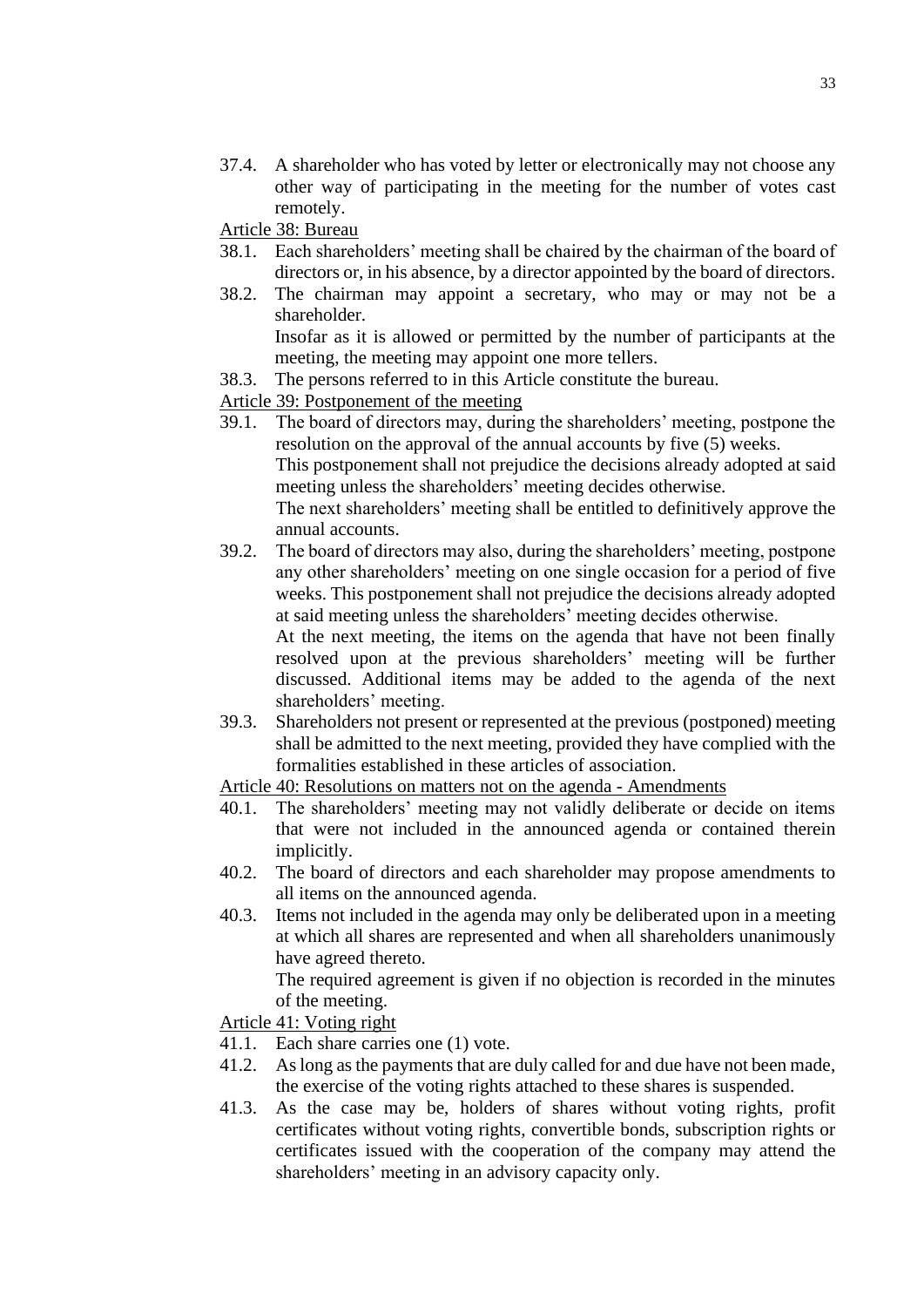The above-mentioned persons or their representatives must notify their intention to attend the meeting by e-mail or by an ordinary letter at the latest in the course of the sixth  $(6<sup>th</sup>)$  calendar day before the date of the intended meeting.

Article 42: Decision-making in the shareholders' meeting

- 42.1. Except in the cases provided by the BCCA or in Article 43 of these articles of association, the resolutions are validly adopted by the shareholders' meeting by simple majority of votes cast, regardless of the number of Shares present or represented.
- 42.2. When calculating the required majority, abstentions or blank votes and void votes are not taken into account in the numerator or in the denominator. In the case of a tie, the proposal is rejected.
- 42.3. Voting at shareholders' meetings may take place electronically, without prejudice to the possibility for the bureau of the shareholders' meeting to organize a written vote (either secret or otherwise), or a vote by show of hands.

Article 43: Special majority

43.1. Telenet Group Holding shall not sell or authorize the sale of the shares of Telenet Vlaanderen, nor authorize the issuance of shares of Telenet Vlaanderen to any party other than Telenet Group Holding or a subsidiary of Telenet Group Holding without the approval of Interkabel, as long as

(a) Interkabel has at least one Share of the company and

(b) Telenet Vlaanderen has usage rights to the Cable Network (as defined in the Interkabel Contribution Deed) of the Pure Intercommunales and Interkabel;

provided, however, that nothing in this Article shall prevent the granting of any pledge on any such interest for purposes of any financing of the business of the Companies without prejudice to the prohibition to grant a pledge on the shares of Telenet Vlaanderen.

Article 44: Minutes

- 44.1. Minutes shall be kept of the shareholders' meetings, and the attendance list and the reports, proxies, or votes taken in writing, if any, shall be attached thereto in annex.
- 44.2. The minutes of the shareholders' meetings shall be signed by the members of the office (*bureau*) of the meeting and by those shareholders which request so.

The minutes are subsequently kept in a special register.

- 44.3. This special register may be kept in electronic format if the shareholders' meeting so decides.
- 44.4. Transcripts and extracts of the minutes of the shareholders' meetings are validly signed by two (2) directors acting jointly or by the chairman and the secretary of the board, acting jointly.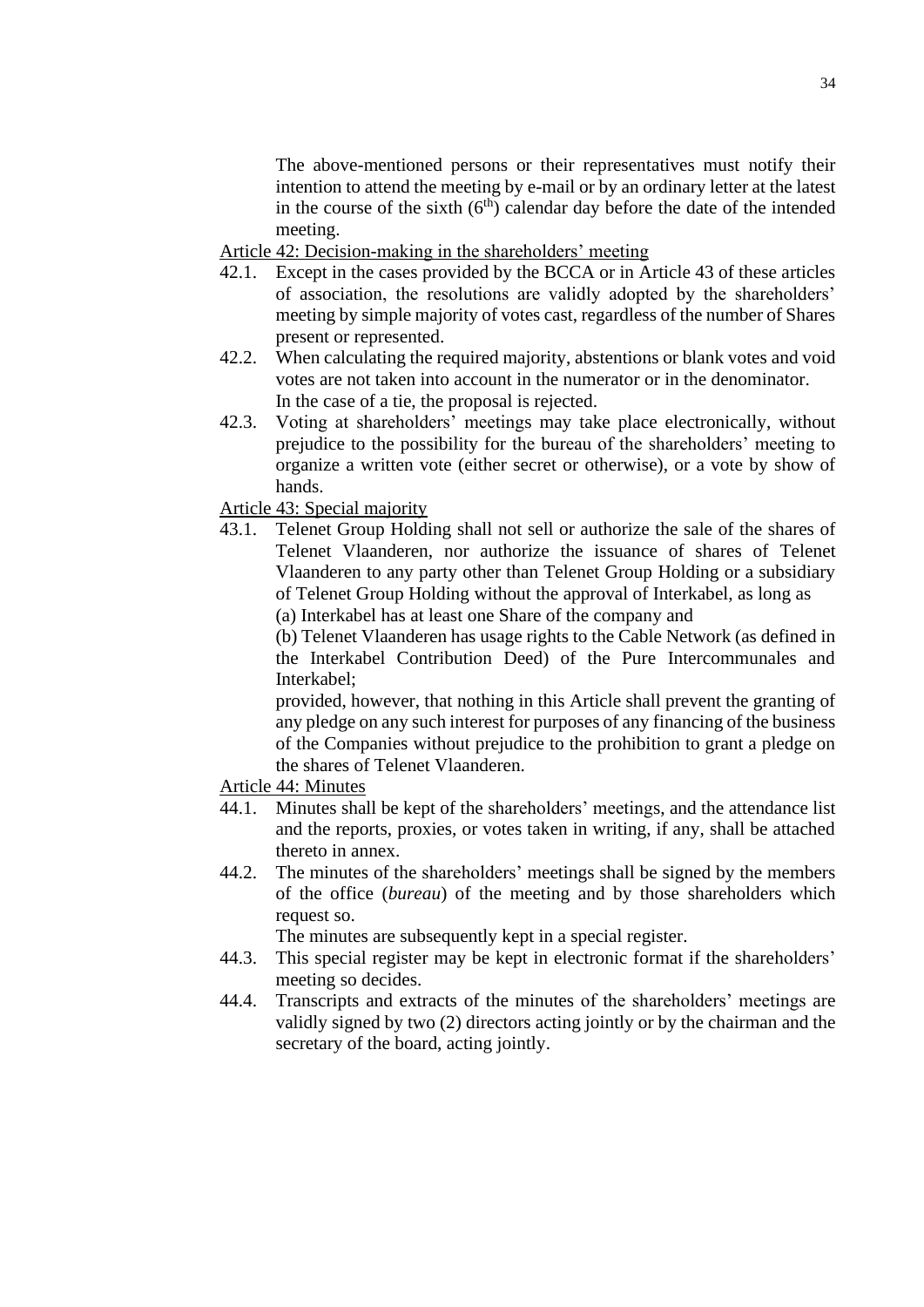## **TITLE IX: END OF THE FINANCIAL YEAR - ANNUAL ACCOUNTS - ALLOCATION OF PROFITS - DIVIDENDS**

- Article 45: Financial year Inventory Annual accounts Annual report
- 45.1. The financial year of the company starts on January 1 and ends on December 31 of each year.
- 45.2. At the end of each financial year the books and records shall be closed and the board of directors shall produce an inventory, as well as the annual accounts, in accordance with applicable legal provisions.
- 45.3. The board of directors draws up an annual report in which it accounts for its management.
- 45.4. The annual accounts must be submitted for approval to the shareholders' meeting on the date set out in these articles of association.
- 45.5. The filing of the annual accounts must occur within thirty (30) days of their approval and at the latest with seven (7) months of the date of closing of the financial year.
- Article 46: Allocation of profits
- 46.1. Each year, the shareholders' meeting shall retain, in any event, an amount of at least one twentieth (5%) of the net profits for the purpose of constitution of a reserve fund. Such retention ceases to be mandatory once the reserve fund amounts to one tenth (10%) of the capital.
- 46.2. Following a motion of the board of directors, the shareholders' meeting decides on the allocation of the balance of the profits by a simple majority of votes cast.

#### Article 47: Payment of dividends - Payment of interim dividends

- 47.1. The board of directors shall determine the time and manner in which dividends will be distributed. The distribution of dividends must take place prior to the end of the financial year in which the amount of the dividend has been determined.
- 47.2. The board of directors is granted the power to distribute an interim dividend from the result of the financial year in accordance with Article 7:213 of the BCCA.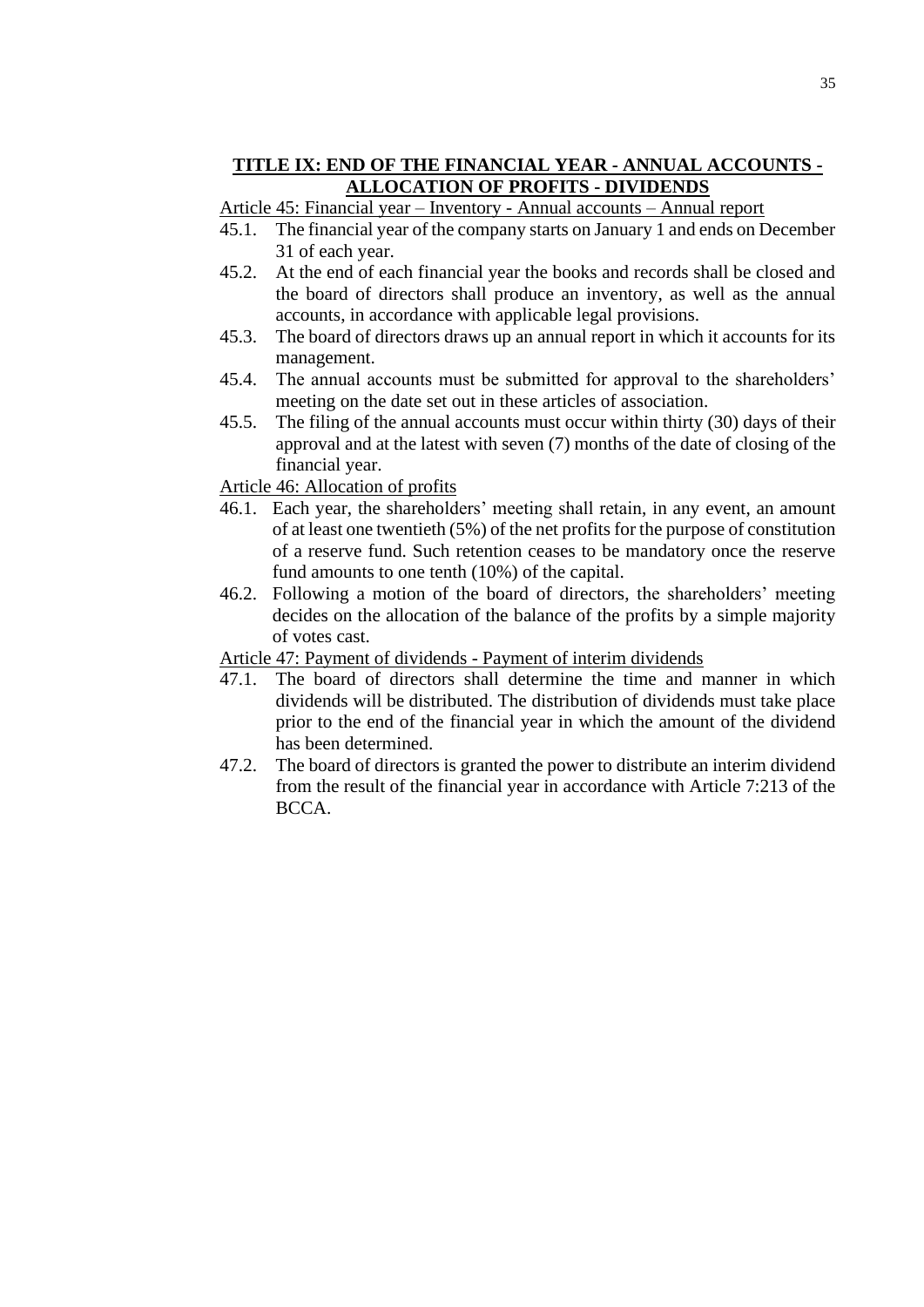## **TITLE X: DISSOLUTION - LIQUIDATION**

Article 48: Dissolution

The company shall only be dissolved:<br> $1^\circ$  by resolution of the shareholde

- by resolution of the shareholders' meeting, adopted in compliance with the requirements of the BCCA relating to the dissolution of companies and these articles of association;
- 2° by operation of law ("*ipso iure*"), as a result of a fact or event described in law;
- 3° pursuant to a court decision.

Article 49: Voluntary dissolution

49.1. The voluntary dissolution of the company can only be decided by an extraordinary shareholders' meeting in compliance with the applicable provisions of the BCCA.

A company is deemed to continue to exist as a legal entity after its dissolution for the purpose of its liquidation, until such liquidation is closed.

49.2. Subject to compliance with the conditions laid down in Article 2:80 of the BCCA, the dissolution and closing of the liquidation may be resolved upon in one single deed

Article 50: Appointment of liquidators

50.1. The company shall be liquidated by one or more liquidators.

If no liquidators are appointed, the directors shall be deemed, by operation of law ("*ipso iure*"), to be liquidators vis-à-vis third parties, but without the powers of a shareholder appointed by the shareholders' meeting granted by law and the articles of association.

- 50.2. The shareholders' meeting of the dissolved company may appoint and dismiss a liquidator by a majority of votes cast. It shall decide whether the liquidators, if there is more than one, can represent the company acting alone, jointly or as a board (*college*/*collège*).
- 50.3. When a legal entity is appointed as a liquidator, it must appoint a permanent representative.

The appointment of the individual representing the legal entity must however be approved by the shareholders' meeting of the dissolved company.

50.4. When the statement of assets and liabilities shows a shortfall as a result of which not all shareholders can be reimbursed in full, the appointment of the liquidators must be submitted for confirmation to the president of the court.

Article 51: Powers of the liquidators – Transactions of the liquidation

- 51.1. The liquidators are authorized to execute all acts necessary or useful for the liquidation of the company.
- 51.2. During the liquidation process, the liquidators must act in accordance with Articles 2:89 through to including 2:93 of the BCCA.

Article 52: Method of liquidation

52.1. After the payment of all debts, charges and expenses of the liquidation or after the consignment of the sums necessary for that purpose, the liquidators shall distribute the net assets, in cash or in securities, among the Shareholders in proportion to the number of Shares they own.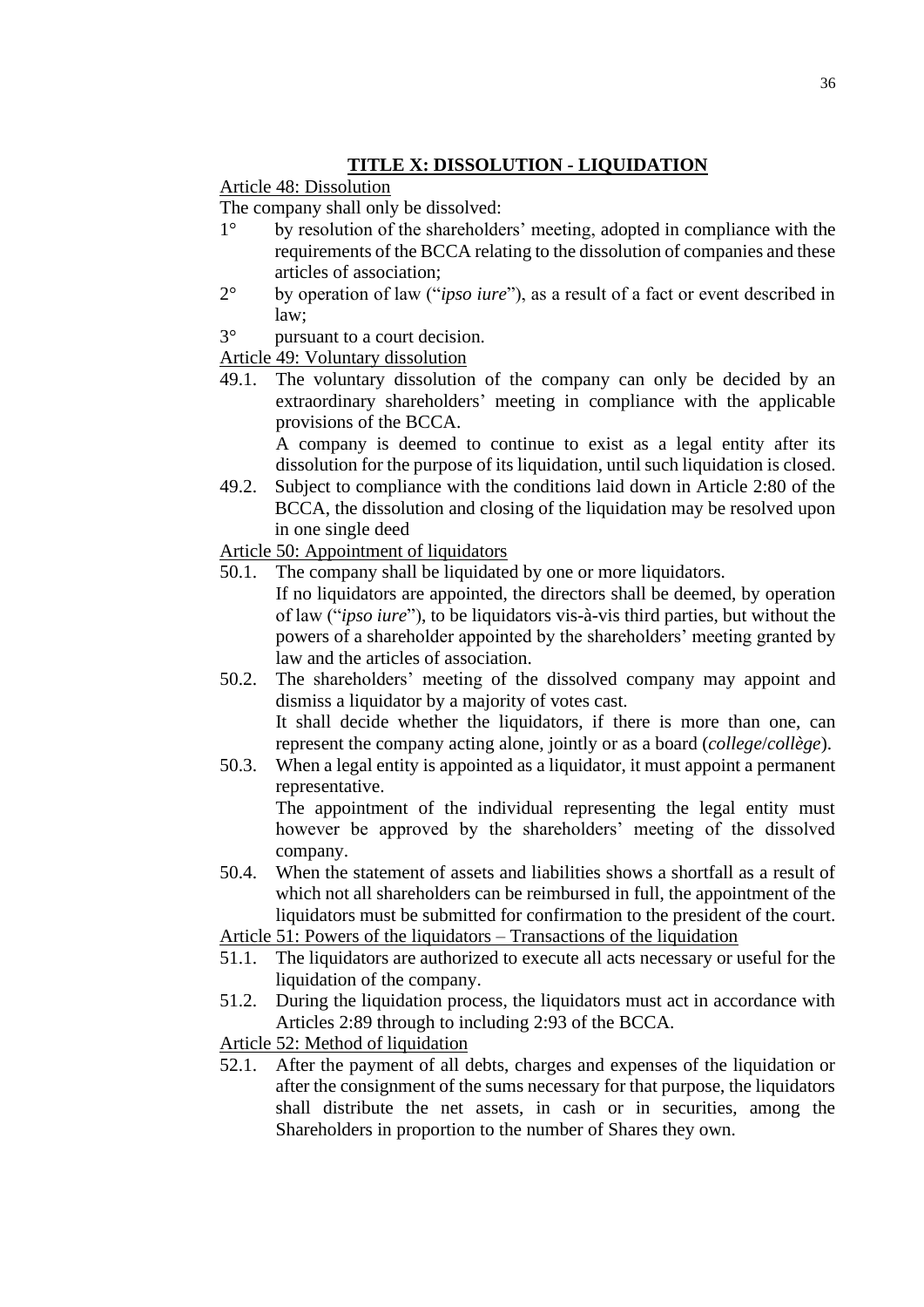- 52.2. Upon exercise by the Pure Intercommunales and/or Interkabel of the right to terminate the usage rights pursuant to Section 4.5 of the Interkabel Contribution Deed, the Liquidation Dispreference Shares shall, in case of liquidation of Telenet Group Holding, only be entitled to that part of the liquidation proceeds in excess of eight point zero one five four five euro ( $\epsilon$ ) 8.01545) per share, on an equal footing with all other Shares but only after repayment of eight point zero one five four five euro ( $\epsilon$  8.01545) per share to the other Shares.
- 52.3. For purposes of this Article 52, "Liquidation Dispreference Shares" shall mean the 721,637 Shares numbered 4,341,240 through 4,372,848 and 8,455,905 through 9,145,932 of Telenet Group Holding, that upon the effectiveness of the 2005 Stock Split divided into 2,164,911 Shares, as long as they are not converted into ordinary shares in accordance with Article 53 of the articles of association.

Article 53: Conversion of Liquidation Dispreference Shares into Ordinary Shares.

53.1. Any holder of Liquidation Dispreference Shares shall have the right at any time to request the conversion of such Liquidation Dispreference Shares into Ordinary Shares in accordance to a ratio of one point zero four (1.04) Liquidation Dispreference Shares for one (1) ordinary Share whereby the conversion will have to be requested per package consisting of 26 Liquidation Dispreference Shares.

If there are less than 26 Liquidation Dispreference Shares outstanding per holder of such shares, such remaining Liquidation Dispreference Shares shall automatically become ordinary Shares in accordance with a ratio of one (1) for one (1), following notification as provided for below.

- 53.2. Such holder shall notify the Company of his request to convert, indicating the number of shares to be converted, and the Company shall organize such conversion within maximum two weeks after receipt of such notification through the passing of a notarial deed at the request of the board of directors or two directors acting jointly.
- 53.3. For the avoidance of doubt, a conversion of the Liquidation Dispreference Shares into ordinary Shares shall not be considered as a Transfer of Shares.

Article 54: Special provisions for companies in liquidation

- 54.1. A company in the process of liquidation may not change its name.
- 54.2. All documents emanating from a company in the process of liquidation must mention that it is in the process of liquidation.
- 54.3. A resolution to transfer the seat of a company in the process of liquidation may be executed only after approval by the court of the seat of the company.

# **TITLE XI: GENERAL PROVISIONS**

Article 55: Communications by the company

55.1. Without prejudice to the provisions of Article 3 of these articles of association, a shareholder, a director or, as the case may be, the auditor, may provide an e-mail address at the start of its shareholding or mandate for the purpose of communicating with the company.

Any communication via this e-mail address shall be deemed to be valid. The company may use this address until the person concerned has informed the company of his/her/its wish not to communicate via that e-mail address any longer.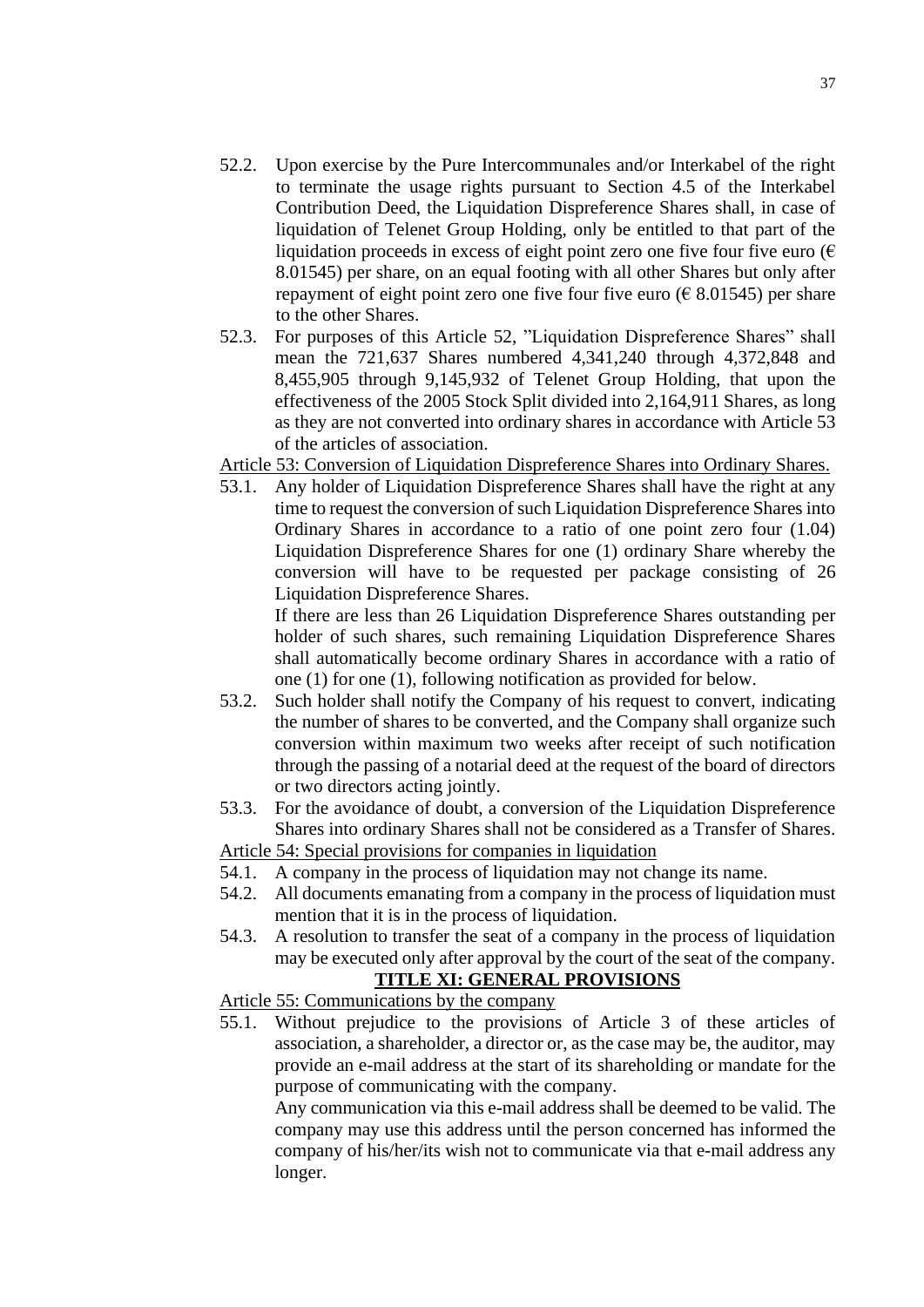- 55.2. When the person concerned does not have an e-mail address, the company shall communicate by ordinary mail, to be sent on the same day as the communications by e-mail.
- 55.3. This provision is without prejudice to the rules on other means of communication required by or pursuant to laws other than the BCCA.

### Article 56: Election of domicile

Directors and liquidators who are not domiciled in Belgium are, for the entire duration of their mandate, deemed, for purposes of service of any summons or notification concerning the business of the company and their responsibility for its management, to elect domicile at the seat of the company, where any such summons or notification may be served on them.

Article 57: Applicable law

The provisions of the BCCA, as well as the other provisions of Belgian law, shall apply to anything that has not been explicitly provided for in these articles of association, or to the legal provisions that these articles of association do not validly deviate from.

### **TITLE XII: Historical overview of the capital**

Article 58: Historical overview of the capital

- 1. At the incorporation of the company, the capital was fixed at  $\epsilon$  62,000, represented by 620 shares which all were immediately fully paid-up in cash.
- 2. By means of a resolution of the extraordinary shareholders' meeting held on August 9, 2002
	- (a) the existing 620 shares were first split into 1,240 shares,
	- (b) the capital was subsequently increased with an amount of  $\epsilon$ 1,419,042,900, increasing the capital from  $\epsilon$  62,000 to  $\epsilon$ 1,419,104,900 with issuance of 28,380,858 new shares, that were issued at a value of  $\epsilon$  50 per share, being the fraction value of the existing shares, and that were allocated as fully paid up shares to the various contributors in consideration for the contribution in kind of all shares in "TELENET HOLDCO".
	- (c) the capital was lastly increased with an amount of  $\epsilon$  903,250, increasing the capital from  $\epsilon$  1,419,104,900 to  $\epsilon$  1,420,008,150 with issuance of 18,065 new shares, that were issued at a value of  $\epsilon$  50 per share, being the fraction value of the existing shares, and that were allocated as fully paid up shares to the various contributors in consideration for the contribution in kind of 18,065 shares in "TELENET HOLDING".
- 3. By means of a resolution of the extraordinary shareholders' meeting held on May 28, 2003, the capital was increased with an amount of  $\epsilon$  1,921,750, increasing the capital from  $\epsilon$  1,420,008,150 to  $\epsilon$  1,421,929,900, with issuance of 38,435 new ordinary shares (other than the Golden Shares) that have the same rights and benefits as the other shares, that were allocated in accordance with the ratio of 1 new share in "TELENET GROUP HOLDING" for 1 contributed share in "TELENET HOLDING", as fully paid up shares to the various contributors of the latter shares.
- 4. By means of a resolution of the extraordinary shareholders' meeting held on December 9, 2003, the capital was increased with an amount of  $\epsilon$  6,000,000, increasing the capital from  $\epsilon$  1,421,929,900 to  $\epsilon$  1,427,929,900, with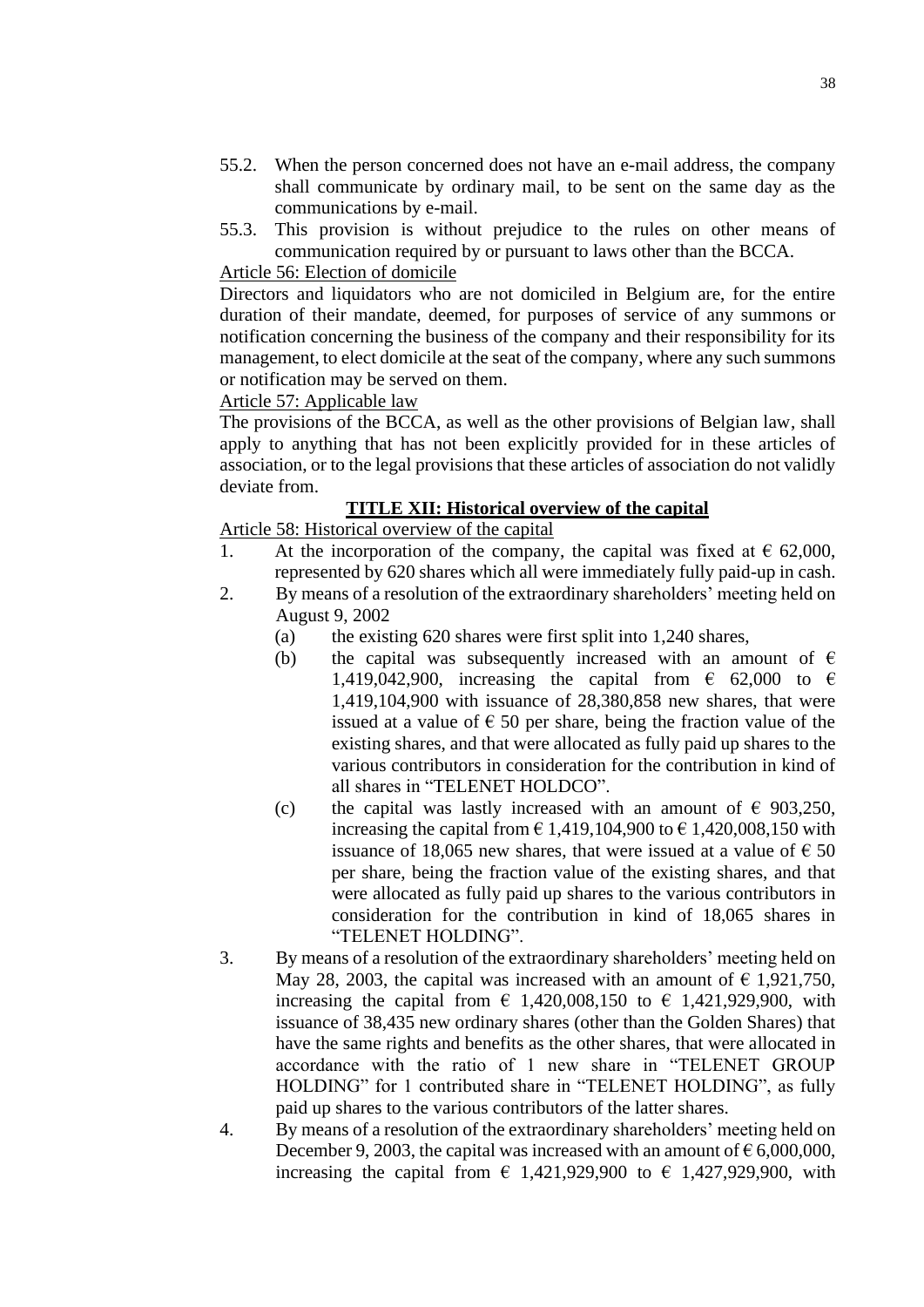issuance of 120,000 new "Codenet Shares", that were issued at a price of  $\epsilon$ 50 per share, being the fraction value of the existing shares, and that were immediately fully paid up in cash.

- 5. On December 22, 2003, the capital was increased with an amount of  $\epsilon$  0.02 pursuant to the exercise of 2 Penny Warrants, which gave right to 283,821 new shares, numbered 28,558,599 through 28,842,419 (including).
- 6. By means of a notarial deed passed before Notary Public Johan KIEBOOMS at Antwerp on August 24, 2005, the capital was increased with € 157.14 to € 1,427,930,057.16. with issuance of 109,998 new shares pursuant to the exercise of all 15,714 outstanding "Bank Warrants".
- 7. By means of a notarial deed passed before Notary Public Daisy DEKEGEL at Brussels, in replacement of Notary Public Johan KIEBOOMS, detained *ratione loci*, on October 14, 2005:
	- a) the capital was increased with an amount of  $\epsilon$  219,199,994.52, increasing the capital to  $\epsilon$  1,647,130,051.68, through the issuance of 13,333,333 new Shares that were all subscribed to at the price of  $\epsilon$  21.00 per Share and that were immediately and fully paid up in cash;
	- b) taking the "Stock Split 2005" into account, the total number of Shares was brought at 100,190,584, without nominal value, each of which represents an equal portion of the capital.
- 8. By means of a notarial deed passed before Notary Public Johan KIEBOOMS at Antwerp on November 9, 2005:
	- a) the capital was increased with an amount of  $\epsilon$  234,582.36, increasing the capital to  $\epsilon$  1,647,364,634.04, through the issuance of 14,269 new Shares that were all subscribed to at the price of  $\epsilon$  17.50 per Share and that were immediately and fully paid up in cash;
	- b) taking the "Stock Split 2005" into account, the total number of Shares was brought at 100,204,853, without nominal value, each of which represents an equal portion of the capital.
- 9. By means of a notarial deed passed before Notary Public Johan KIEBOOMS at Antwerp on November 30, 2005, the exercise of 35,145 Class B Options was taken note of, whereby 35,145 Class B Profit Certificates were subscribed to, at the price of  $\epsilon$  25.00 per tranche of 3 exercised Class B Options.
- 10. By means of a notarial deed passed before Notary Public Johan KIEBOOMS at Antwerp on December 27, 2005, the exercise of 27,732 Class B Profit Certificates was taken note of, whereby 27,732 Class B Profit Certificates were subscribed to, at the price of  $\epsilon$  25.00 per tranche of (3) exercised Class B Options
- 11. By means of a notarial deed passed before Notary Public Johan KIEBOOMS at Antwerp on May 12, 2006 the exercise of:
	- 285,000 Class A Profit Certificates was taken note of, whereby 285,000 Class A Profit Certificates were subscribed to, at the price of  $\epsilon$  20.00 per tranche of (3) exercised Class B Options;
	- \* 232,692 Class B Profit Certificates was taken note of, whereby 232,692 Class B Profit Certificates were subscribed to, at the price of  $\epsilon$  25.00 per tranche of (3) exercised Class B Options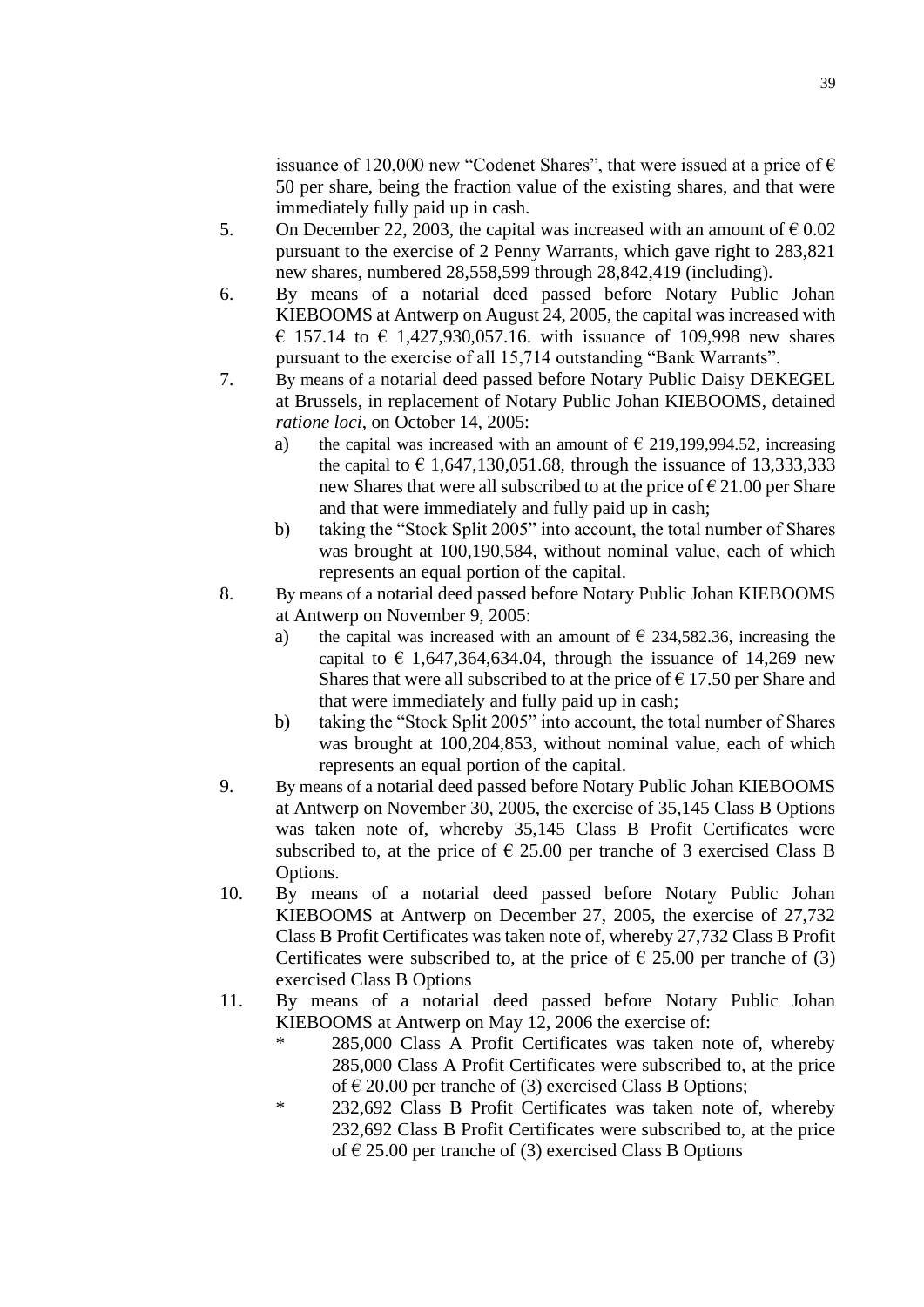\* and the conversion of 35,145 Class B Profit Certificates into 35,145 Shares

with simultaneously an increase of the Capital of  $\epsilon$  292,875.00, increasing the capital to  $\epsilon$  1,647,657,509.04, by conversion of this amount, taken from the special account "Profit Certificates" into the account "Capital".

- 12. By means of a notarial deed passed before Notary Public Johan KIEBOOMS at Antwerp on May 29, 2006 the conversion of 27,732 Class B Profit Certificates into 27,732 Shares with simultaneously an increase of the Capital of  $\in$  231,100.00, increasing the capital to  $\in$  1,647,888,609.04, by conversion of this amount, taken from the special account "Profit Certificates" into the account "Capital";
- 13. By means of a notarial deed passed before Notary Public Johan KIEBOOMS at Antwerp on October 2, 2006 the exercise of 68,553 Class B Options was taken note of whereby 68,553 Class B Profit Certificates were subscribed to, at the price of  $\epsilon$  25.00 per tranche of (3) exercised Class B Options;
- 14. By means of a notarial deed passed before Notary Public Johan KIEBOOMS at Antwerp on October 12, 2006 the conversion of:
	- 285,000 Class A Profit Certificates into 285,000 Shares with simultaneously an increase of the Capital of  $\epsilon$  1,900,000.00, increasing the capital to  $\epsilon$  1,649,788,609.04, by conversion of this amount, taken from the special account "Profit Certificates" into the account "Capital"

232,692 Class B Profit Certificates into 232,692 Shares with simultaneously an increase of the Capital of  $\epsilon$  1,939,100.00, increasing the capital to  $\epsilon$  1,651,727,709.04, by conversion of this amount, taken from the special account "Profit Certificates" into the account "Capital";

- 15. By means of a notarial deed passed before Notary Public Johan KIEBOOMS at Antwerp on December 22, 2006 a partly increase of the capital was taken note of pursuant to a resolution of the extraordinary shareholders' meeting held on May 26, 2006 and the capital was increased with an amount of  $\epsilon$ 4,917,540.87 increasing the capital to  $\epsilon$  1,656,645,249.91, with issuance of 300,033 new Ordinary Shares that were all immediately and fully paid up in cash;
- 16. By means of a notarial deed passed before Notary Public Johan KIEBOOMS at Antwerp on December 22, 2006 the exercise of:
	- \* 30,000 Class A Options was taken note of whereby 30,000 Class A Profit Certificates were subscribed to, at the price of  $\epsilon$  20.00 per tranche of (3) exercised Class A Options;
	- \* 53,844 Class B Options was taken note of whereby 53,844 Class B Profit Certificates were subscribed to, at the price of  $\epsilon$  25.00 per tranche of (3) exercised Class B Options;
- 17. By means of a notarial deed passed before Notary Public Johan KIEBOOMS at Antwerp on February 2, 2007 the exercise of 39,000 Class A Options was taken note of whereby 39,000 Class A Profit Certificates were subscribed to, at the price of  $\epsilon$  20.00 per tranche of (3) exercised Class A Options;
- 18. By means of a notarial deed passed before Notary Public Johan KIEBOOMS at Antwerp on March 14, 2007 the conversion of 68,553 Class B Profit Certificates into 68,533 Shares with simultaneously an increase of the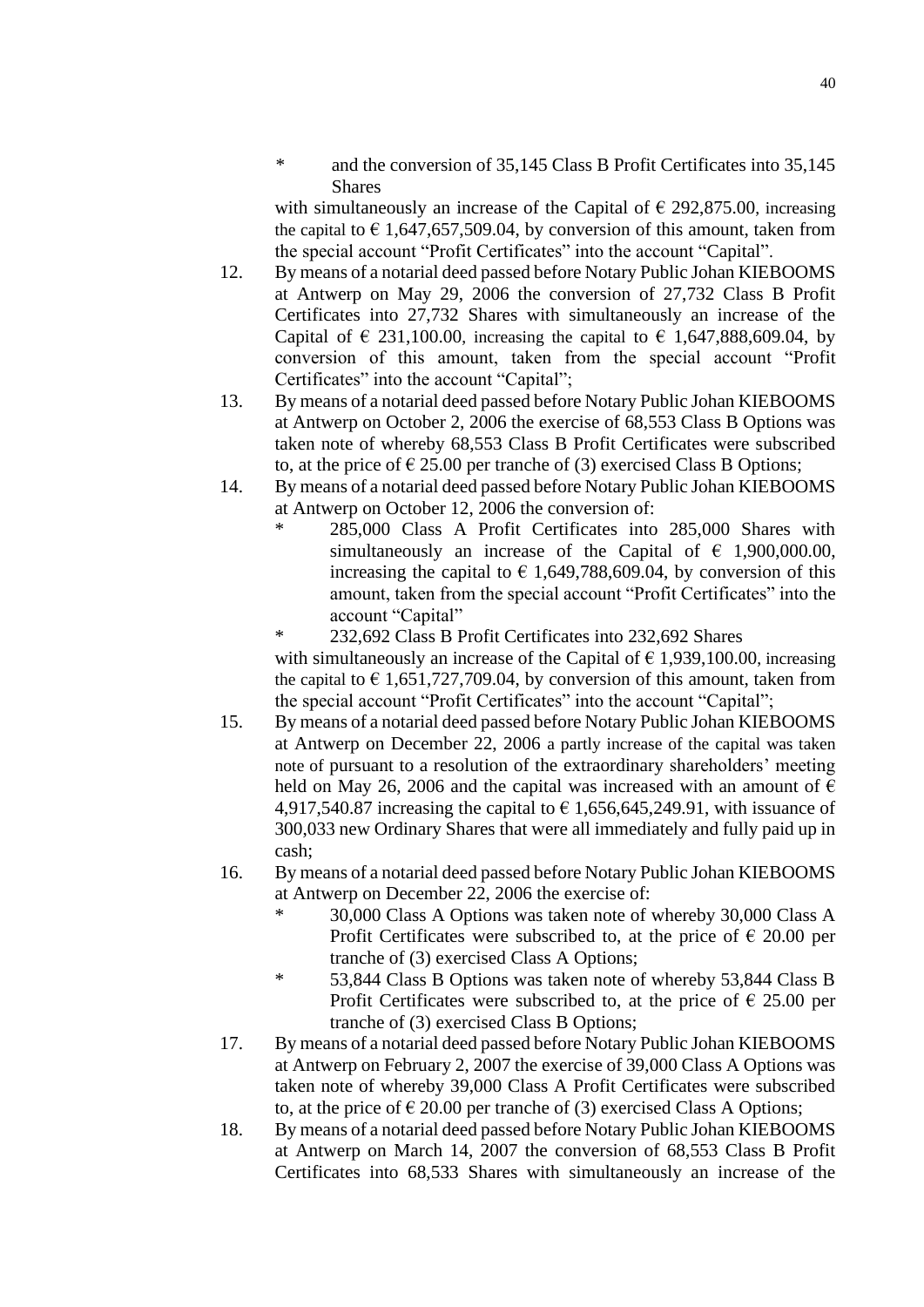Capital of  $\epsilon$  571,275.00, increasing the capital to  $\epsilon$  1,657,216,524.91 by conversion of this amount, taken from the special account "Profit Certificates" into the account "Capital";

- 19. By means of a notarial deed passed before Notary Public Johan KIEBOOMS at Antwerp on March 22, 2007:
	- the exercise of 44,532 Class B Options was taken note of, whereby 44,532 Class B Profit Certificates were subscribed to, at the price of  $\epsilon$  25.00 per tranche of (3) exercised Class B Options;
	- \* the capital was increased with an amount of  $\epsilon$  5,504,920.00, increasing the capital to  $\epsilon$  1,662,721,444.91, as a result of the exercise of 137,623 Subordinated Debt Warrants, each giving the right to subscribe to (3) new Ordinary Shares of the Company at the price of  $\epsilon$  40.00 per tranche of (3) shares that all have to be immediately and fully paid up in cash;
- 20. By means of a notarial deed passed before Notary Public Johan KIEBOOMS at Antwerp on May 24, 2007 the conversion of:
	- \* 30,000 Class A Profit Certificates into 30,000 Shares was taken note of with simultaneously an increase of the Capital of  $\epsilon$  200,000.00, increasing the capital to  $\epsilon$  1,662,921,444.91 by conversion of this amount, taken from the special account "Profit Certificates" into the account "Capital"
	- \* 53,844 Class B Profit Certificates into 53,844 Shares was taken note of with simultaneously an increase of the Capital of  $\epsilon$  448,700.00, increasing the capital to  $\epsilon$  1,663,370,144.91, by conversion of this amount, taken from the special account "Profit Certificates" into the account "Capital";
- 21. By means of a notarial deed passed before Notary Public Johan KIEBOOMS at Antwerp on June 15, 2007 the exercise of 57,726 Class B Options was taken note of, whereby 57,726 Class B Profit Certificates were subscribed to, at the price of  $\epsilon$  25.00 per tranche of (3) exercised Class B Options;
- 22. By means of a notarial deed passed before Notary Public Johan KIEBOOMS at Antwerp on July 3, 2007 the conversion of:
	- \* 39,000 Class A Profit Certificates into 39,000 Shares was taken note of with simultaneously an increase of the Capital of  $\epsilon$  260,000.00 by conversion of this amount, taken from the special account "Profit Certificates" into the account "Capital", increasing the Capital to  $\epsilon$ 1,663,630,144.91.
	- \* 499,824 Liquidation Dispreference Shares, with the numbers 44,714,434 up to and including 45,214,257 into 480,600 Ordinary Shares was taken note of, without any changes to the Capital;
- 23. By means of a notarial deed passed before Notary Public Johan KIEBOOMS at Antwerp on August 10, 2007:
	- the conversion of 102,258 Class B Profit Certificates into 102,258 Shares was taken note of with simultaneously an increase of the Capital of  $\epsilon$  852,150.00, by conversion of this amount, taken from the special account "Profit Certificates" into the account "Capital", increasing the Capital to  $\epsilon$  1,664,482,294.91;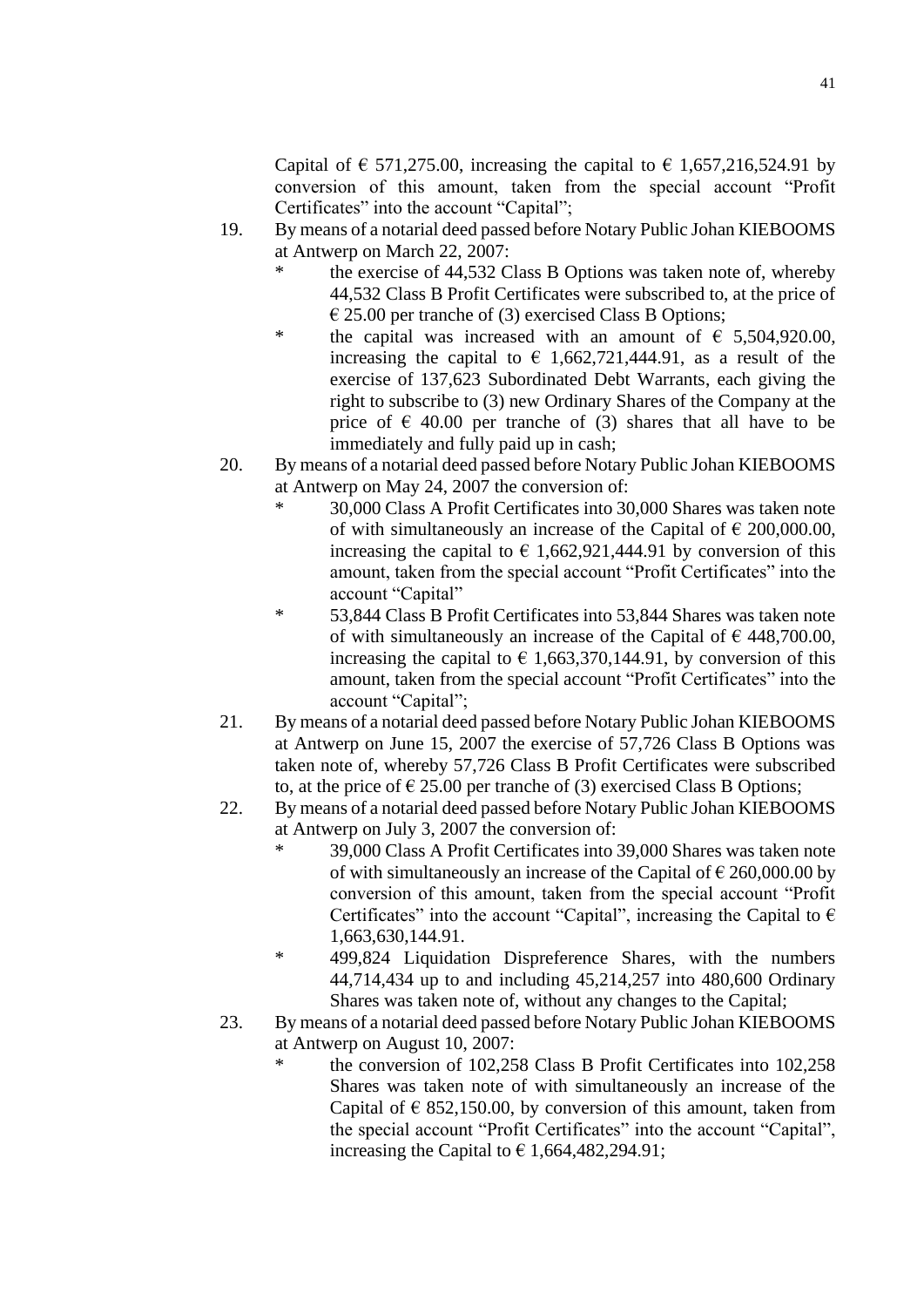- \* the capital was increased with an amount of  $\epsilon$  72,496,680.06, increasing the capital to  $\epsilon$  1,736,978,974.97, as a result of the exercise of 3,288,377 Subordinated Debt Warrants, giving the right to subscribe to 7,540,784 new Ordinary Shares of the Company that all have been immediately and fully paid up in cash;
- 24. By means of a resolution of the extraordinary shareholders' meeting held on August 17, 2007 the capital was decreased with an amount of  $\epsilon$ 655,881,234.00, decreasing the capital from to  $\epsilon$  1,081,097,740.97, by paying back  $\epsilon$  6.00 per existing share without decrease of the number of shares.
- 25. By means of a notarial deed passed before Notary Public Frederik VLAMINCK at Antwerp on December 27, 2007 the exercise of 62,736 Class B Options was taken note of whereby 62,736 Class B Profit Certificates were subscribed to, at the price of  $\epsilon$  6.35 per exercised Class B Option.
- 26. By means of a notarial deed passed before Notary Public Johan KIEBOOMS at Antwerp on April 18, 2008:
	- 1) a partly increase of the capital decided by the extraordinary shareholders' meeting held on May 31, 2007 was taken note of, and the capital was increased with an amount of  $\epsilon$  6,855,916.13, increasing the capital to  $\epsilon$  1,087,953,657.10, with issuance of 693,217 new Ordinary Shares that were all immediately and fully paid up in cash;
	- 2) the exercise of 16,032 Class B Options was taken note of, whereby 16,032 Class B Profit Certificates were subscribed to, at the price of  $\epsilon$  6.35 per exercised Class B Option.
- 27. By means of a notarial deed passed before Notary Public Rose-Marie VERBEEK at Mechelen, in replacement of Notary Public Johan KIEBOOMS at Antwerp, detained *ratione loci*, on May 29, 2008 the conversion of 62,736 Class B Profit Certificates into 62,736 Shares was taken note of, with simultaneously an increase of the Capital of  $\epsilon$ 398,373.60, increasing the capital to  $\epsilon$  1,088,352,030.72, by conversion of this amount, taken from the special account "Profit Certificates" into the account "Capital".
- 28. By means of a notarial deed passed before Notary Public Johan KIEBOOMS at Antwerp on July 17, 2008:
	- \* the exercise of 166,550 Class A Options was taken note of, whereby 166,550 Class A Profit Certificates were subscribed to, at the price of  $\epsilon$  5.08 per exercised Class A Option.
	- \* the exercise of 47,030 Class B Options was taken note of, whereby 47,030 Class B Profit Certificates were subscribed to, at the price of  $\epsilon$  6.35 per exercised Class B Option.
- 29. By means of a notarial deed passed before Notary Public Johan KIEBOOMS at Antwerp on September 24, 2008 the conversion of 16,032 Class B Profit Certificates into 16,032 Shares was taken note of, with simultaneously an increase of the Capital of  $\epsilon$  101,803.20 increasing the capital to  $\epsilon$ 1,088,453,833.90, by conversion of this amount, taken from the special account "Profit Certificates" into the account "Capital".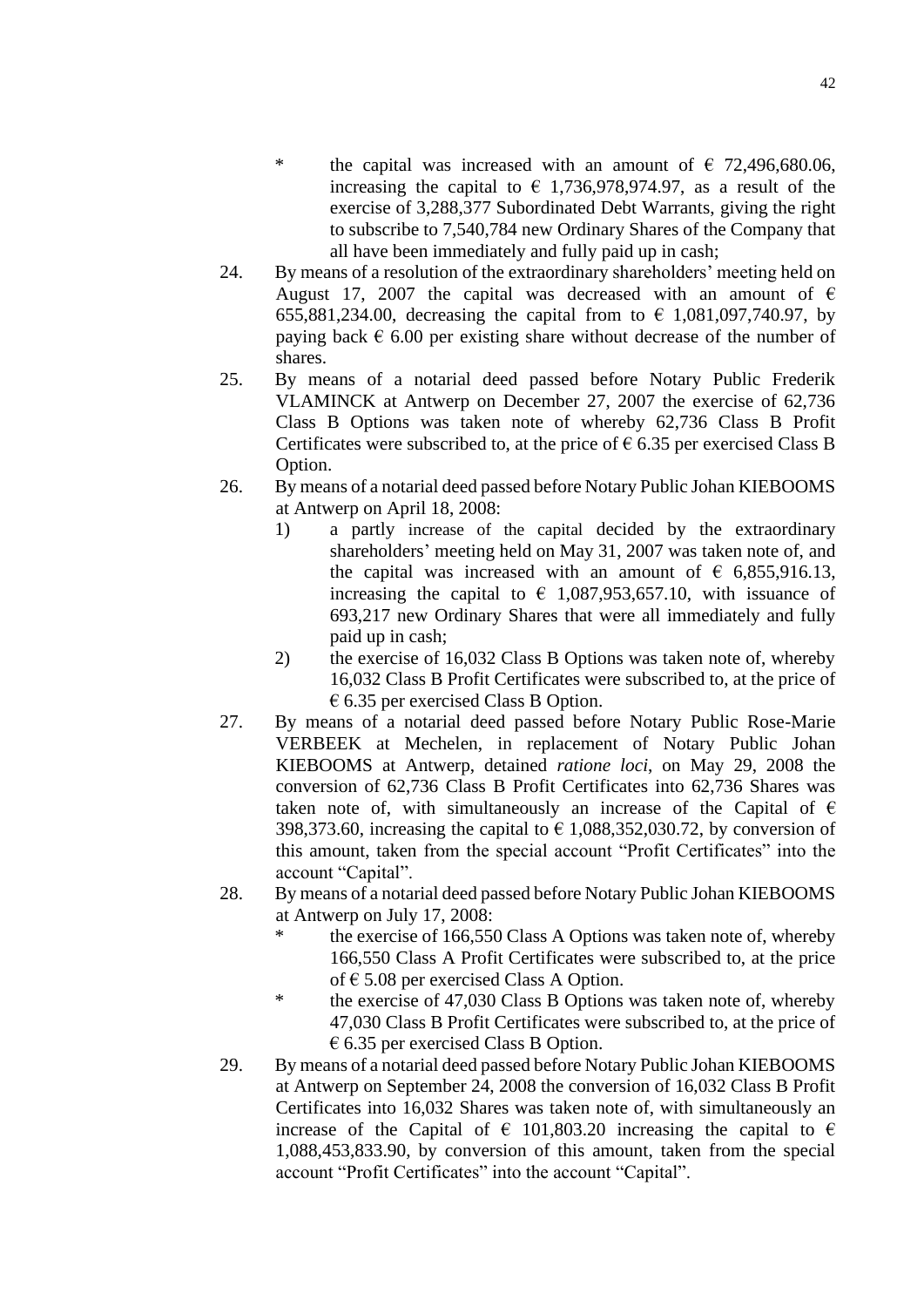- 30. By means of a notarial deed passed before Notary Public Frederik VLAMINCK at Antwerp on October 16, 2008 the exercise of 5,392 Class B Options was taken note of, whereby 5,392 Class B Profit Certificates were subscribed to, at the price of  $\epsilon$  6.35 per exercised Class B Option.
- 31. By means of a notarial deed passed before Notary Public Frederik VLAMINCK at Antwerp on December 17, 2008:
	- the exercise of 100,000 Class A Options was taken note of, whereby 100,000 Class A Profit Certificates were subscribed to, at the price of  $\epsilon$  5.08 per exercised Class A Option;
	- \* the exercise of 82,166 Class B Options was taken note of, whereby 82,166 Class B Profit Certificates were subscribed to, at the price of  $\epsilon$  6.35 per exercised Class B Option;
	- \* the conversion of 166,550 Class A Profit Certificates into 166,550 Shares was taken note of, with simultaneously an increase of the Capital of  $\in$  846,074;
	- \* the conversion of 47,030 Class B Profit Certificates into 47,030 Shares was taken note of, with simultaneously an increase of the Capital of  $\in$  298,640.50

increasing the capital to  $\epsilon$  1,089,598,548.40, by conversion of these amounts, taken from the special account "Profit Certificates" into the account "Capital".

- 32. By means of a notarial deed passed before Notary Public Johan KIEBOOMS at Antwerp on January 8, 2009 the exercise of 100,000 Class A Options was taken note of, whereby 100,000 Class A Profit Certificates were subscribed to, at the price of  $\epsilon$  5.08 per exercised Class A Option.
- 33. By means of a notarial deed passed before Notary Public Frederik VLAMINCK at Antwerp on April 9, 2009:
	- the exercise of 377,364 Class A Options was taken note of, whereby 377,364 Class A Profit Certificates were subscribed to, at the price of  $\epsilon$  5.08 per exercised Class A Option;
	- \* the exercise of 159,829 Class B Options was taken note of, whereby 159,829 Class B Profit Certificates were subscribed to, at the price of  $\epsilon$  6.35 per exercised Class B Option, and
	- \* the conversion of 5,392 Class B Profit Certificates into 5,392 Shares was taken note of,

with simultaneously an increase of the Capital of  $\epsilon$  34,239.20, increasing the capital to  $\epsilon$  1,089,632,787.60, by conversion of this amount, taken from the special account "Profit Certificates" into the account "Capital".

- 34. By means of a notarial deed passed before Notary Public Frederik VLAMINCK at Antwerp on May 26, 2009:
	- 1) the conversion of 100,000 Class A Profit Certificates and 82,166 Class B Profit Certificates into 182,166 Shares was taken note of, with simultaneously an increase of the Capital of  $\epsilon$  1,029,754.10 by conversion of this amount, taken from the special account "Profit Certificates" into the account "Capital"; and
	- 2) the exercise of 496,858 Class A Options and 91,642 Class B Options was taken note of, whereby 496,858 Class A Profit Certificates were subscribed to, at the price of  $\epsilon$  5.08 per exercised Class A Option and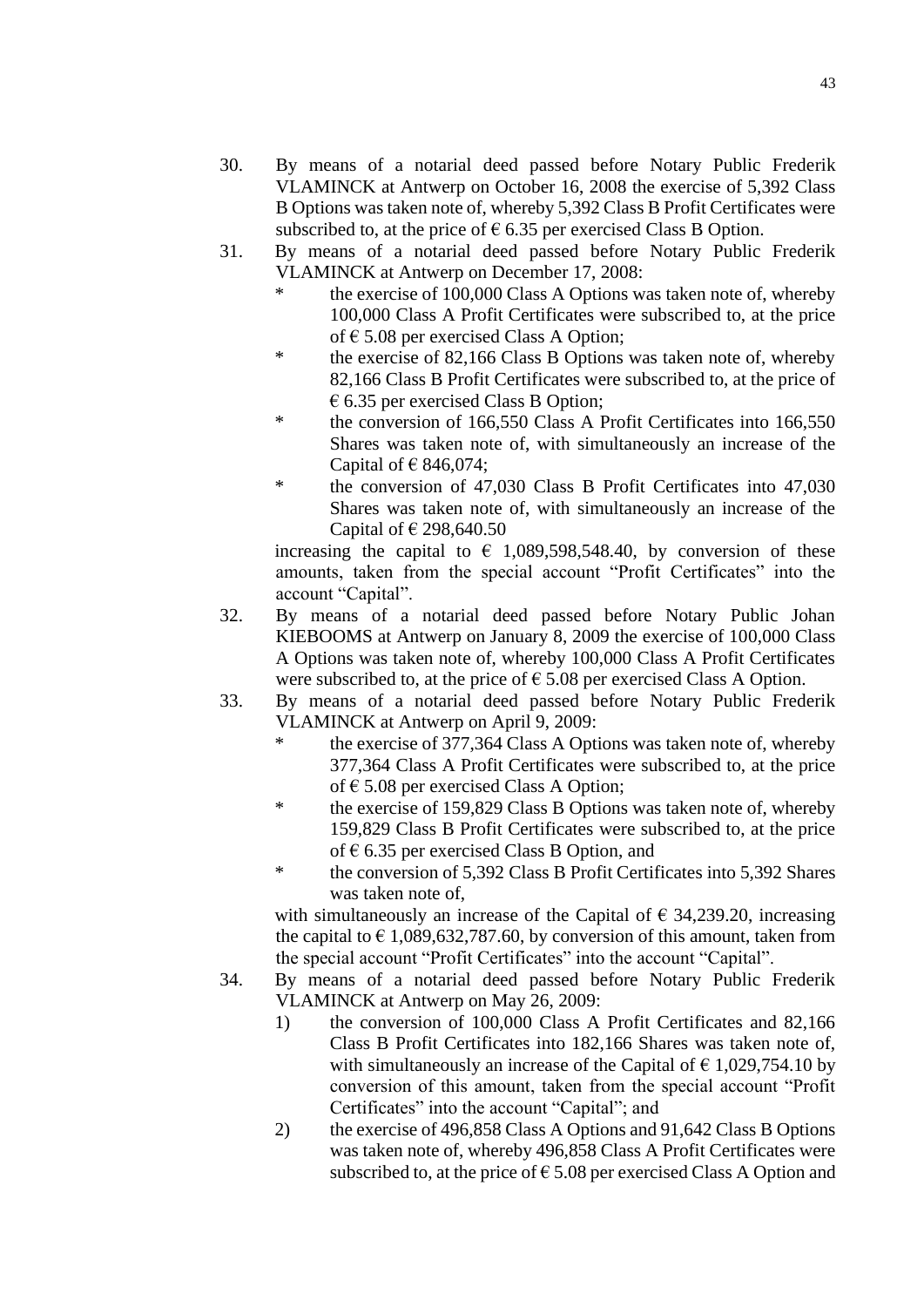91,642 Class B Profit Certificates were subscribed to, at the price of  $\epsilon$  6.35 per exercises B Option; and

- 3) the advanced conversion of:
	- all 974,222 outstanding Class A Profit Certificates into 974,222 Shares was taken note of, with simultaneously an increase of the Capital of  $\epsilon$  4,949,047.76 by conversion of this amount, taken from the special account "Profit Certificates" into the account "Capital", and;
	- all 251,471 Class B Profit Certificates into 251,471 Shares was taken note of, with simultaneously an increase of the Capital of  $\epsilon$  1,596,840.85 by conversion of this amount, taken from the special account "Profit Certificates" into the account "Capital",

thereby in total increasing the capital to  $\epsilon$  1,097,208,430.31.

- 35. By means of a notarial deed passed before Notary Public Eline GOOVAERTS at Mechelen, in replacement of Notary Public Frederik VLAMINCK at Antwerp, detained *ratione loci*, on May 28, 2009, the capital was decreased with an amount of  $\epsilon$  55,856,177.50, decreasing the capital to  $\epsilon$  1,041,352,252.81, by paying back  $\epsilon$  0.50 per existing share, without decrease of the number of shares.
- 36. By means of a notarial deed passed before Notary Public Frederik VLAMINCK at Antwerp, on October 12, 2009:
	- the exercise of 57,978 Class B Options was taken note of, whereby 57,978 Class B Profit Certificates were subscribed to, at the price of  $\epsilon$  6.16 per exercised Class B Option, and
	- \* the capital was increased with  $\epsilon$  459,578.52, increasing the capital to 1,041,811,831.33, following the exercise of 49,311 "Warrants 2007", being:
		- a) 38,353 warrants of tranche 2 offered on March 5, 2008 ("Warrants ESOP 2007 bis"), at the price of  $\epsilon$  14.06 per exercised warrant;
		- b) 10,958 warrants of tranche 4 offered on June 30, 2009 ("Warrants ESOP 2007 quater"), at the price of  $\epsilon$  13.92 per exercised warrant

with issuance of 49,311 new shares, all paid up in full.

- 37. By means of a notarial deed passed before Notary Public Johan KIEBOOMS at Antwerp, on January 5, 2010:
	- the exercise of 92,575 Class B Options was taken note of, whereby 92,575 Class B Profit Certificates were subscribed to, at the price of  $\epsilon$  6.16 per exercised Class B Option, and
	- \* the capital was increased with  $\epsilon$  510,773.28, increasing the capital to 1,042,322,604.61, following the exercise of 54,804 "Warrants ESOP 2007 bis", with issuance of 54,804 new shares, all paid up in full.
- 38. By means of a notarial deed passed before Notary Public Johan KIEBOOMS at Antwerp, on February 23, 2010, the conversion of 1,570,244 Liquidation Dispreference Shares into 1,509,850 Ordinary Shares was taken note of, without any changes to the Capital.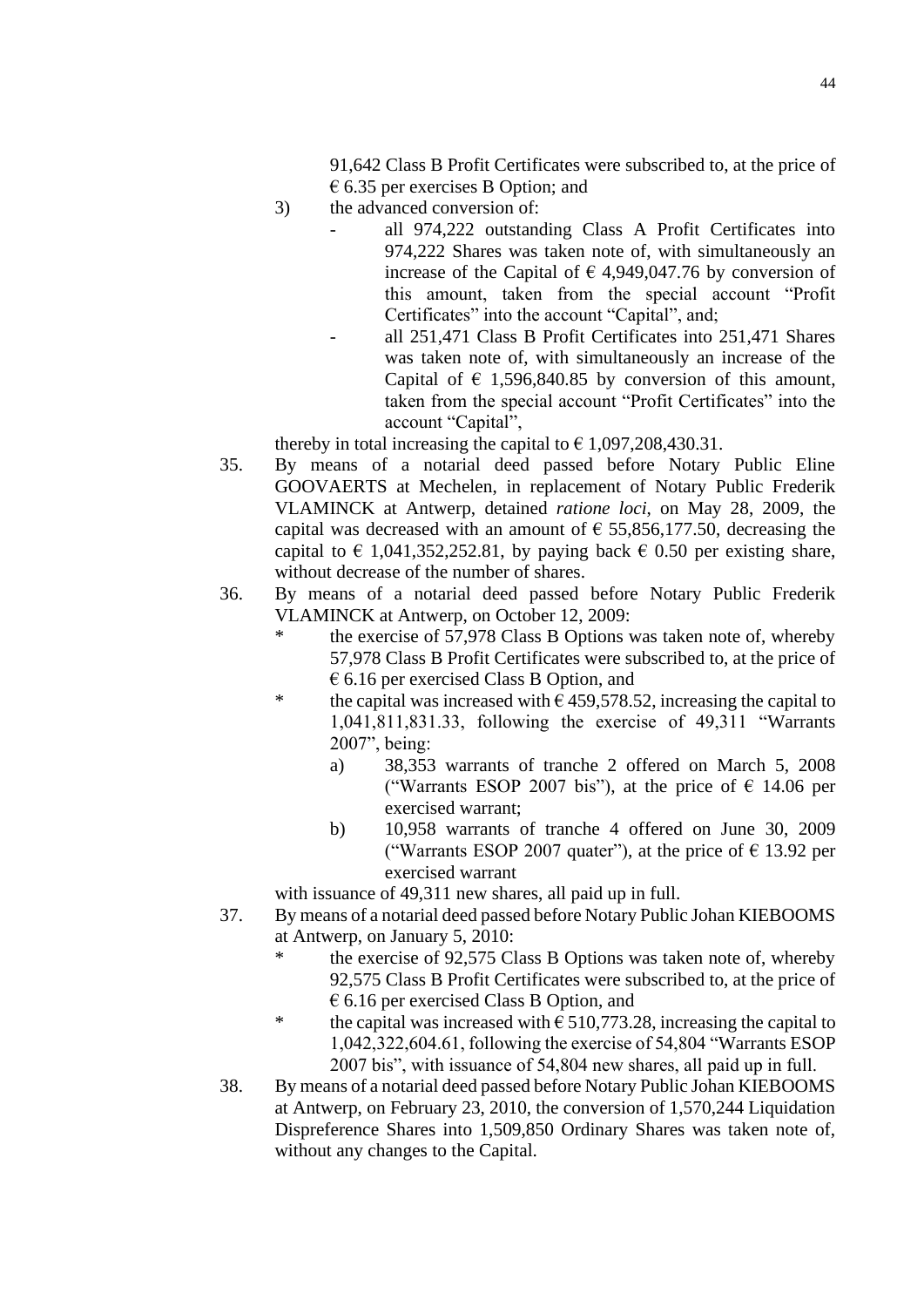- 39. By means of a notarial deed passed before Notary Public Johan KIEBOOMS at Antwerp on March 24, 2010, the conversion of 57,978 Class B Profit Certificates into 57,978 Shares was taken note of, with simultaneously an increase of the Capital of  $\epsilon$  357,144.48, by conversion of this amount, taken from the special account "Profit Certificates" into the account "Capital".
- 40. By means of a notarial deed passed before Notary Public Frederik VLAMINCK at Antwerp, on April 13, 2010:
	- the exercise of 15,000 Class B Options was taken note of, whereby 15,000 Class B Profit Certificates were subscribed to, at the price of  $\epsilon$  6.16 per exercised Class B Option, and
	- \* the capital was increased with  $\epsilon$  1,475,492.85, increasing the capital to  $\epsilon$  1,044,155,241.94, following the exercise of 158,145 "Warrants 2007", being:
		- 108,035 Warrants ESOP 2007 bis, at the price of  $\epsilon$  14.06 per exercised warrant;
		- 3,862 warrants of tranche 3 offered on August 25, 2010 ("Warrants ESOP 2007 ter"), at the price of  $\epsilon$  14.24 per exercised warrant;
		- 46,248 Warrants ESOP 2007 quater, at the price of  $\epsilon$  13.92 per exercised warrant

with issuance of 158,145 new shares, all paid up in full.

- 41. By means of a notarial deed passed before Notary Public Johan KIEBOOMS at Antwerp on April 22, 2010 the conversion of 107,575 Class B Profit Certificates into 107,575 Shares was taken note of, with simultaneously an increase of the Capital of  $\epsilon$  662,662.00, by conversion of this amount, taken from the special account "Profit Certificates" into the account "Capital".
- 42. By means of a notarial deed passed before Notary Public Rose Marie VERBEEK at Mechelen, in replacement of Notary Public Johan KIEBBOMS at Antwerp, detained *ratione loci*, on April 28, 2010, the capital was decreased with an amount of  $\epsilon$  249,937,896.02, decreasing the capital to  $\epsilon$  749,880,007.92, by paying back  $\epsilon$  2.23 per existing share, without decrease of the number of shares.
- 43. By means of a notarial deed passed before Notary Public Johan KIEBOOMS at Antwerp, on October 14, 2010:
	- \* the exercise of 24,384 Class B Options was taken note of, whereby 24,384 Class B Profit Certificates were subscribed to, at the price of  $\epsilon$  5.59 per exercised Class B Option, and
	- \* the capital was increased with  $\epsilon$  1,552,233.74, increasing the capital to  $\epsilon$  796,432,241.66, following the exercise of 218,868 "Warrants" 2007", being:
		- a) 123,899 Warrants ESOP 2007 bis, at the price of  $\epsilon$  12.75 per exercised warrant;
		- b) 710 Warrants ESOP 2007 ter, at the price of  $\epsilon$  13.92 per exercised warrant;
		- c) 94,259 Warrants ESOP 2007 quarter, at the price of  $\epsilon$  12.63 per exercised warrant,

with issuance of 218,868 new shares, all paid up in full.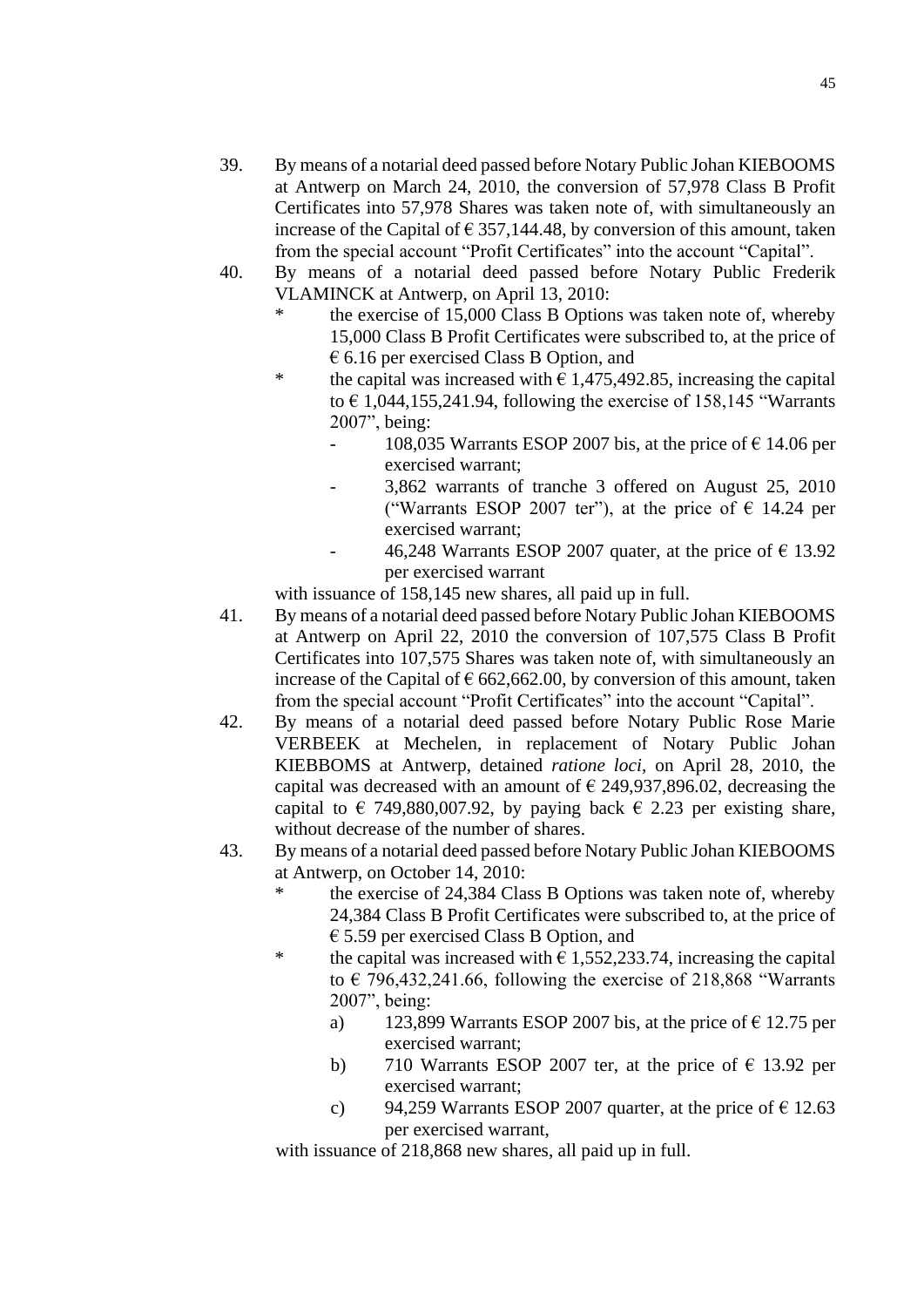- 44. By means of a notarial deed passed before Notary Public Johan KIEBOOMS at Antwerp, on December 22, 2010:
	- the exercise of 146 Class B Options was taken note of, whereby 146 Class B Profit Certificates were subscribed to, at the price of  $\epsilon$  5.59 per exercised Class B Option, and
	- \* the capital was increased with  $\epsilon$  917,431.82, increasing the capital to  $\epsilon$  797,349,673.48, following the exercise of 218,868 "Warrants 2007", being:
		- a) 33,711 Warrants ESOP 2007 bis, at the price of  $\epsilon$  12.75 per exercised warrant;
		- b) 5,974 Warrants ESOP 2007 ter, at the price of  $\epsilon$  13.92 per exercised warrant;
		- c) 77,320 Warrants ESOP 2007 quarter, at the price of  $\epsilon$  12.63 per exercised warrant,
		- d) 12,393 Warrants ESOP 2007 sexies, at the price of  $\epsilon$  17.22 per exercised warrant,

with issuance of 129,398 new shares, all paid up in full.

- 45. By means of a notarial deed passed before Notary Public Johan KIEBOOMS at Antwerp, on April 12, 2011:
	- the exercise of 12,179 Class B Options was taken note of, whereby 12,179 Class B Profit Certificates were subscribed to, at the price of  $\epsilon$  5.59 per exercised Class B Option, and
	- \* the capital was increased with  $\epsilon$  2,117,906.73, increasing the capital to  $\epsilon$  799,467,580.21, following the exercise of 298,629 "Warrants" 2007", being:
		- a) 111,208 Warrants ESOP 2007 bis, at the price of  $\epsilon$  12.75 per exercised warrant;
		- b) 355 Warrants ESOP 2007 ter, at the price of  $\epsilon$  13.92 per exercised warrant;
		- c) 176,205 Warrants ESOP 2007 quarter, at the price of  $\epsilon$  12.63 per exercised warrant,
		- d) 861 Warrants ESOP 2007 sexies, at the price of  $\epsilon$  17.22 per exercised warrant,
		- e) 10,000 Warrants ESOP 2007 septies, at the price of  $\epsilon$  24.02 per exercised warrant

with issuance of 298,629 new shares, all paid up in full,

- \* the capital was increased with  $\epsilon$  499,978.87, increasing the capital to  $\epsilon$  799,967,559.08, following the exercise of 70,498 "Warrants 2010" at the price of  $\epsilon$  24.02 per exercised warrant, with issuance of 70,498 new shares, all paid up in full,
- \* the conversion of 36,709 Class B Profit Certificates into 36,709 Shares was taken note of, with simultaneously an increase of the Capital of  $\epsilon$  205, 203.31, increasing the capital to  $\epsilon$  800, 172, 762.39, by conversion of this amount, taken from the special account "Profit Certificates" into the account "Capital".
- 46. By means of a notarial deed passed before Notary Public Johan KIEBOOMS at Antwerp, on April 27, 2011, an increase of the capital decided by the extraordinary general shareholders meeting held on May 29, 2008 was taken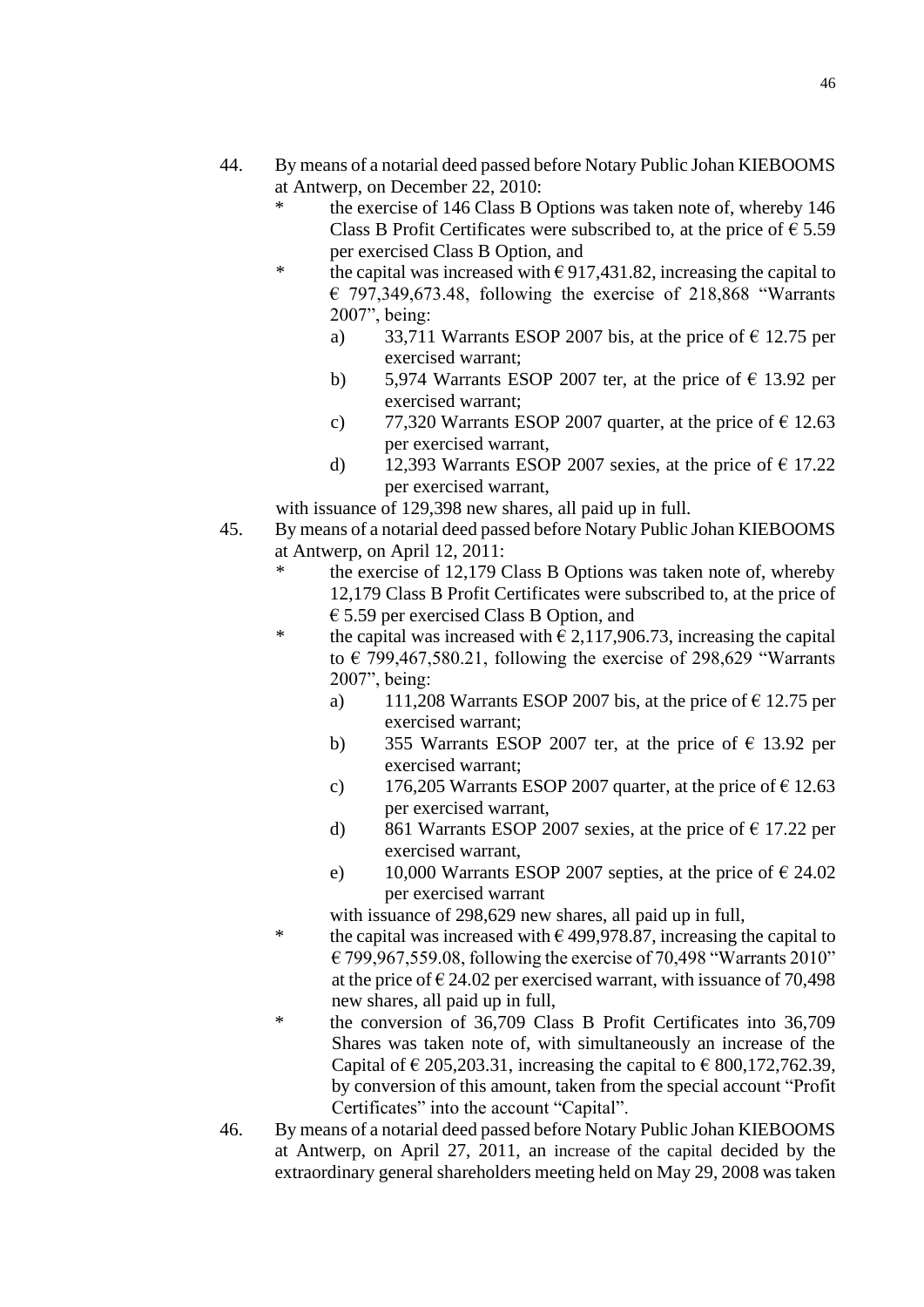note of, and the capital was increased with an amount of  $\epsilon$  2,419,429.99, increasing the capital to  $\epsilon$  802,592,189.38, with issuance of 341,168 new Ordinary Shares at the price of  $\epsilon$  26.38 per issued share, that were all immediately and fully paid up in cash.

- 47. By means of a notarial deed passed before Notary Public Rose Marie VERBEEK at Mechelen, in replacement of Notary Public Johan KIEBBOMS at Antwerp, detained *ratione loci*, on April 27, 2011, the capital was decreased with an amount of  $\epsilon$  509,287,698.00, decreasing the capital to  $\epsilon$  293,304,491.38, by paying back  $\epsilon$  4.50 per existing share, without decrease of the number of shares.
- 48. By means of a notarial deed passed before Notary Public Frederik VLAMINCK at Antwerp, on October 12, 2011 the capital was increased with  $\epsilon$  677, 356.13, increasing the capital to  $\epsilon$  293, 981, 847.51, following the exercise of:
	- a) 1,806 Warrants ESOP 2007, at the price of  $\epsilon$  14.69 per exercised warrant;
	- b) 72,180 Warrants ESOP 2007 bis, at the price of  $\epsilon$  10.88 per exercised warrant;
	- c) 825 Warrants ESOP 2007 ter, at the price of  $\epsilon$  11.13 per exercised warrant;
	- d) 95,574 Warrants ESOP 2007 quater, at the price of  $\epsilon$  10.98 per exercised warrant,
	- e) 17,072 Warrants ESOP 2007 sexies, at the price of  $\epsilon$  14.83 per exercised warrant,
	- f) 14,000 Warrants ESOP 2007 septies, at the price of  $\epsilon$  20.68 per exercised warrant,
	- g) 59,909 Warrants ESOP 2010 primo, at the price of  $\epsilon$  20.68 per exercised warrant,

with issuance of 261,366 new ordinary shares, all paid up in full.

- 49. By means of a notarial deed passed before Notary Public Frederik VLAMINCK at Antwerp, on December 22, 2011 the capital was increased with  $\epsilon$  208,486.45, increasing the capital to  $\epsilon$  294,190,333.96, following the exercise of:
	- a) 8,841 Warrants ESOP 2007 bis, at the price of  $\epsilon$  10.88 per exercised warrant;
	- b) 412 Warrants ESOP 2007 ter, at the price of  $\epsilon$  11.13 per exercised warrant;
	- c) 40,501 Warrants ESOP 2007 quater, at the price of  $\epsilon$  10.98 per exercised warrant,
	- d) 1,000 Warrants ESOP 2007 sexies, at the price of  $\epsilon$  14.83 per exercised warrant,
	- e) 7,000 Warrants ESOP 2007 septies, at the price of  $\epsilon$  20.68 per exercised warrant,
	- f) 18,341 Warrants ESOP 2010 primo, at the price of  $\epsilon$  20.68 per exercised warrant,
	- g) 4,352 Warrants ESOP 2010 bis, at the price of  $\epsilon$  24.79 per exercised warrant,

with issuance of 80,447 new ordinary shares, all paid up in full.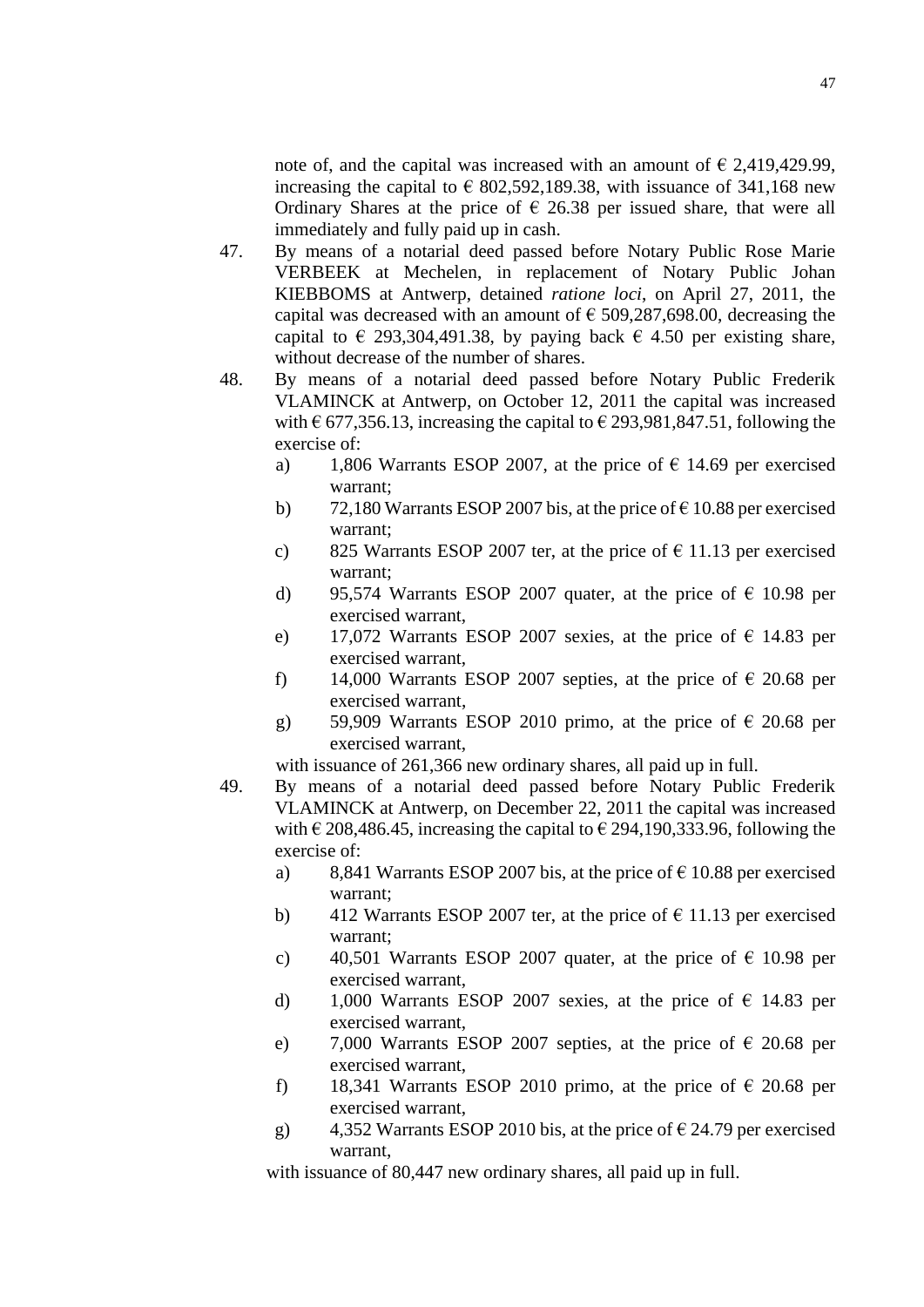- 50. By deed passed before the associated notary public Frederik VLAMINCK at Antwerpen on April 25, 2012
	- a) the exercise was ascertained of 346,025 Class A Options by which was subscribed to 346,025 Class A Profit Certificates at the price of rounded  $\in$  3.84 per exercised Class A Option
	- b) the capital was increased by  $\epsilon$  1,376,909.31 and was brought up to  $\epsilon$ 295,567,243.27 by the exercise of
		- \* 21,500 Warrants ESOP 2007 at the price of  $\epsilon$  14.69 each<br>\* 367.234 Warrants ESOP 2007 bis at the price of  $\epsilon$  10.98 ex-
		- 367,234 Warrants ESOP 2007 bis at the price of  $\epsilon$  10.98 each
		- \* 19,391 Warrants ESOP 2007 ter at the price of  $\epsilon$  11.13 each
		- \* 48,154 Warrants ESOP 2007 quarter at the price of  $\epsilon$  10.88 each
		- \* 6,689 Warrants ESOP 2007 sexies at the price of  $\epsilon$  14.83 each
		- \* 5,000 Warrants ESOP 2007 septies at the price of  $\epsilon$  20.68 each
		- \* 59,934 Warrants ESOP 2010 primo at the price of  $\epsilon$  20.68 each
		- \* 2,901 Warrants ESOP 2010 bis at the price of  $\epsilon$  24.79 each

\* 500 Warrants ESOP 2010 bis at the price of  $\epsilon$  26.35 each entitling to 531,297 new ordinary "TELENET GROUP HOLDING" shares, that were immediately all entirely paid-up in cash

- c) the conversion was ascertained of 346,025 Class A Profit Certificates into 346,025 ordinary shares, with simultaneous increase of the capital by  $\epsilon$  896,758.39 thus bringing the capital up to € 296,464,001.66 by conversion of said amount deducted from the account "Profit Certificates" to the account "Capital".
- 51. By resolution of the extraordinary shareholders' meeting held on April 25, 2012
	- a) 800,492 own shares that were acquired by the company in the frame of the Share Purchase Program 2012, were annulled without decreasing the capital
	- b) the capital was increased by  $\epsilon$  84,995,873.32 en brought to  $\epsilon$ 381,459,874.98, by conversion into the capital of said amount deducted from the account "Issue Premium" and without issuing new shares
	- c) the capital was decreased by  $\epsilon$  369,179,482.75 to  $\epsilon$  12,280,392.23 without decreasing the number of shares, by means of a reimbursement to the existing shareholders of  $\epsilon$  3.25 per share they own, and which amount will be computed on the really paid-in capital.
- 52. By deed executed before Johan KIEBOOMS, associated notary at Antwerpen on September 25, 2012
	- a) was ascertained the annulment of 648,584 own Shares that were acquired by the company "TELENET GROUP HOLDING" in the frame of the Share Purchase Program 2012, and this without decrease of the capital but by simultaneous decrease of the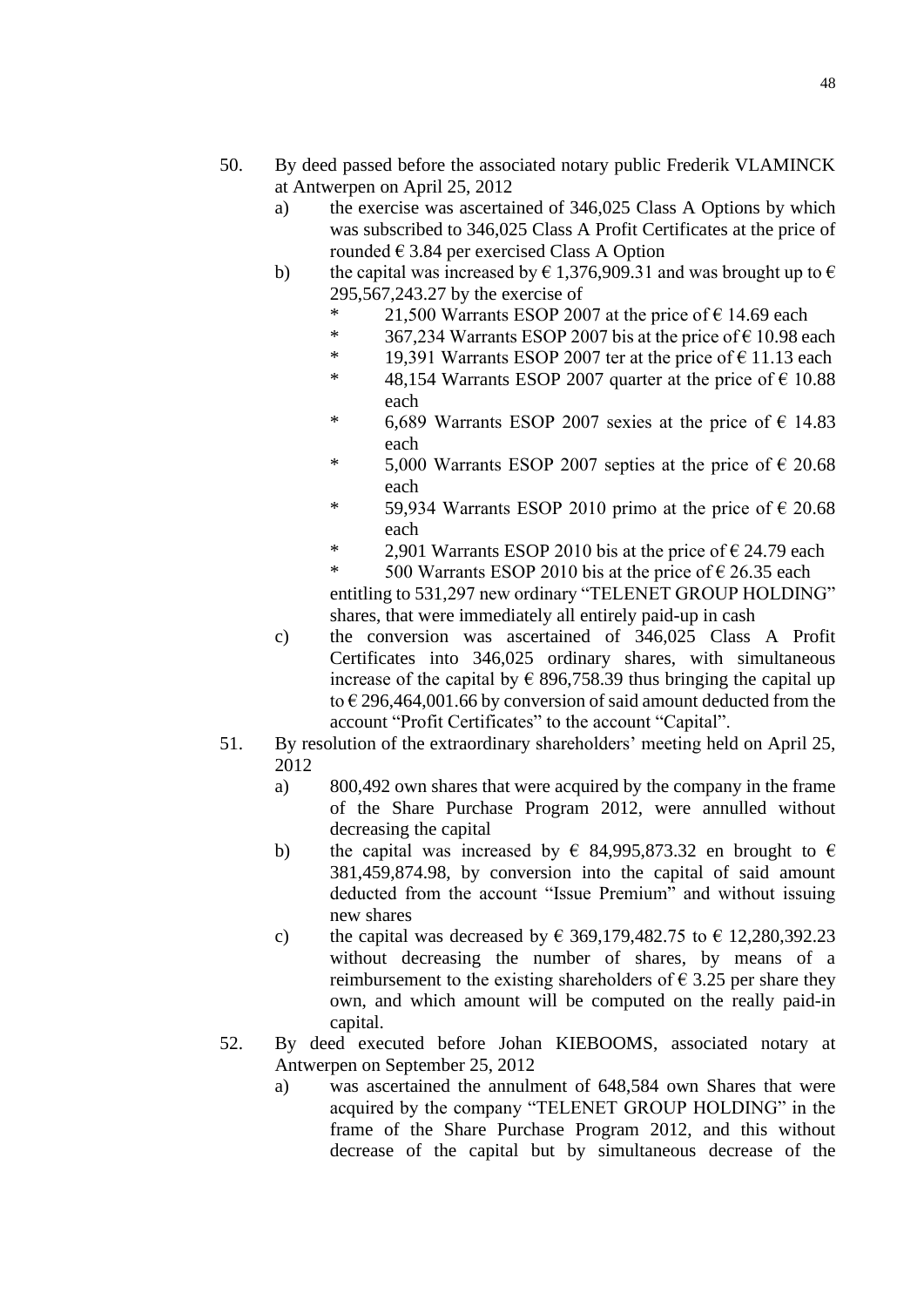unavailable reserve for own shares for the amount of the annulled shares

- b) the capital was increased by an amount of  $\epsilon$  45,820.64 and brought to  $\epsilon$  12,326,212.87, pursuant to the exercise of 421,533 warrants, of which
	- 14,364 Warrants ESOP 2007 at the price of  $\epsilon$  13.30 each
	- \* 135,595 Warrants ESOP 2007 bis at the price of  $\epsilon$  9.94 each
	- \* 11,227 Warrants ESOP 2007 ter at the price of  $\epsilon$  10.08 each
	- \* 117,919 Warrants ESOP 2007 quarter at the price of  $\epsilon$  9.85 each
	- \* 16,870 Warrants ESOP 2007 sexies at the price of  $\epsilon$  13.43 each
	- \* 98,075 Warrants ESOP 2010 primo at the price of  $\epsilon$  18.73 each
	- \* 9,211 Warrants ESOP 2010 bis at the price of  $\epsilon$  22.45 each

\* 18,272 Warrants ESOP 2010 ter at the price of  $\epsilon$  23.86 each entitling to 421,533 new ordinary "TELENET GROUP HOLDING" shares, that were immediately all entirely paid-up in cash.

- 53. By deed executed before Frederik VLAMINCK, associated notary at Antwerpen on November 13, 2012 the capital was increased by an amount of  $\epsilon$  4,554.53 and brought to  $\epsilon$  12,330,676.40, pursuant to the exercise of 41,900 warrants, of which
	- \* 3,253 Warrants ESOP 2007 bis at the price of  $\epsilon$  9.94 each
	- \* 2,415 Warrants ESOP 2007 ter at the price of  $\epsilon$  10.08 each
	- \* 17,636 Warrants ESOP 2007 quarter at the price of  $\epsilon$  9.85 each
	- \* 1,104 Warrants ESOP 2007 sexies at the price of  $\epsilon$  13.43 each
	- \* 9,215 Warrants ESOP 2010 primo at the price of  $\epsilon$  18.73 each

\* 8,277 Warrants ESOP 2010 ter at the price of  $\epsilon$  23.86 each entitling to 41,900 new ordinary "TELENET GROUP HOLDING" shares, that were immediately all entirely paid-up in cash.

- 54. By deed executed before Johan KIEBOOMS, associated notary at Antwerpen on January 8, 2013 the capital was increased by an amount of  $\epsilon$ 43,699.36 and brought to  $\epsilon$  12,374,466.76 pursuant to the exercise of 402,018 warrants, of which
	- \* 147,066 Warrants ESOP 2007 bis at the price of  $\epsilon$  9.94 each  $*$  177,262 Wewents ESOP 2007 quarter at the price of  $\epsilon$  9.85 s
	- 177,262 Warrants ESOP 2007 quarter at the price of  $\epsilon$  9.85 each
	- \* 77,690 Warrants ESOP 2010 primo at the price of  $\epsilon$  18.73 each entitling to 402,018 new ordinary "TELENET GROUP HOLDING" shares, that were immediately all entirely paid-up in cash.
- 55. By deed executed before Johan KIEBOOMS, associated notary at Antwerpen on April 9, 2013 the capital was increased by an amount of  $\epsilon$ 111,072.71 and brought to  $\epsilon$  12,485,539.47 pursuant to the exercise of 1,021,828 warrants, of which
	- \* 19,725 Warrants ESOP 2007 bis at the price of  $\epsilon$  9.94 each
	- \* 6,234 Warrants ESOP 2007 ter at the price of  $\epsilon$  10.08 each
	- \* 270,208 Warrants ESOP 2007 quarter at the price of  $\epsilon$  9.85 each
	- \* 11,464 Warrants ESOP 2007 sexies at the price of  $\epsilon$  13.43 each
	- \* 71,000 Warrants ESOP 2007 septies at the price of  $\epsilon$  18.73 each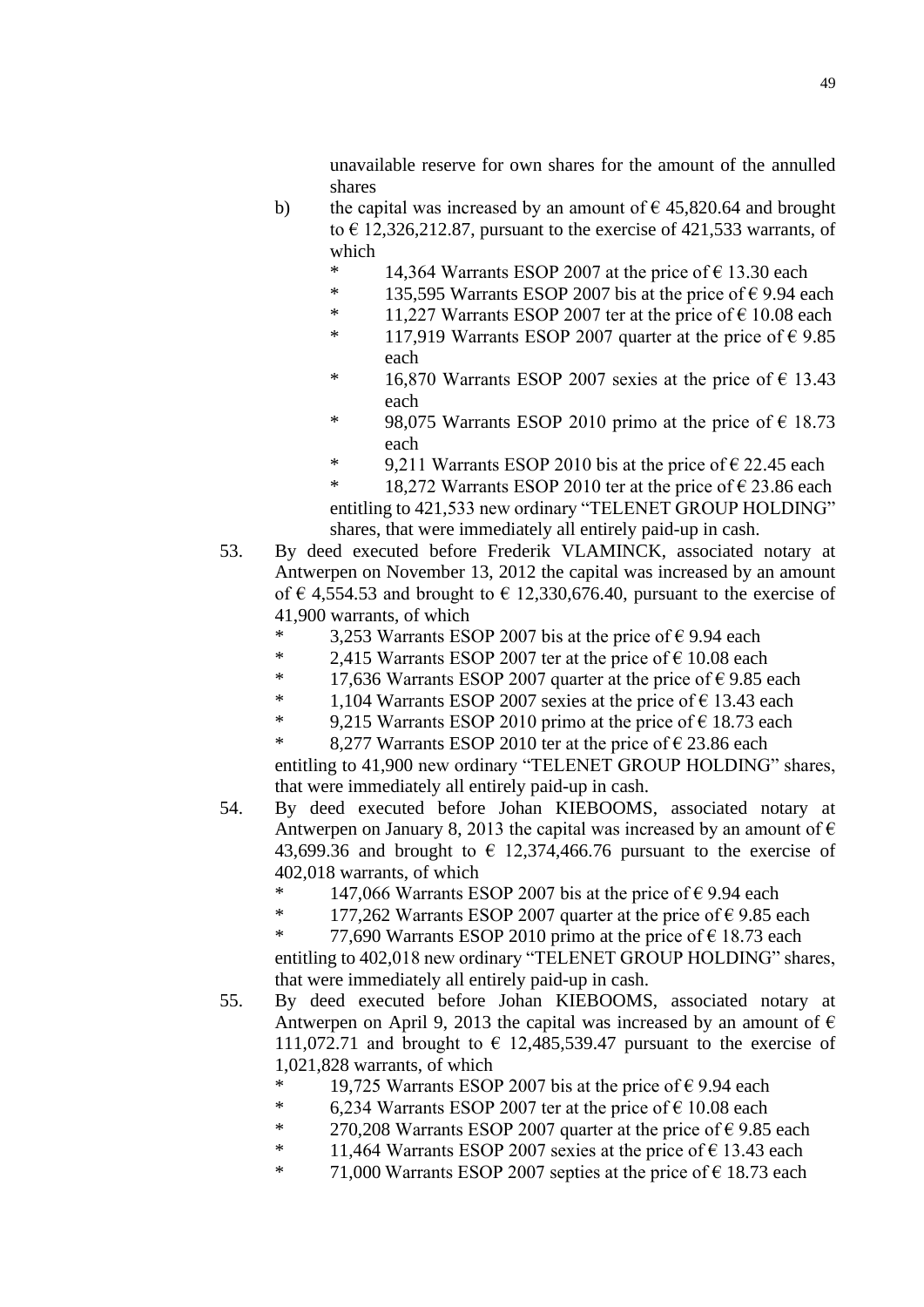- \* 462,252 Warrants ESOP 20108 at the price of  $\epsilon$  10.88 each<br>\* 152.025 Warrants ESOP 2010 prime at the price of  $\epsilon$  18.73
- 152,025 Warrants ESOP 2010 primo at the price of  $\epsilon$  18.73 each
- \* 19,209 Warrants ESOP 2010 bis at the price of  $\epsilon$  22.45 each  $\epsilon$  2.711 Weights ESOP 2010 terms the price of  $\epsilon$  23.86 each
- 9,711 Warrants ESOP 2010 ter at the price of  $\epsilon$  23.86 each entitling to 1,021,828 new ordinary "TELENET GROUP HOLDING" shares, that were immediately all entirely paid-up in cash.
- 56. By deed executed before Frederik VLAMINCK, associated notary at Antwerpen on July 10, 2013 the capital was increased by an amount of  $\epsilon$ 9,792.35 and brought to  $\epsilon$  12,495,331.82 pursuant to the exercise of 90,086 warrants, of which
	- \* 1,088 Warrants ESOP 2007 bis at the price of  $\epsilon$  8.07 each
	- \* 35,370 Warrants ESOP 2007 quarter at the price of  $\epsilon$  8.00 each
	- \* 25,757 Warrants ESOP 2007 sexies at the price of  $\epsilon$  10.90 each
	- \* 71,000 Warrants ESOP 2007 septies at the price of  $\epsilon$  18.73 each
	- \* 16,267 Warrants ESOP 2010 primo at the price of  $\epsilon$  15.21 each
	- \* 2.466 Warrants ESOP 2010 bis at the price of  $\epsilon$  18.23 each
	- \* 9,138 Warrants ESOP 2010 ter at the price of  $\epsilon$  19.37 each entitling to 1,021,828 new ordinary "TELENET GROUP HOLDING" shares, that were immediately all entirely paid-up in cash.
- 57. By deed executed before Frederik VLAMINCK, associated notary at Antwerpen on October 9, 2013 the capital was increased by an amount of  $\epsilon$ 11,619.70 and brought to  $\epsilon$  12,506,951.52 pursuant to the exercise of 106,897 warrants, of which
	- \* 26,685 Warrants ESOP 2007 quarter at the price of  $\epsilon$  8.00 each
	- \* 5,176 Warrants ESOP 2007 sexies at the price of  $\epsilon$  10.90 each
	- \* 18,500 Warrants ESOP 2007 septies at the price of  $\epsilon$  15.21 each
	- \* 50,274 Warrants ESOP 2010 primo at the price of  $\epsilon$  15.21 each
	- \* 2,437 Warrants ESOP 2010 bis at the price of  $\epsilon$  18.23 each
	- 3,825 Warrants ESOP 2010 ter at the price of  $\epsilon$  19.37 each

entitling to 106,897 new ordinary "TELENET GROUP HOLDING" shares, that were immediately all entirely paid-up in cash.

- 58. By deed executed before Johan KIEBOOMS, associated notary at Antwerpen on December 20, 2013 the capital was increased by an amount of  $\epsilon$  74,979.85 and brought to  $\epsilon$  12,581,931.37 pursuant to the exercise of 689,787 warrants, of which
	- 1,995 Warrants ESOP 2007 bis at the price of  $\epsilon$  8.07 each;
	- \* 33,834 Warrants ESOP 2007 quarter at the price of  $\epsilon$  8.00 each
	- \* 269,889 Warrants ESOP 2007 quinquies at the price of  $\epsilon$  11.16 each;
	- \* 12,777 Warrants ESOP 2007 sexies at the price of  $\epsilon$  10.90 each
	- \* 323,286 Warrants ESOP 2009 at the price of  $\epsilon$  7.92 each
	- \* 37,444 Warrants ESOP 2010 primo at the price of  $\epsilon$  15.21 each
	- \* 1,976 Warrants ESOP 2010 bis at the price of  $\epsilon$  18.23 each
	- \* 8,586 Warrants ESOP 2010 ter at the price of  $\epsilon$  19.37 each entitling to 689,787 new ordinary "TELENET GROUP HOLDING" shares, that were immediately all entirely paid-up in cash.
- 59. By deed executed before Johan KIEBOOMS, associated notary at Antwerpen on April 10, 2014 the capital was increased by an amount of  $\epsilon$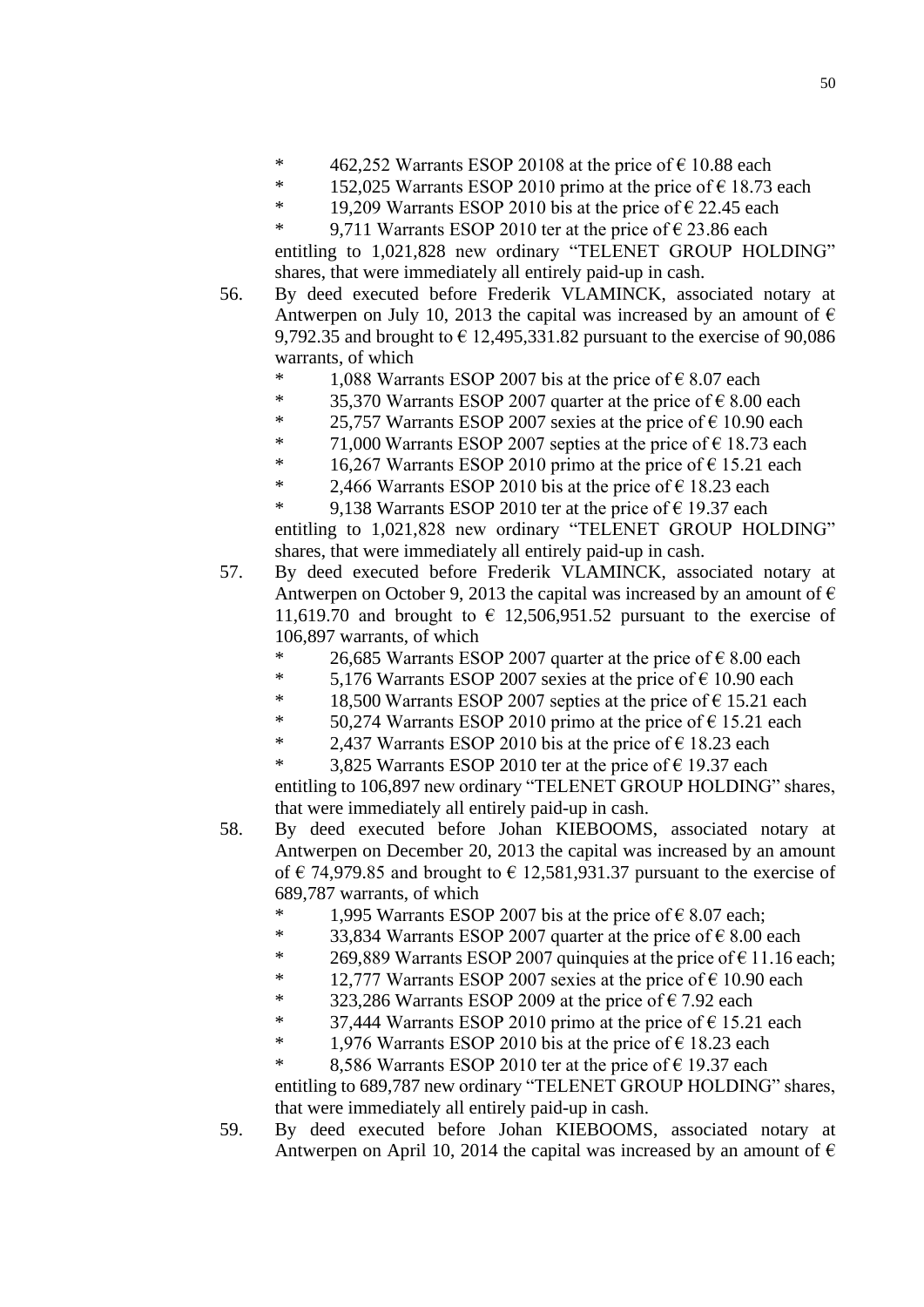25,665.05 and brought to  $\epsilon$  12,607,596.42 pursuant to the exercise of 236,109 warrants, of which

- <sup>\*</sup> 33,685 Warrants ESOP 2007 quarter at the price of  $\epsilon$  8.00 each  $\epsilon$  76.662 Warrants ESOP 2007 senties at the price of  $\epsilon$  15.21 each
- 76,662 Warrants ESOP 2007 septies at the price of  $\epsilon$  15.21 each
- \* 111,206 Warrants ESOP 2010 primo at the price of  $\epsilon$  15.21 each  $*$  1.076 Warrants ESOP 2010 bis at the price of  $\epsilon$  18.23 each
- 1,976 Warrants ESOP 2010 bis at the price of  $\epsilon$  18.23 each
- \* 12,580 Warrants ESOP 2010 ter at the price of  $\epsilon$  19.37 each entitling to 236,109 new ordinary "TELENET GROUP HOLDING" shares, that were immediately all entirely paid-up in cash.
- 60. By deed executed before Johan KIEBOOMS, associated notary at Antwerpen on June 13, 2014 the capital has, in the frame of the authorized capital, been increased with  $\epsilon$  38,333.06 and brought to ( $\epsilon$  1,645,929.48 by issue of 352,650 new ordinary shares at the price of  $\epsilon$  35.65 per share that were all immediately entirely paid-up in cash.
- 61. By deed executed before Frederik VLAMINCK, associated notary at Antwerpen on July 15, 2014 the capital was increased by an amount of  $\epsilon$ 42,484.20 and brought to  $\epsilon$  12,688,413.68 pursuant to the exercise of 380,839 warrants, of which
	- 306,215 Warrants ESOP 2007 quarter at the price of  $\epsilon$  8.00 each
	- \* 7,161 Warrants ESOP 2007 sexies at the price of  $\epsilon$  10.90 each
	- \* 8,885 Warrants ESOP 2007 septies at the price of  $\epsilon$  15.21 each
	- \* 50,819 Warrants ESOP 2010 primo at the price of  $\epsilon$  15.21 each
	- \* 11,381 Warrants ESOP 2010 bis at the price of  $\epsilon$  18.23 each
	- \* 6,378 Warrants ESOP 2010 ter at the price of  $\epsilon$  19.37 each entitling to 390,839 new ordinary "TELENET GROUP HOLDING" shares, that were immediately all entirely paid-up in cash.
- 62. By deed executed before Johan KIEBOOMS, associated notary at Antwerpen on October 10, 2014 the capital was increased by an amount of  $\epsilon$  13,926.54 and brought to  $\epsilon$  12,702,340.22 pursuant to the exercise of 128,119 warrants, of which
	- \* 8,888 Warrants ESOP 2007 septies at the price of  $\epsilon$  15.21 each
	- \* 110,190 Warrants ESOP 2010 primo at the price of  $\epsilon$  15.21 each
	- \* 1,976 Warrants ESOP 2010 bis at the price of  $\epsilon$  18.23 each
		- 7,065 Warrants ESOP 2010 ter at the price of  $\epsilon$  19.37 each
	- entitling to 128,119 new ordinary "TELENET GROUP HOLDING" shares, that were immediately all entirely paid-up in cash.
- 63. By deed executed before Frederik VLAMINCK, associated notary at Antwerpen on December 19, 2014 the capital was increased by an amount of  $\epsilon$  8,825.44 and brought to  $\epsilon$  12,711,165.66 pursuant to the exercise of 81,170 warrants, of which
	- \* 10,000 Warrants ESOP 2007 septies at the price of  $\epsilon$  15.21 each
	- \* 60,214 Warrants ESOP 2010 primo at the price of  $\epsilon$  15.21 each
	- \* 1,979 Warrants ESOP 2010 bis at the price of  $\epsilon$  18.23 each
		- 8,977 Warrants ESOP 2010 ter at the price of  $\epsilon$  19.37 each

entitling to 80,170 new ordinary "TELENET GROUP HOLDING" shares, that were immediately all entirely paid-up in cash.

64. By deed executed before Johan KIEBOOMS, associated notary at Antwerpen on April 13, 2015 the capital was increased by an amount of  $\epsilon$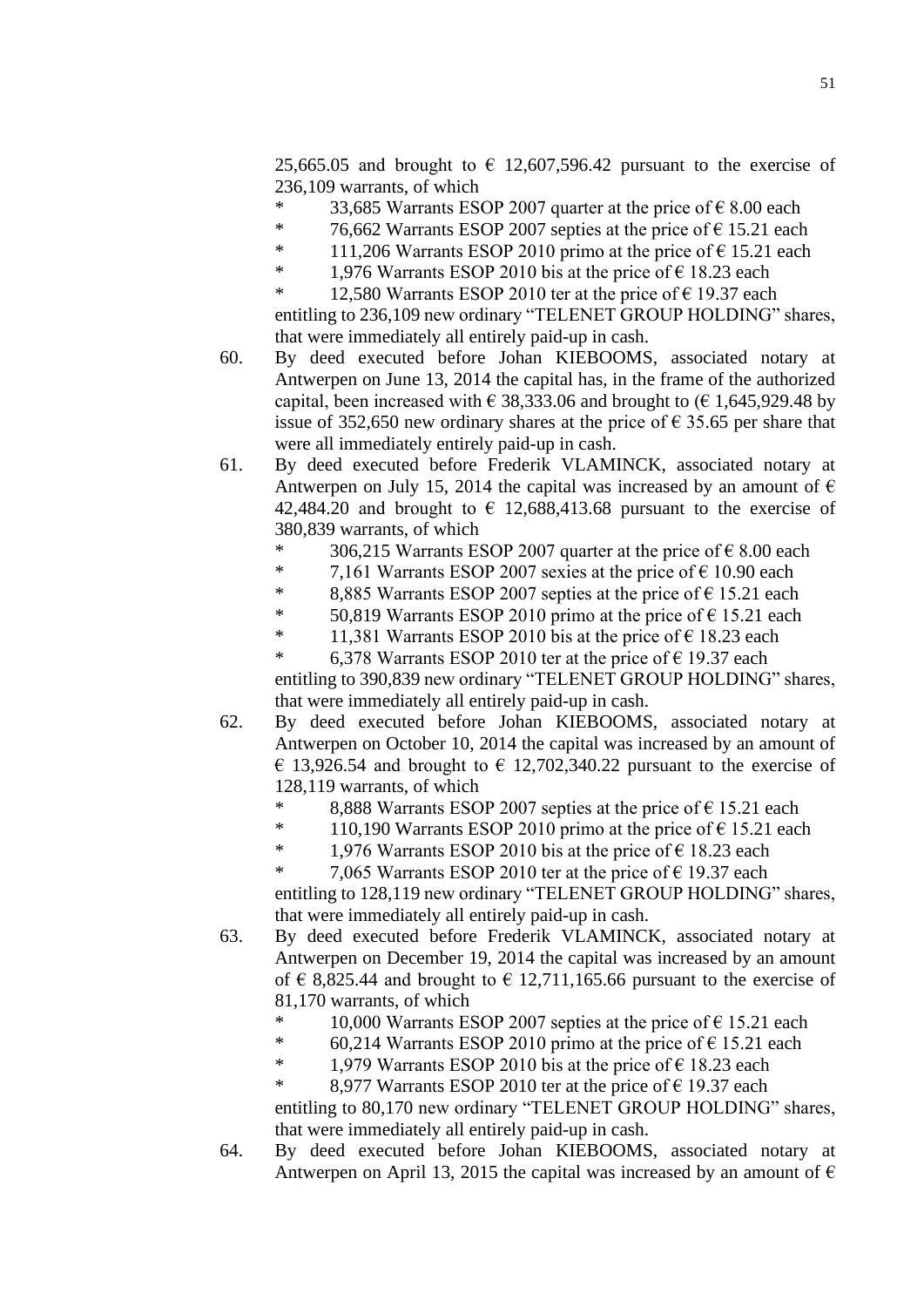9,573.93 and brought to  $\epsilon$  12,720,739.59 pursuant to the exercise of 88,054 warrants, of which

<sup>\*</sup> 81,847 Warrants ESOP 2010 primo at the price of  $\epsilon$  15.21 each<br>
<sup>\*</sup> 6.207 Warrants ESOP 2010 ter at the price of  $\epsilon$  19.37 each

6,207 Warrants ESOP 2010 ter at the price of  $\epsilon$  19.37 each entitling to 88,054 new ordinary "TELENET GROUP HOLDING" shares, that were immediately all entirely paid-up in cash.

- 65. By deed executed before Frederik VLAMINCK, associated notary at Antwerpen on July 13, 2015 the capital was increased by an amount of  $\epsilon$ 4,466.74 and brought to  $\epsilon$  12,725,206.33 pursuant to the exercise of 41,081 warrants, of which
	- \* 8,535 Warrants ESOP 2007 septies at the price of  $\epsilon$  15.21 each,<br>\* 32.246 Warrants ESOP 2010 prime at the price of  $\epsilon$  15.21 each.
	- 32,246 Warrants ESOP 2010 primo at the price of  $\epsilon$  15.21 each,
	- \* 300 Warrants ESOP 2010 ter at the price of  $\epsilon$  19.37 each,

entitling to 41,081 new ordinary "TELENET GROUP HOLDING" shares, that were immediately all entirely paid-up in cash.

- 66. By deed executed before Johan KIEBOOMS, associated notary at Antwerpen on October 5, 2015 the capital was increased by an amount of  $\epsilon$ 24,977.35 and brought to  $\epsilon$  12,750,183.68 pursuant to the exercise of 229,719 warrants, of which
	- \* 29,879 Warrants ESOP 2007 septies at the price of  $\epsilon$  15.21 each,<br>\* 100.446 Warrants ESOP 2010 prime at the price of  $\epsilon$  15.21 each.
		- 190,446 Warrants ESOP 2010 primo at the price of  $\epsilon$  15.21 each,

\* 9,394 Warrants ESOP 2010 ter at the price of  $\epsilon$  19.37 each entitling to 229,719 new ordinary "TELENET GROUP HOLDING" shares, that were immediately all entirely paid-up in cash.

- 67. By deed executed before Johan KIEBOOMS, associated notary at Antwerpen on December 21, 2015 the capital was increased by an amount of  $\epsilon$  1,284,43 and brought to  $\epsilon$  12,751,468.11 pursuant to the exercise of 11,813 warrants, of which
	- 5,962 Warrants ESOP 2010 bis at the price of  $\epsilon$  18.23 each,

\* 5,851 Warrants ESOP 2010 ter at the price of  $\epsilon$  19.37 each

entitling to 11,813 new ordinary "TELENET GROUP HOLDING" shares, that were immediately all entirely paid-up in cash.

68. By deed executed before Johan KIEBOOMS, associated notary at Antwerpen on April 11, 2016 the capital was increased by an amount of  $\epsilon$ 739.47 and brought to  $\epsilon$  12,752,207.58 pursuant to the exercise of 6,801 Warrants ESOP 2010 ter at the price of  $\epsilon$  19.37 each

entitling to 6,801 new ordinary "TELENET GROUP HOLDING" shares, that were immediately all entirely paid-up in cash.

- 69. By deed executed before Frederik VLAMINCK, associated notary at Antwerpen on July 12, 2016 the capital was increased by an amount of  $\epsilon$ 1,976.71 and brought to  $\epsilon$  12,754,184.29 pursuant to the exercise of 18,180 Warrants ESOP 2010 ter at the price of  $\epsilon$  19.37 each, entitling to 18,180 new ordinary "TELENET GROUP HOLDING" shares, that were immediately all entirely paid-up in cash.
- 70. By deed executed before Frederik VLAMINCK, associated notary at Antwerpen on September 5, 2016 the capital was increased by an amount of  $\epsilon$  3,472.40 and brought to  $\epsilon$  12,757,656.69 pursuant to the exercise of 31,936 Warrants ESOP 2010 ter at the price of  $\epsilon$  19.37 each, entitling to